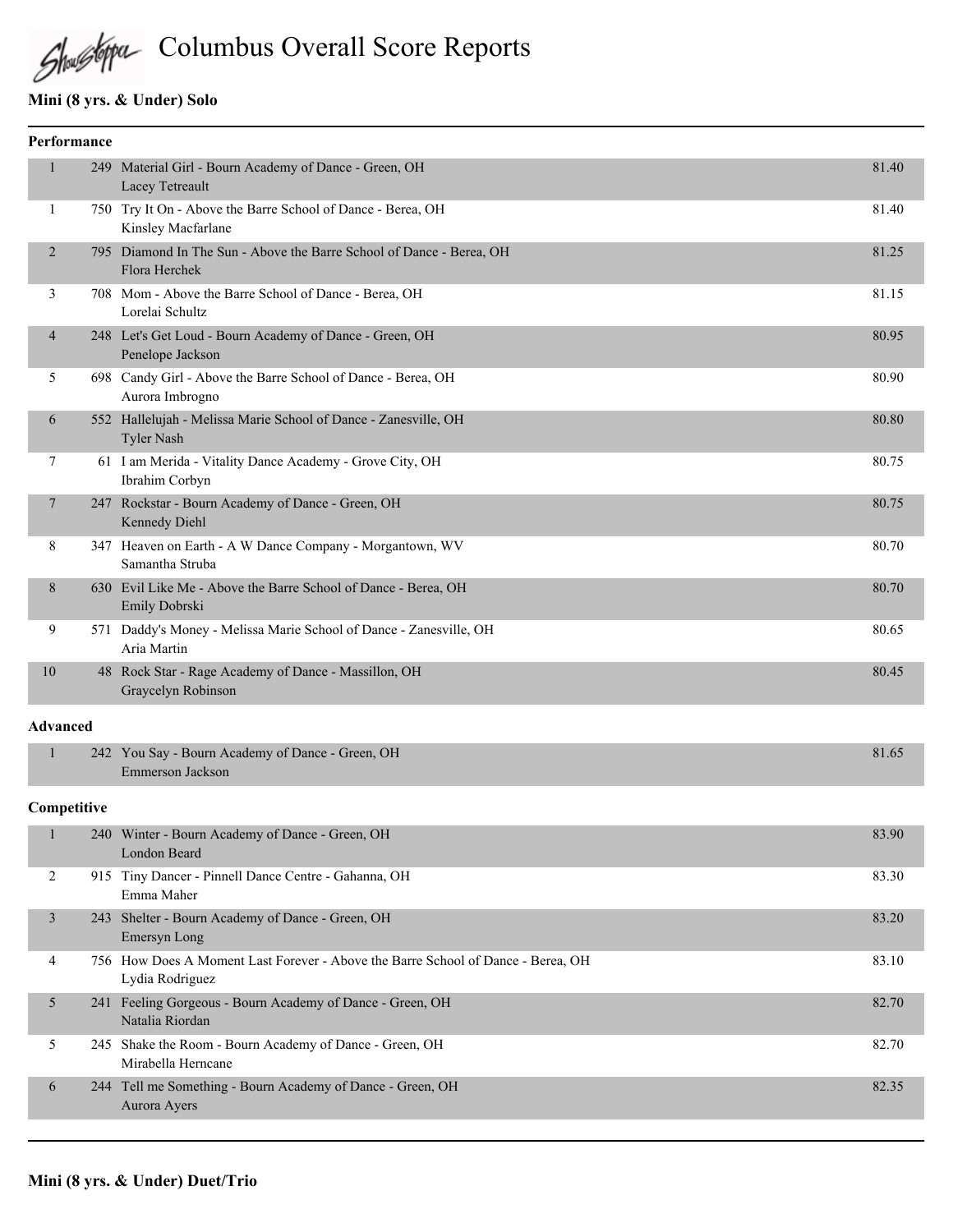|                | Performance |                                                                                                                      |       |
|----------------|-------------|----------------------------------------------------------------------------------------------------------------------|-------|
| $\mathbf{1}$   |             | 250 Girl Party - Bourn Academy of Dance - Green, OH<br>Penelope Jackson, Avery Beard, Athena Riordan                 | 81.00 |
| $\overline{2}$ |             | 737 Rescue Me - Above the Barre School of Dance - Berea, OH<br>Jackson Fine, Rebecca Wagner, Sydni Greene            | 80.90 |
| 3              |             | 1084 Spice Up Your Life - MJM Studios Inc. - Florence, Ky<br>Natalya Ash, Scarlett McCool                            | 80.75 |
| 4              |             | 251 Baby I'm a Star - Bourn Academy of Dance - Green, OH<br>Kaitlyn Young, Jette Szymanski                           | 80.65 |
| 5              |             | 366 Somewhere Over the Rainbow - A W Dance Company - Morgantown, WV<br>Landri Myers, Faith Myers                     | 80.35 |
| 6              |             | 62 Daisy Chain - Vitality Dance Academy - Grove City, OH<br>Beversdorf Madelyn, Ibrahim Camreen, Beversdorf Amelia   | 80.25 |
| 6              |             | 531 Bang - Melissa Marie School of Dance - Zanesville, OH<br>Aria Martin, Bryntlie Vansickle, Olivia McPherson       | 80.25 |
| 7              |             | 22 Cheetah Love - Tricia's Tappers & Twirlers - Liberty Twp, OH<br>Presley Helton, Raegan Helton                     | 80.05 |
| 8              |             | 1133 Jailhouse Rock - A W Dance Company - Morgantown, WV<br>Willa Lindsey, Cecelia Voithofer                         | 79.55 |
|                | Competitive |                                                                                                                      |       |
| $\mathbf{1}$   |             | 253 Dad - Bourn Academy of Dance - Green, OH<br>London Beard, Emersyn Long, Klaira McCallister                       | 83.35 |
| $\overline{2}$ |             | 252 Slay - Bourn Academy of Dance - Green, OH<br>London Beard, Natalia Riordan, Emmerson Jackson                     | 82.95 |
| $\mathfrak{Z}$ |             | 681 These Boots Are Made For Walking - Above the Barre School of Dance - Berea, OH<br>Emily Dobrski, Lydia Rodriguez | 82.45 |
| 4              |             | 254 Blame it on the Beat - Bourn Academy of Dance - Green, OH<br>Eliyah Rex, Aurora Ayers, Mirabella Herncane        | 82.40 |
| 5              |             | 926 Just Me And My Girls - Pinnell Dance Centre - Gahanna, OH<br>Emma Maher, Logan Skamfer, Kenna Holt               | 82.20 |

# **Mini (8 yrs. & Under) Small**

| Performance    |     |                                                                                                                                                                                                       |        |
|----------------|-----|-------------------------------------------------------------------------------------------------------------------------------------------------------------------------------------------------------|--------|
|                |     | 308 I'll Keep You Safe - Bourn Academy of Dance - Green, OH<br>Bryn Castellaneta, Reagan Budd, Emily Litton, Ava Longfellow, Madi Szaniszlo, Lacey Tetreault                                          | 109.45 |
| 2              | 307 | Chocolatte - Bourn Academy of Dance - Green, OH<br>Kaitlyn Young, Penelope Jackson, Avery Beard, Athena Riordan, Keira Manusakis, Mia Markovic,<br>Naomi McCallister, Arabella White, Jette Szymanski | 109.25 |
| 3              |     | 606 Yo Ho! - Fusion Studio of Dance - Carroll, OH<br>Aubry Crabtree, Caraline Flowers, Cadence Hillyer, Madelyn Laird, Megan Wohrer, Norah Lemay                                                      | 109.00 |
| 4              |     | 309 You Can't Stop the Beat - Bourn Academy of Dance - Green, OH<br>Bryn Castellaneta, Reagan Budd, Emily Litton, Ava Longfellow, Madi Szaniszlo, Lacey Tetreault                                     | 108.90 |
| 5              |     | 310 Let's Hear it for the Boy - Bourn Academy of Dance - Green, OH<br>Bryn Castellaneta, Reagan Budd, Emily Litton, Ava Longfellow, Madi Szaniszlo, Lacey Tetreault                                   | 108.85 |
| 6              |     | 1076 Friend Like Me - MJM Studios Inc. - Florence, Ky<br>Aubrey Bolte, Naomi Ash, Emma Foltz, Jewel Curtsinger, Kinley Reynolds, Paige Isaacs                                                         | 108.80 |
| $\overline{7}$ |     | 1077 Never Gonna Get It - MJM Studios Inc. - Florence, Ky<br>Aubrey Bolte, Naomi Ash, Emma Foltz, Jewel Curtsinger, Kinley Reynolds, Paige Isaacs                                                     | 108.75 |
| 8              | 607 | Dreams - Fusion Studio of Dance - Carroll, OH<br>Aubry Crabtree, Caraline Flowers, Cadence Hillyer, Madelyn Laird, Megan Wohrer, Norah Lemay                                                          | 108.55 |
| 9              |     | 585 Million to One - Vitality Dance Academy - Grove City, OH<br>Smith Chloe, Garman Elizabeth, Austin Aeryana, Ibrahim Camreen                                                                        | 108.45 |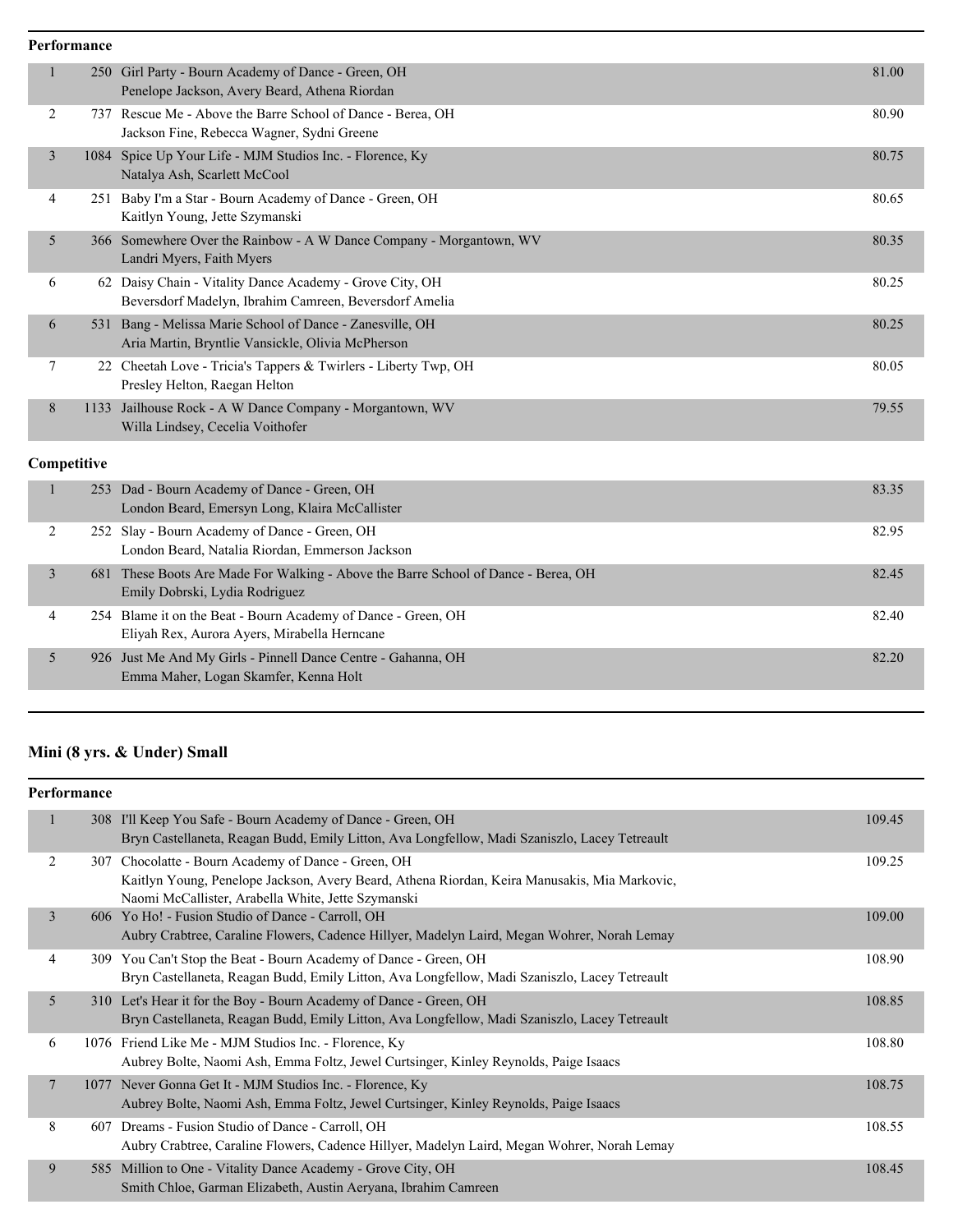|                 |             | Ibrahim Camreen, Austin Aeryana, Beversdorf Madelyn, Garman Elizabeth, Smith Chloe                                                                                                                                    |        |
|-----------------|-------------|-----------------------------------------------------------------------------------------------------------------------------------------------------------------------------------------------------------------------|--------|
| <b>Advanced</b> |             |                                                                                                                                                                                                                       |        |
| $\mathbf{1}$    |             | 852 Cowboy Cuties - Pinnell Dance Centre - Gahanna, OH<br>Alison Camacho, Briella Wallace, Adriana Lintz, Emma Sparkes, Marissa Slates, Noelle Williams, Kaley<br>Kadelak                                             | 109.70 |
|                 | Competitive |                                                                                                                                                                                                                       |        |
| $\mathbf{1}$    |             | 302 Let It Be - Bourn Academy of Dance - Green, OH<br>Eliyah Rex, Emersyn Long, Emmerson Jackson, Kennedy Diehl, Klaira McCallister, London Beard,<br>Natalia Riordan                                                 | 112.50 |
| $\overline{2}$  |             | 303 Dive in the Pool - Bourn Academy of Dance - Green, OH<br>Aurora Ayers, Emersyn Long, Emmerson Jackson, Kennedy Diehl, Klaira McCallister, London Beard,<br>Natalia Riordan, Izabella McCallister                  | 111.70 |
| $\mathfrak{Z}$  |             | 304 Wild Horses - Bourn Academy of Dance - Green, OH<br>Aurora Ayers, Emersyn Long, Emmerson Jackson, Klaira McCallister, London Beard, Natalia Riordan,<br>Izabella McCallister, Mirabella Herncane, Sophia France   | 111.55 |
| 4               |             | 944 A Hot Kidz Summer - Above the Barre School of Dance - Berea, OH<br>Carys Adkins, Lyla Allen, Karsyn Butkowski, Emily Dobrski, Aliesia Dobrunick, Allie Haynes, Lydia<br>Rodriguez, Brooklynn Scheetz              | 111.50 |
| 5               |             | 841 I AM - Pinnell Dance Centre - Gahanna, OH<br>Alaina Braskett, Adelaide Young, Emma Maher, Sadie Winters, Scarlet Williams, Keagan Robertson,<br>Katherine Maki, Harper Morris, Lillian Dahlman                    | 111.30 |
| 6               |             | 800 Brave Dancing - Above the Barre School of Dance - Berea, OH<br>Carys Adkins, Lyla Allen, Karsyn Butkowski, Olivia Corbett, Sydni Greene, Emma Lee, Lydia Rodriguez                                                | 111.25 |
| $\overline{7}$  |             | 161 Fashionista - Above the Barre School of Dance - Berea, OH<br>Carys Adkins, Devin Alderman, Lyla Allen, Sophia Armagno, Karsyn Butkowski, Emily Dobrski,<br>Annabelle Loyd, Lydia Rodriguez, Brooklynn Scheetz     | 111.15 |
| 8               |             | 162 Give Him A Kiss - Above the Barre School of Dance - Berea, OH<br>Carys Adkins, Brooklynn Scheetz, Devin Alderman, Emily Dobrski, Karsyn Butkowski, Lydia Rodriguez,<br>Lyla Allen, Annabelle Loyd, Sophia Armagno | 110.90 |
| $8\,$           |             | 163 Light The Sky - Above the Barre School of Dance - Berea, OH<br>Carys Adkins, Annabelle Loyd, Brooklynn Scheetz, Devin Alderman, Emily Dobrski, Karsyn Butkowski,<br>Lydia Rodriguez, Lyla Allen, Sophia Armagno   | 110.90 |
| 9               |             | 842 Dig A Little Deeper - Pinnell Dance Centre - Gahanna, OH<br>Callie Butler, Kenna Holt, Eliana Mahrt, Karis McKibbin, Kennedy Peelle, Elena Pumford, Logan<br>Skamfer, Temperance Welsh, Alianna Williams          | 110.85 |
| $10\,$          |             | 828 Strut - Pinnell Dance Centre - Gahanna, OH<br>Stella Anderson, Alivia Caldwell, Chloe Benson, Raquel Jones, Emberly Dewitt, Memphis Mirlisena,<br>Julianna Palermini, Ariah Williams, Charleigh White             | 109.70 |

10 58 Fun Fun Fun - Vitality Dance Academy - Grove City, OH 108.40

#### **Mini (8 yrs. & Under) Large**

**Performance** 1 306 Daughter - Bourn Academy of Dance - Green, OH 110.05 Kennedy Diehl, Penelope Jackson, Jette Szymanski, Avery Beard, Athena Riordan, Kaitlyn Young, Keira Manusakis, Mia Markovic, Naomi McCallister, Arabella White 2 138 Shoop Shoop - Above the Barre School of Dance - Berea, OH 109.30 Brinley Dalgarn, Jackson Fine, Jaziri Garcia, Joanna Lewarchick, Sydni Greene, Alexandra Holder, Kinsley Macfarlane, Fiona Parks, Lorelai Schultz, Rebecca Wagner 3 139 Mr. Postman - Above the Barre School of Dance - Berea, OH 109.05 Brinley Dalgarn, Jackson Fine, Jaziri Garcia, Joanna Lewarchick, Alexandra Holder, Fiona Parks, Kinsley Macfarlane, Sydni Greene, Rebecca Wagner, Lorelai Schultz 4 1132 Hit Me With Your Best Shot - A W Dance Company - Morgantown, WV 108.65 Silver Bowser, Mazzie Lindsey, Landri Myers, Kennedy Davis, Kendall Blosser, Isla Stemple, Gentry Yost, Cora Wright, Audrey Raese, Addie O'Hara 5 140 Finally Home - Above the Barre School of Dance - Berea, OH 108.50 Brinley Dalgarn, Alexandra Holder, Fiona Parks, Jackson Fine, Jaziri Garcia, Joanna Lewarchick, Kinsley Macfarlane, Lorelai Schultz, Rebecca Wagner, Sydni Greene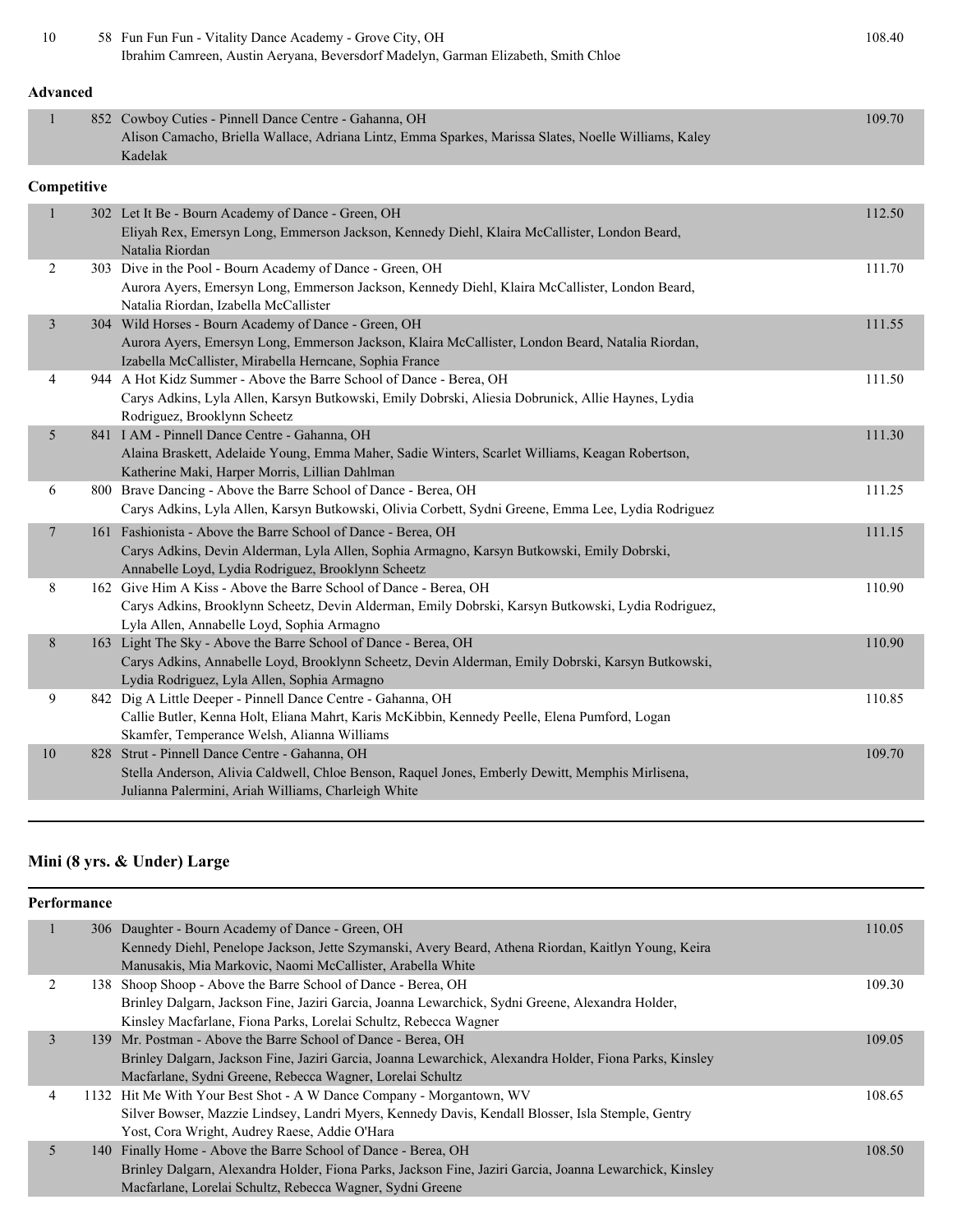| 6 | 36 Ice Cream Freeze - Tricia's Tappers & Twirlers - Liberty Twp, OH                            | 107.75 |
|---|------------------------------------------------------------------------------------------------|--------|
|   | Adelle McFarland, Leigha Maldonado, Sophia LaTulippe, Lucy Schneider, Makenna Calardo, Aili    |        |
|   | Dipzinski, Emma Hoffman, Josie Carmichael, Ava Long, Ava Gilkey, Alison Meyer                  |        |
|   | 965 Different Drum - P.S. I Love Dance Artistic Dance Academy - Waverly, OH                    | 107.70 |
|   | Willow Fitton, Sarah Altman, Kynton Beekman, Kloè French, Dixie Colburn, Camey Whitmore, Rylee |        |
|   | Pernell, Maddyn Hensley, Jade Farleigh, Elouise Downs, Addisyn Taylor, Addison Rose, Addison   |        |
|   | Vaughters                                                                                      |        |

#### **Advanced**

| $\mathbf{1}$   |             | 150 Dance To The Music - Above the Barre School of Dance - Berea, OH                                  | 110.25 |
|----------------|-------------|-------------------------------------------------------------------------------------------------------|--------|
|                |             | Avaline Deike, Flora Herchek, Aliesia Dobrunick, Allie Haynes, Nicolina Hess, Aurora Imbrogno, Jordyn |        |
|                |             | Lynch, Mia Matis, Maelyn O'Hanlon, Ava Mihalek                                                        |        |
| 2              |             | 152 Fly - Above the Barre School of Dance - Berea, OH                                                 | 109.80 |
|                |             | Aliesia Dobrunick, Allie Haynes, Aurora Imbrogno, Ava Mihalek, Avaline Deike, Flora Herchek, Maelyn   |        |
|                |             | O'Hanlon, Mia Matis, Nicolina Hess, Jordyn Lynch                                                      |        |
| $\mathfrak{Z}$ |             | 151 Trickle Trickle - Above the Barre School of Dance - Berea, OH                                     | 109.70 |
|                |             | Avaline Deike, Aliesia Dobrunick, Allie Haynes, Aurora Imbrogno, Ava Mihalek, Jordyn Lynch, Flora     |        |
|                |             | Herchek, Maelyn O'Hanlon, Mia Matis, Nicolina Hess                                                    |        |
| $\overline{4}$ |             | 1039 Click Clack - Patty's Dance Center - Granville, OH                                               | 109.25 |
|                |             | Haylen Cramer, Harper Bennett, Kamryn Fenneman, Keira Finney, Lucy Lintz, Kennedy Bowers, Avery       |        |
|                |             | Bowers, Arianne Farmer, Naomi Hayes, Charlie Himes, Violet McGee, Maeve Murphy, Norah Palm,           |        |
|                |             | Lydia Prescott, Crew Shepherd, Henley Tracey, Silas Augenstein, Nora Fussell                          |        |
| 5              |             | 1020 Robotiks - Patty's Dance Center - Granville, OH                                                  | 108.85 |
|                |             | Haylen Cramer, Silas Augenstein, Nora Fussell, Alex Watson, Harper Bennett, Kamryn Fenneman, Keira    |        |
|                |             | Finney, Lucy Lintz, Kennedy Bowers, Avery Bowers, Arianne Farmer, Naomi Hayes, Charlie Himes,         |        |
|                |             | Violet McGee, Maeve Murphy, Norah Palm, Lydia Prescott, Crew Shepherd, Henley Tracey                  |        |
| 6              |             | 1046 Macarena - Patty's Dance Center - Granville, OH                                                  | 108.70 |
|                |             | Silas Augenstein, Nora Fussell, Kennedy Bowers, Avery Bowers, Arianne Farmer, Naomi Hayes, Violet     |        |
|                |             | McGee, Lydia Prescott, Emma Vogel, Haylen Cramer, Harper Bennett, Kamryn Fenneman, Keira Finney,      |        |
|                |             | Lucy Lintz, Alyssa Purdy                                                                              |        |
|                | Competitive |                                                                                                       |        |
|                |             |                                                                                                       |        |
| 1              |             | 274 Supermodel - Bourn Academy of Dance - Green, OH                                                   | 112.60 |
|                |             | Aurora Ayers, Eliyah Rex, Emersyn Long, Emmerson Jackson, Kennedy Diehl, Klaira McCallister,          |        |
|                |             | London Beard, Natalia Riordan, Amber Rayman, Kynzli Vetrone, Olivia Calabretta, Reese Heropulos,      |        |
|                |             | Mirabella Herncane, Sophia France, Izabella McCallister                                               |        |
| 2              |             | 945 Mama I'm A Big Girl Now - Above the Barre School of Dance - Berea, OH                             | 111.55 |
|                |             | Carys Adkins, Devin Alderman, Lyla Allen, Karsyn Butkowski, Emily Dobrski, Aliesia Dobrunick, Allie   |        |
|                |             | Haynes, Maelyn O'Hanlon, Lydia Rodriguez, Brooklynn Scheetz                                           |        |
| $\mathfrak{Z}$ |             | 824 Wash That Man - Pinnell Dance Centre - Gahanna, OH                                                | 111.05 |
|                |             | Madilyn Clements, Kenna Holt, Katherine Maki, Eliana Mahrt, Elena Pumford, Chloe Benson, Callie       |        |
|                |             | Butler, Stella Anderson, Raquel Jones, Logan Skamfer, Izley Mirlisena, Florence Borders, Emberly      |        |
|                |             | Dewitt, Ava Caldwell, Kennedy Peelle, Sadie Winters, Karis McKibbin                                   |        |
| 4              |             | 305 Make Some Noise - Bourn Academy of Dance - Green, OH                                              | 110.45 |
|                |             | Sophia France, Aurora Ayers, Eliyah Rex, Emersyn Long, Emmerson Jackson, Kennedy Diehl, Klaira        |        |
|                |             | McCallister, London Beard, Natalia Riordan, Izabella McCallister, Mirabella Herncane                  |        |

 5 825 Fashion is my Kryptonite - Pinnell Dance Centre - Gahanna, OH 110.20 Meilia Burchnell, Jordan Caldwell, Elena Pumford, Charleigh White, Florence Borders, Ava Caldwell, Izley Mirlisena, Logan Skamfer, Ariah Williams, Emberly Dewitt, Stella Anderson, Eden Cowherd, Kinley Douse, Naomi Smith, Aurora Shaw, Madelyn Kappas, Raquel Jones, Emily Maki, Amelia McDaniel 6 826 Once Upon a Princess - Pinnell Dance Centre - Gahanna, OH 110.05 Cambri Odei, Emberly Dewitt, Emily Maki, Logan Skamfer, Izley Mirlisena, Florence Borders, Raquel Jones, Stella Anderson, Sophia Lapish, Elena Pumford, Meilia Burchnell, Zoey Hughes, Charleigh White, Kinley Douse 7 830 Let's Get Married - Pinnell Dance Centre - Gahanna, OH 109.90 Stella Anderson, Madelyn Kappas, Logan Skamfer, Jordan Caldwell, Emma Maher, Cole Palmer, Charleigh White, Amelia McDaniel, Aiela Vongsavath, Eliana Mahrt, Elena Pumford, Katherine Maki, Karis McKibbin, Kenna Holt, Zoey Hughes, Sophia Underwood, Alaina Braskett, Chloe Benson, Emberly Dewitt

8 827 Get Happy - Pinnell Dance Centre - Gahanna, OH 109.55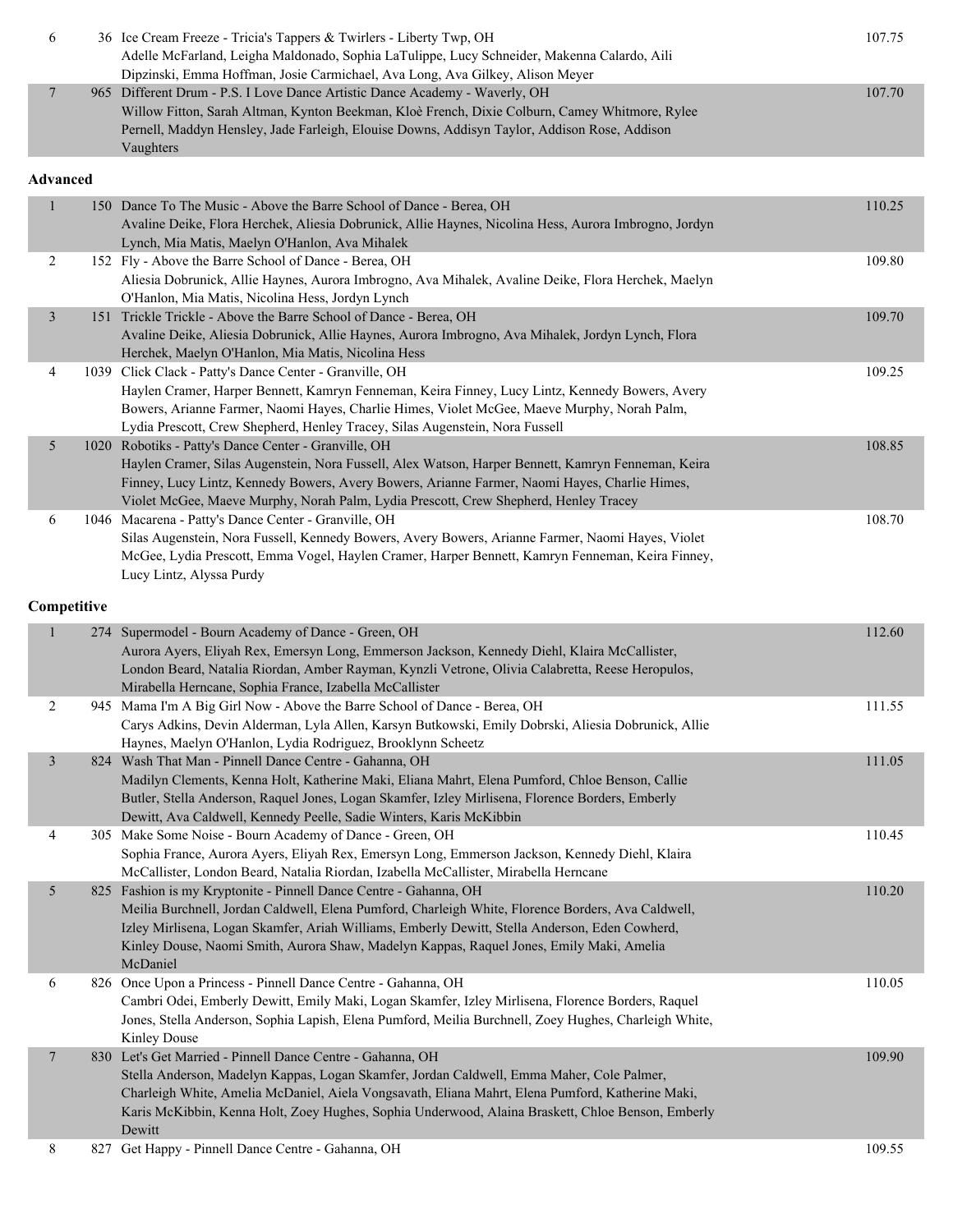Temperance Welsh, Logan Skamfer, Callie Butler, Chloe Benson, Julianna Palermini, Karis McKibbin, Kenna Holt, London Griffin, Sadie Winters, Caroline Smith, Katherine Maki, Alivia Caldwell, Alaina Braskett

## **Mini (8 yrs. & Under) Super**

| Advanced       |     |                                                                                                                                                                                                                                                                                                                                                                                                                                                                                                                                              |        |  |
|----------------|-----|----------------------------------------------------------------------------------------------------------------------------------------------------------------------------------------------------------------------------------------------------------------------------------------------------------------------------------------------------------------------------------------------------------------------------------------------------------------------------------------------------------------------------------------------|--------|--|
| $\mathbf{1}$   |     | 1043 The Flight - Patty's Dance Center - Granville, OH<br>Nalayah Black, Haylen Cramer, Nora Fussell, Corinna McGee, Gabby McMullen, Tayler Rock, Kelsie<br>Schooler, Rachel Comer, Arianne Farmer, Naomi Hayes, Grace Kaps, Violet McGee, Abby McLain,<br>Norah Palm, Latoya Pletcher, Paige Rickel, Abigayle Brockman, Lacey McCullough, Keira Finney, Lucy<br>Lintz                                                                                                                                                                       | 108.90 |  |
| 2              |     | 1097 It's Time to Celebrate - Pinnell Dance Centre - Gahanna, OH<br>Brooklyn Dunn, Britton Holt, Briella Wallace, Blakely Guhl, Emma Sparkes, Elizabeth Bell, Ashlynd<br>Wright, Minka Kline, Marissa Slates, Reina Murray, Caroline Gigliotti, Aria Teems, Adriana Lintz, Karlin<br>Storer, Paisley Wiard, Savannah Clifton, Caroline Rheaume, Madilynn Miller, Evelyn Buxton, Eden<br>Picacho, Ariana Dean, Clementine Torchia, London Wells, Dalis Woodie, Noelle Williams, Kaley<br>Kadelak, Alison Camacho                              | 108.70 |  |
| Competitive    |     |                                                                                                                                                                                                                                                                                                                                                                                                                                                                                                                                              |        |  |
| $\mathbf{1}$   |     | 821 A Letter To My Daughter - Pinnell Dance Centre - Gahanna, OH<br>Emma Maher, Eliana Mahrt, Drew Printup, Eliana Rubin, Alivia Caldwell, Callie Butler, Jasmyn Hill,<br>Keagan Robertson, Katherine Maki, Karis McKibbin, Julianna Palermini, Jayla Jackson, Lillian Dahlman,<br>Memphis Mirlisena, Quinn Grady, Sadie Winters, Scarlet Williams, Chloe Benson, Adelaide Young,<br>Alaina Braskett                                                                                                                                         | 112.55 |  |
| 2              |     | 822 Material Girl - Pinnell Dance Centre - Gahanna, OH<br>Emma Maher, Caroline Smith, Callie Butler, Alivia Caldwell, Alianna Williams, Alaina Braskett,<br>Adelaide Young, Eliana Rubin, Eliana Mahrt, Drew Printup, Chloe Benson, Kenna Holt, Katherine Maki,<br>Karis McKibbin, Julianna Palermini, Jayla Jackson, Jasmyn Hill, Lillian Dahlman, Memphis Mirlisena,<br>Quinn Grady, Scarlet Williams, Sadie Winters, Temperance Welsh, Ella Rogers                                                                                        | 111.95 |  |
| $\overline{3}$ | 937 | Celebration - Above the Barre School of Dance - Berea, OH<br>Carys Adkins, Devin Alderman, Lyla Allen, Karsyn Butkowski, Emily Dobrski, Aliesia Dobrunick, Allie<br>Haynes, Maelyn O'Hanlon, Lydia Rodriguez, Brooklynn Scheetz, Siannah Greene, Maeve Walsh, Brinley<br>Dalgarn, Jackson Fine, Sydni Greene, Alexandra Holder, Aurora Imbrogno, Joanna Lewarchick, Kinsley<br>Macfarlane, Lorelai Schultz, Rebecca Wagner, Jordyn Lynch, Flora Herchek, Fiona Parks, Jaziri Garcia,<br>Avaline Deike, Nicolina Hess, Mia Matis, Ava Mihalek | 111.05 |  |

# **Junior (9 - 11 yrs.) Solo**

|   | <b>Performance</b> |                                                                                        |       |  |  |
|---|--------------------|----------------------------------------------------------------------------------------|-------|--|--|
|   |                    | 246 Wings - Bourn Academy of Dance - Green, OH<br>Izabella McCallister                 | 82.65 |  |  |
| 2 |                    | 350 Home to You - A W Dance Company - Morgantown, WV<br>Brooke Ely                     | 82.30 |  |  |
| 3 |                    | 658 Lost Boy - Above the Barre School of Dance - Berea, OH<br>Jordyn Lynch             | 82.25 |  |  |
| 4 | 979.               | In the 90s - P.S. I Love Dance Artistic Dance Academy - Waverly, OH<br>Alexis Shewater | 82.20 |  |  |
| 5 |                    | 357 Money - A W Dance Company - Morgantown, WV<br>Tessa Young                          | 82.10 |  |  |
| 5 | 365                | Something New - A W Dance Company - Morgantown, WV<br>Gwen Boyd                        | 82.10 |  |  |
| 6 | 739                | Work For It - Above the Barre School of Dance - Berea, OH                              | 82.05 |  |  |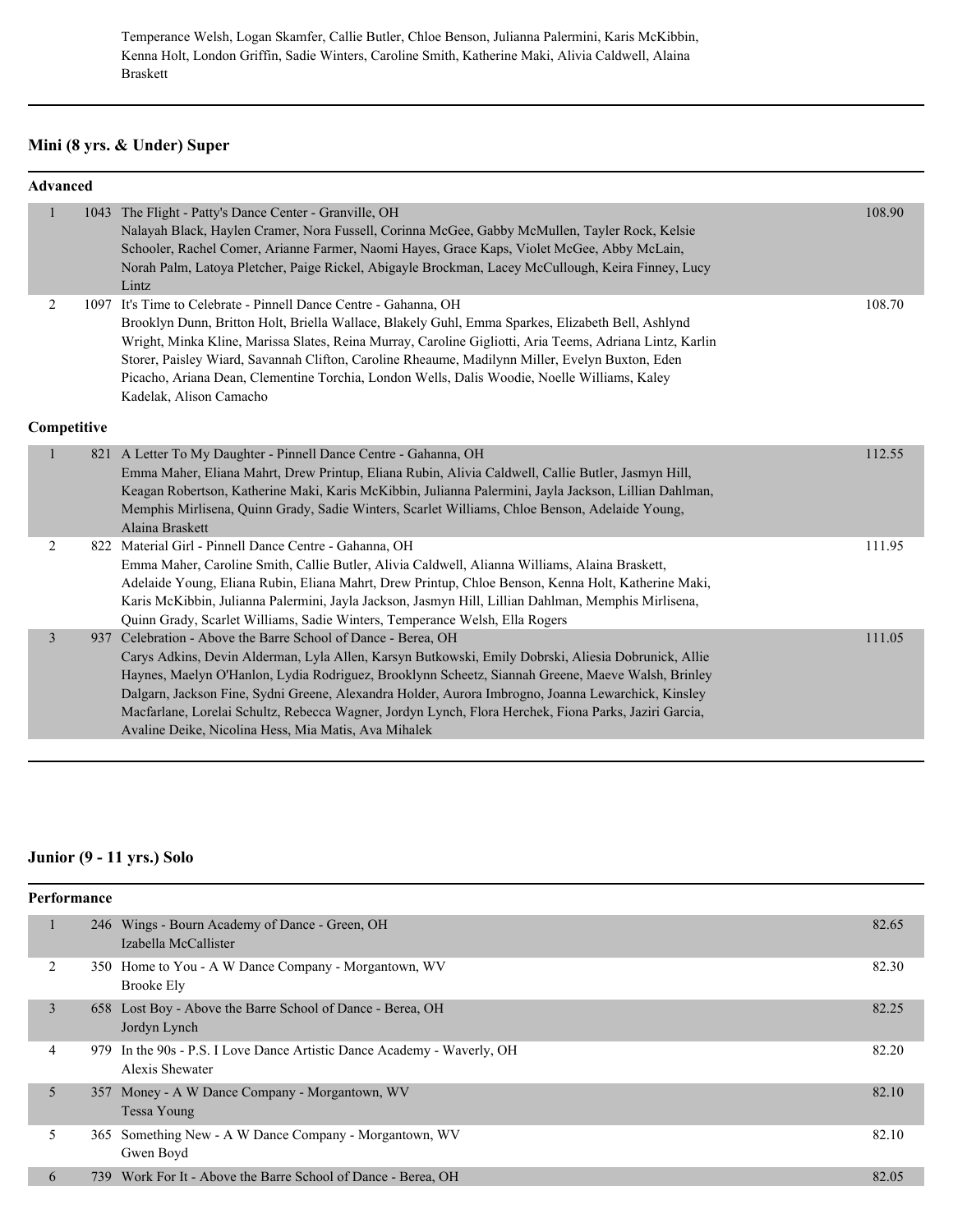|                 |             | Brooklynn Scheetz                                                                               |       |
|-----------------|-------------|-------------------------------------------------------------------------------------------------|-------|
| 7               |             | 615 I Got Love - Above the Barre School of Dance - Berea, OH<br>Aliesia Dobrunick               | 81.90 |
| 7               |             | 701 Fame - The Roberts Conservatory of Dance - Kent, OH<br>Michaela Marcello                    | 81.90 |
| 8               |             | 544 Faith - Melissa Marie School of Dance - Zanesville, OH<br>Ella Barthen                      | 81.85 |
| 8               |             | 736 Me Too - The Roberts Conservatory of Dance - Kent, OH<br>Kenadie Allen-Kraut                | 81.85 |
| 9               |             | 368 Titanium - A W Dance Company - Morgantown, WV<br><b>Madison Sims</b>                        | 81.80 |
| 9               |             | 629 Miss Invisible - Above the Barre School of Dance - Berea, OH<br>Devin Alderman              | 81.80 |
| 9               |             | 975 B.E.A.T. - P.S. I Love Dance Artistic Dance Academy - Waverly, OH<br>Baileigh Leeth         | 81.80 |
| 10              |             | 573 What Was I Thinking - Melissa Marie School of Dance - Zanesville, OH<br>Addelynne Vansickle | 81.75 |
| <b>Advanced</b> |             |                                                                                                 |       |
| $\mathbf{1}$    |             | 231 Can You Hear Me - Bourn Academy of Dance - Green, OH<br>Olivia Mobley                       | 83.85 |
| 2               |             | 624 King - Above the Barre School of Dance - Berea, OH<br>Sophia Armagno                        | 83.80 |
| 3               |             | 904 Human - Pinnell Dance Centre - Gahanna, OH<br>Grace Kitzmiller                              | 83.75 |
| 4               |             | 1051 Don't Break Me - Patty's Dance Center - Granville, OH<br>Emerson Johnson                   | 83.70 |
| 5               |             | 639 Beautiful Thing - Above the Barre School of Dance - Berea, OH<br>Carys Adkins               | 83.65 |
| 5               |             | 1049 Love Myself - Patty's Dance Center - Granville, OH<br><b>Brylee Carles</b>                 | 83.65 |
| 6               |             | 222 Big Noise - Bourn Academy of Dance - Green, OH<br>Reese Heropulos                           | 83.55 |
| 6               |             | 633 Dead In The Water - Above the Barre School of Dance - Berea, OH<br>Miley Blatnica           | 83.55 |
| 7               |             | 232 Ghost in the Wind - Bourn Academy of Dance - Green, OH<br>Madelynn Gansel                   | 83.50 |
| 8               |             | 370 Unstoppable - A W Dance Company - Morgantown, WV<br>Bella Smith                             | 83.35 |
| 9               |             | 224 Brave - Bourn Academy of Dance - Green, OH<br>Olivia Calabretta                             | 83.25 |
| 9               |             | 229 Fashionista - Bourn Academy of Dance - Green, OH<br>Nadine Lechleiter                       | 83.25 |
| 9               |             | 1055 Heroes - Patty's Dance Center - Granville, OH<br>Jackson Brotherton                        | 83.25 |
| 9               |             | 1135 Angel - A W Dance Company - Morgantown, WV<br>Alanah Jones                                 | 83.25 |
| $10\,$          |             | 126 Ready To Lose - Powell Dance Academy - Powell, OH<br>Lauren McCarrell                       | 83.20 |
|                 | Competitive |                                                                                                 |       |
| $\mathbf{1}$    |             | 911 Via Dolorosa - Pinnell Dance Centre - Gahanna, OH<br>Annabelle Dewitt                       | 86.25 |
| 2               |             | 219 What the World Needs Now - Bourn Academy of Dance - Green, OH<br>Kynzli Vetrone             | 85.55 |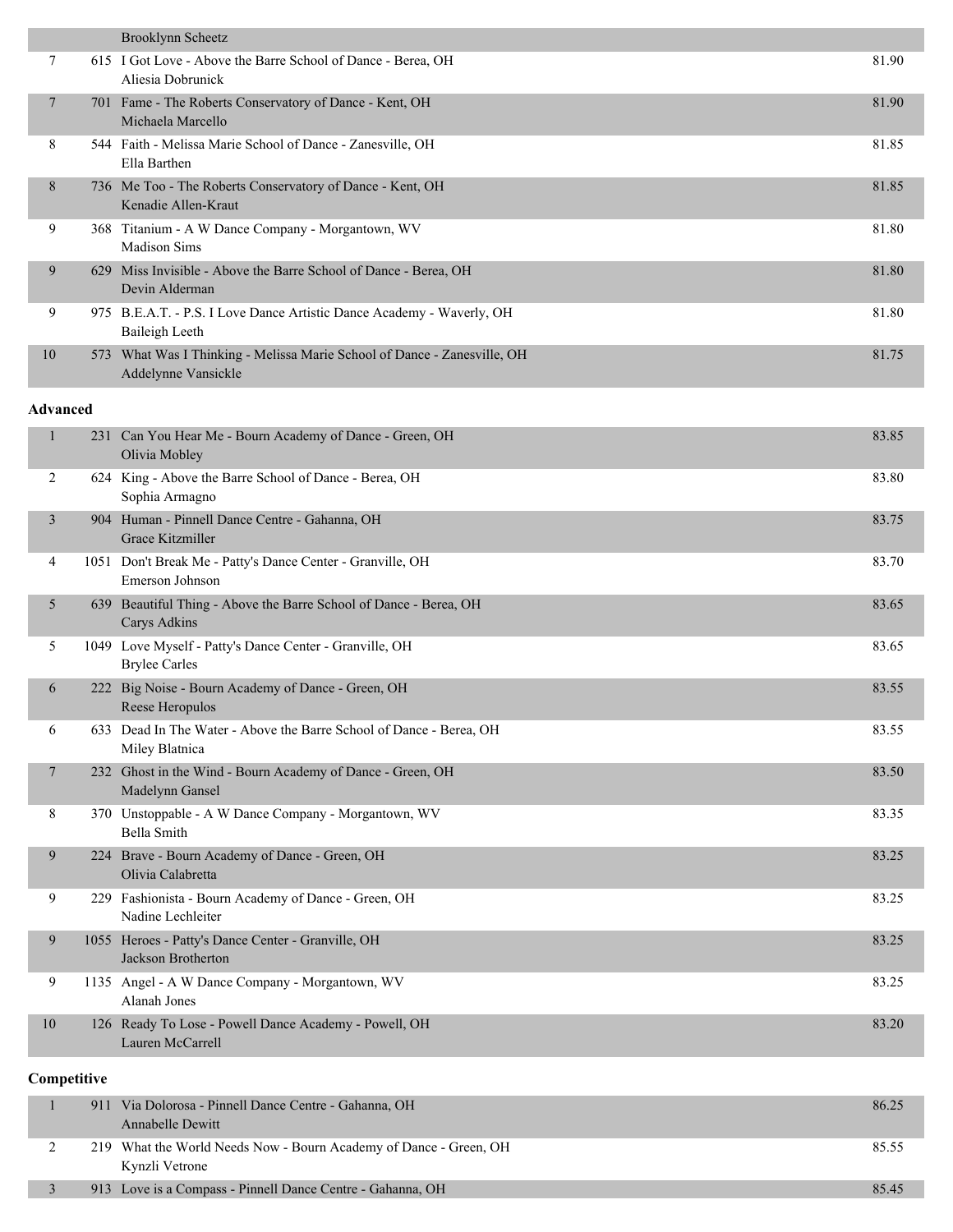|    |            | Kennedy Weiker                                                        |       |
|----|------------|-----------------------------------------------------------------------|-------|
| 4  |            | 217 You Should See Me in a Crown - Bourn Academy of Dance - Green, OH | 85.30 |
|    |            | Amber Rayman                                                          |       |
| 5  |            | 215 Heal - Bourn Academy of Dance - Green, OH                         | 85.10 |
|    |            | Grace Kemple                                                          |       |
| 6  | <b>220</b> | Bloom - Bourn Academy of Dance - Green, OH                            | 84.90 |
|    |            | Ella Doll                                                             |       |
| 7  | 221        | Safe - Bourn Academy of Dance - Green, OH                             | 84.85 |
|    |            | Rylee Brink                                                           |       |
| 7  | 771        | Here I Am - Above the Barre School of Dance - Berea, OH               | 84.85 |
|    |            | Maya Makhoul                                                          |       |
| 8  | 862        | Wind Beneath My Wings - Pinnell Dance Centre - Gahanna, OH            | 84.70 |
|    |            | Eliana Rubin                                                          |       |
| 9  |            | 225 Eye for an Eye - Bourn Academy of Dance - Green, OH               | 84.65 |
|    |            | Elizabeth Hawrylak                                                    |       |
| 9  | 641        | Loyal, Brave & True - Above the Barre School of Dance - Berea, OH     | 84.65 |
|    |            | Emma Lee                                                              |       |
| 9  | 934        | Still Here - Above the Barre School of Dance - Berea, OH              | 84.65 |
|    |            | Chazidy Coleman                                                       |       |
| 10 | 233        | Elastic Heart - Bourn Academy of Dance - Green, OH                    | 84.55 |
|    |            | Madeline Marucci                                                      |       |
|    |            |                                                                       |       |

# **Junior (9 - 11 yrs.) Duet/Trio**

| Performance     |     |                                                                                                                               |       |
|-----------------|-----|-------------------------------------------------------------------------------------------------------------------------------|-------|
|                 |     | 676 Aretha - The Roberts Conservatory of Dance - Kent, OH<br>Kenadie Allen-Kraut, Kyleigh Verbeke                             | 82.45 |
| 2               |     | 982 Faith - P.S. I Love Dance Artistic Dance Academy - Waverly, OH<br>Baileigh Leeth, Alexis Shewater                         | 82.25 |
| 3               |     | 257 When I Grow Up - Bourn Academy of Dance - Green, OH<br>Aleysia Wood, Alyse Daily                                          | 82.20 |
| 4               |     | 1082 Zombies - MJM Studios Inc. - Florence, Ky<br>Peyton Anderson, Jovie Puening, Zoe Hoover                                  | 82.05 |
| 5               |     | 663 A Greater Treasure Than A Friend - Above the Barre School of Dance - Berea, OH<br>Allie Haynes, Maelyn O'Hanlon           | 82.00 |
| 6               |     | 351 I'll Stand By You - A W Dance Company - Morgantown, WV<br>Gwenny Murdock, Addyson Terneus                                 | 81.80 |
| $\overline{7}$  | 329 | Nails, Hair, Hips, Heels - A W Dance Company - Morgantown, WV<br>Addyson Stemple, Aveny Nickell                               | 81.75 |
| 8               |     | 678 The End of the Line - The Roberts Conservatory of Dance - Kent, OH<br>Kayla Koher, Stella Miller                          | 81.60 |
| 9               |     | 570 Please Don't Stop the Music - Melissa Marie School of Dance - Zanesville, OH<br>Ella Barthen, Jennah Flarey               | 81.55 |
| 10              |     | 26 Alice & Kinnley Fresh Prince Hamilton - Tricia's Tappers & Twirlers - Liberty Twp, OH<br>Kinnley Hendricks, Alice Clements | 81.40 |
| <b>Advanced</b> |     |                                                                                                                               |       |
| $\mathbf{1}$    |     | 258 I Can Only Imagine - Bourn Academy of Dance - Green, OH<br>Reagan Buckshaw, McKinley Budd                                 | 84.00 |
| 2               |     | 625 It's Raining Men - Above the Barre School of Dance - Berea, OH<br>Miley Blatnica, Zoe Zubal-Slaby                         | 83.95 |
| 3               |     | 729 Ka-CHING! - Above the Barre School of Dance - Berea, OH<br>Lyla Allen, Karsyn Butkowski                                   | 83.75 |

4 372 Trouble - A W Dance Company - Morgantown, WV 83.30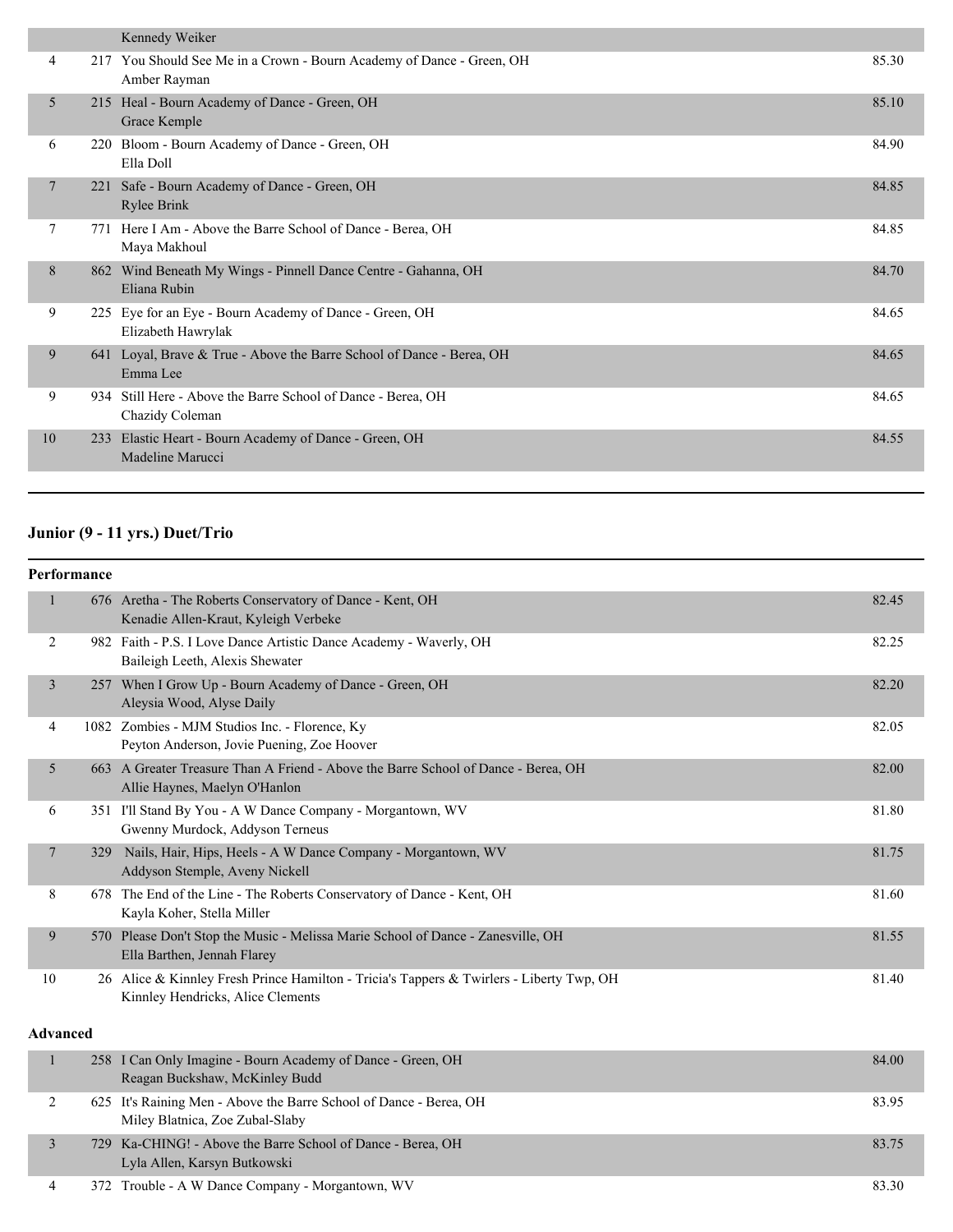Alanah Jones, Karsyn Campbell, Laurynn McDonald

|    | <u>, naman venes, realeyn campevil, baalymi hivis chana</u>                                                |       |
|----|------------------------------------------------------------------------------------------------------------|-------|
| 5  | 1129 Vagabond - A W Dance Company - Morgantown, WV<br>Olivia Golden, Lexi Golden                           | 83.25 |
| 6  | 49 Rock You - Rage Academy of Dance - Massillon, OH<br>Alaina Ady, Kyra Hershberger                        | 83.00 |
|    | 256 Hit the Road Jack - Bourn Academy of Dance - Green, OH<br>Kasey Harvey, Kaemon White                   | 82.90 |
| 8  | 604 Old Friends - Fusion Studio of Dance - Carroll, OH<br>Madison Holt, Mary Grace Crabtree, Sophia Heslep | 82.80 |
| 9  | 1083 Came Here for Love - MJM Studios Inc. - Florence, Ky<br>Sophia Foltz, Addyson Strunk, Audrey Corman   | 82.70 |
| 10 | 887 I Wanna Dance With Somebody - Pinnell Dance Centre - Gahanna, OH<br>Marissa Braskett, Sophia Salter    | 82.60 |

# **Competitive**

|                 |     | 255 Welcome to the Jungle - Bourn Academy of Dance - Green, OH<br>Alexa Hackman, Amber Rayman, Kynzli Vetrone            | 84.95 |
|-----------------|-----|--------------------------------------------------------------------------------------------------------------------------|-------|
| 2               | 853 | The Other Side - Pinnell Dance Centre - Gahanna, OH<br>Annabelle Dewitt, Ava McCullough                                  | 84.50 |
| 3               |     | 774 Winter Bird - Above the Barre School of Dance - Berea, OH<br>Maya Makhoul, Paige Meyer                               | 84.45 |
| 4               |     | 925 To Build A Home - Pinnell Dance Centre - Gahanna, OH<br>Drew Printup, Gianna Romero, Charlotte Myles                 | 84.30 |
| 5               |     | 726 Shake The Room - Above the Barre School of Dance - Berea, OH<br>Emma Lee, Olivia Corbett                             | 84.15 |
| 6               |     | 735 I'm A Lady - Above the Barre School of Dance - Berea, OH<br>Madelynn Fine, Sydney McCue, Siena Habian                | 84.10 |
| $7\phantom{.0}$ |     | 626 Supercalifragilistic expine ideology - Above the Barre School of Dance - Berea, OH<br>Siannah Greene, Ava Rose Guzik | 83.55 |

# **Junior (9 - 11 yrs.) Small**

| <b>Performance</b> |     |                                                                                                                                                                                                      |        |
|--------------------|-----|------------------------------------------------------------------------------------------------------------------------------------------------------------------------------------------------------|--------|
|                    |     | 98 Land of 1000 Dances - Powell Dance Academy - Powell, OH<br>Lily Glew, Liam Thompson, Lauren Slane, Karis Herbert, Johanna Farinas, Gemma Jabour, Caroline<br>Maxwell, Avery Cline, Addison Geiser | 111.20 |
| 2                  |     | 42 If my Friends Could see me now - Reflections Dance Center - Grove City, OH<br>McKenna Bush, Madison Thacker, Katelynn Orahood, Emelia Zegar, Camilla Flaute, Sofia Wotring                        | 111.15 |
| $\overline{3}$     |     | 584 Scrubs - Melissa Marie School of Dance - Zanesville, OH<br>Ella Barthen, Lilah Check, Addelynne Vansickle, Claire Melvin, Carolynn Walter                                                        | 111.10 |
| 4                  |     | 142 Hit The Road Jack - Above the Barre School of Dance - Berea, OH<br>Gabriella Carey, Lena Kosunick, Lucy Fries, Nariah Patterson, Eva Gesink, Leah Pehotsky, Ruby<br>Scharfeld                    | 110.60 |
| 5                  | 141 | Upside Down - Above the Barre School of Dance - Berea, OH<br>Gabriella Carey, Lena Kosunick, Eva Gesink, Leah Pehotsky, Ruby Scharfeld, Lucy Fries, Nariah<br>Patterson                              | 110.55 |
| 6                  |     | 644 Hands Up - The Roberts Conservatory of Dance - Kent, OH<br>Kenadie Allen-Kraut, Leilah Coker, Lelia Jones, Kayla Koher, Michaela Marcello, Stella Miller, Kyleigh<br>Verbeke                     | 110.50 |
| 7                  |     | 96 Dance With Me - Powell Dance Academy - Powell, OH<br>Grace Rhodes, Maren Liba, Minsara Attanayake, Nadia Bornemiss, Allison Silber, Morgan Randall                                                | 110.45 |
| 7                  |     | 97 Fearless - Powell Dance Academy - Powell, OH<br>Lily Glew, Liam Thompson, Lauren Slane, Karis Herbert, Johanna Farinas, Gemma Jabour, Caroline<br>Maxwell, Avery Cline, Addison Geiser            | 110.45 |
| $\overline{7}$     |     | 354 Like This - A W Dance Company - Morgantown, WV<br>Aveny Nickell, Addyson Stemple, Grace Murray, Margo Wheeler, Brooke Ely, Gwen Boyd                                                             | 110.45 |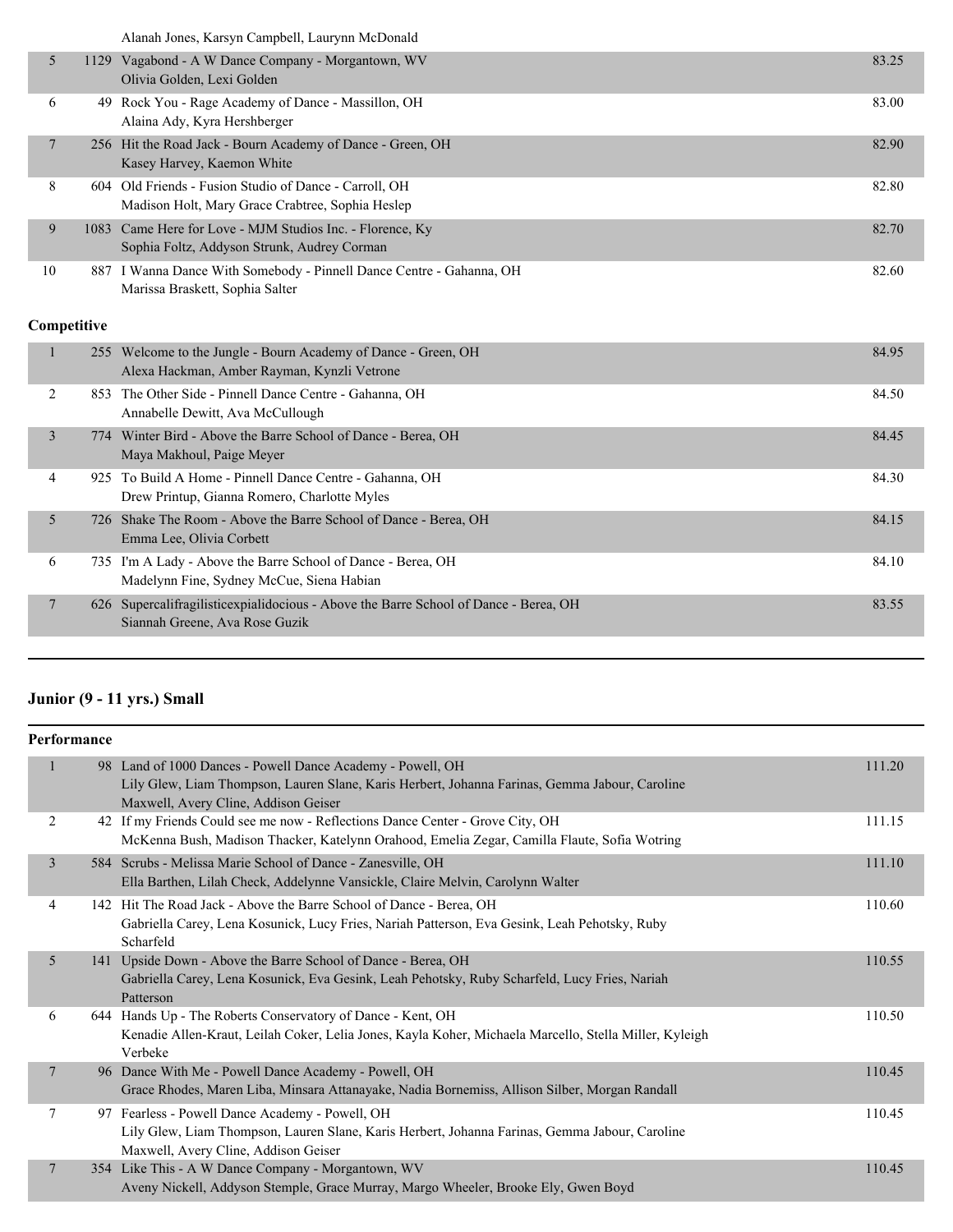| $\tau$          | 543 Sweet Home Alabama - Melissa Marie School of Dance - Zanesville, OH<br>Carolynn Walter, Ella Barthen, Addelynne Vansickle, Jennah Flarey, Lilah Check, Bryntlie Vansickle                                 | 110.45 |
|-----------------|---------------------------------------------------------------------------------------------------------------------------------------------------------------------------------------------------------------|--------|
| 8               | 93 Tick Tick Boom - Powell Dance Academy - Powell, OH<br>Morgan Randall, Minsara Attanayake, Lily Glew, Karis Herbert, Johanna Farinas, Gemma Jabour,<br>Caroline Maxwell, Addison Geiser                     | 110.20 |
| 9               | 143 One Moment More - Above the Barre School of Dance - Berea, OH<br>Gabriella Carey, Lena Kosunick, Lucy Fries, Nariah Patterson, Eva Gesink, Leah Pehotsky, Ruby<br>Scharfeld                               | 110.15 |
| 10              | 645 Old Skool - The Roberts Conservatory of Dance - Kent, OH<br>Kenadie Allen-Kraut, Paisley Calhoun, Leilah Coker, Kayla Koher, Michaela Marcello, Stella Miller,<br>Jaxson Sarah, Kyleigh Verbeke           | 109.90 |
| <b>Advanced</b> |                                                                                                                                                                                                               |        |
| 1               | 361 Running with the Wolves - A W Dance Company - Morgantown, WV<br>Brooke Ely, Margo Wheeler, Tessa Young, Gwen Boyd, Olivia Golden, Chanley Terneus, Kaylin<br>Lindsey, Bella Smith, Lexi Golden            | 112.05 |
| 2               | 954 Worlds On Fire - Above the Barre School of Dance - Berea, OH<br>Sophia Armagno, Lena Kosunick, Gabriella Carey, Annabelle Loyd                                                                            | 111.85 |
| $\mathfrak{Z}$  | 107 Take On Me - Powell Dance Academy - Powell, OH<br>Lily Hinterschied, Lauren Bliss, Lauren McCarrell, Claire Langan, Caylen Jeffries, Becca McGough                                                        | 111.65 |
| 4               | 106 Sparrow - Powell Dance Academy - Powell, OH<br>Lily Hinterschied, Lauren Bliss, Lauren McCarrell, Claire Langan, Caylen Jeffries, Becca McGough                                                           | 111.60 |
| 5               | 301 Dear Future Generation - Bourn Academy of Dance - Green, OH<br>Aleysia Wood, Alyse Daily, Kasey Harvey, Reagan Buckshaw, Kaemon White, McKinley Budd                                                      | 111.55 |
| 6               | 1074 ABC 123 - MJM Studios Inc. - Florence, Ky<br>Jovie Puening, Natalya Ash, Peyton Anderson, Scarlett McCool, Sophia Foltz, Zoe Hoover, Addyson<br>Strunk, Audrey Corman, Sam Unterreiner                   | 111.50 |
| $7\phantom{.0}$ | 300 Be Still - Bourn Academy of Dance - Green, OH<br>Alyse Daily, Aleysia Wood, Kasey Harvey, Reagan Buckshaw, Kaemon White, McKinley Budd                                                                    | 111.30 |
| 8               | 955 Everlasting Love - Above the Barre School of Dance - Berea, OH<br>Devin Alderman, Aliesia Dobrunick, Allie Haynes, Brooklynn Scheetz, Maelyn O'Hanlon                                                     | 111.10 |
| 9               | 1075 Lost Boys - MJM Studios Inc. - Florence, Ky<br>Jovie Puening, Natalya Ash, Peyton Anderson, Scarlett McCool, Sophia Foltz, Zoe Hoover, Addyson<br>Strunk, Audrey Corman, Sam Unterreiner                 | 110.85 |
| 10              | 299 Fresh Prince - Bourn Academy of Dance - Green, OH<br>Kaemon White, McKinley Budd, Reagan Buckshaw, Kasey Harvey, Aleysia Wood, Alyse Daily                                                                | 110.70 |
| Competitive     |                                                                                                                                                                                                               |        |
| $\mathbf{1}$    | 290 Good Job - Bourn Academy of Dance - Green, OH<br>Alexa Hackman, Amber Rayman, Elizabeth Hawrylak, Ella Doll, Kynzli Vetrone, Teagan Castellaneta,<br>Mila Daugherty, Rylee Brink                          | 114.40 |
| 2               | 287 Hanging by a thread - Bourn Academy of Dance - Green, OH<br>Ella Hawrylak, Kendra Riordan, Ella Capozzi, Grace Kemple, Maevah Vetrone                                                                     | 113.95 |
| $\mathfrak{Z}$  | 837 Juice - Pinnell Dance Centre - Gahanna, OH<br>Chloe Campbell, Annabelle Dewitt, Layla Grady, Ava McCullough, Ella McKinney, Ella Palmer,<br>Kennedy Weiker, Addyson Schehl                                | 113.75 |
| 4               | 292 Canned Heat - Bourn Academy of Dance - Green, OH<br>Amber Rayman, Elizabeth Hawrylak, Ella Doll, Harper Paumier, Kynzli Vetrone, Olivia Calabretta,<br>Nadine Lechleiter, Mila Daugherty, Reese Heropulos | 113.70 |
| 5               | 844 Don't Worry - Pinnell Dance Centre - Gahanna, OH<br>Chloe Campbell, Annabelle Dewitt, Ajani Fennoy, Ava McCullough, Ava Morgan, Addyson Schehl, Ella<br>Palmer, Kennedy Weiker                            | 113.60 |
| 6               | 833 If No One Will Listen - Pinnell Dance Centre - Gahanna, OH<br>Quinn Grady, Camryn King, Sophia Morgan, Charlotte Myles, Eliana Rubin, Drew Printup, Gianna<br>Romero, Ellie Zupnick, Layla Saad           | 113.50 |
| $\tau$          | 834 Foot Prints in the Sand - Pinnell Dance Centre - Gahanna, OH<br>Ella Palmer, Kennedy Weiker, Addyson Schehl, Annabelle Dewitt, Ava McCullough, Chloe Campbell,<br>Ava Morgan, Ella McKinney, Layla Grady  | 113.35 |
| 8               | 291 Creep - Bourn Academy of Dance - Green, OH                                                                                                                                                                | 113.30 |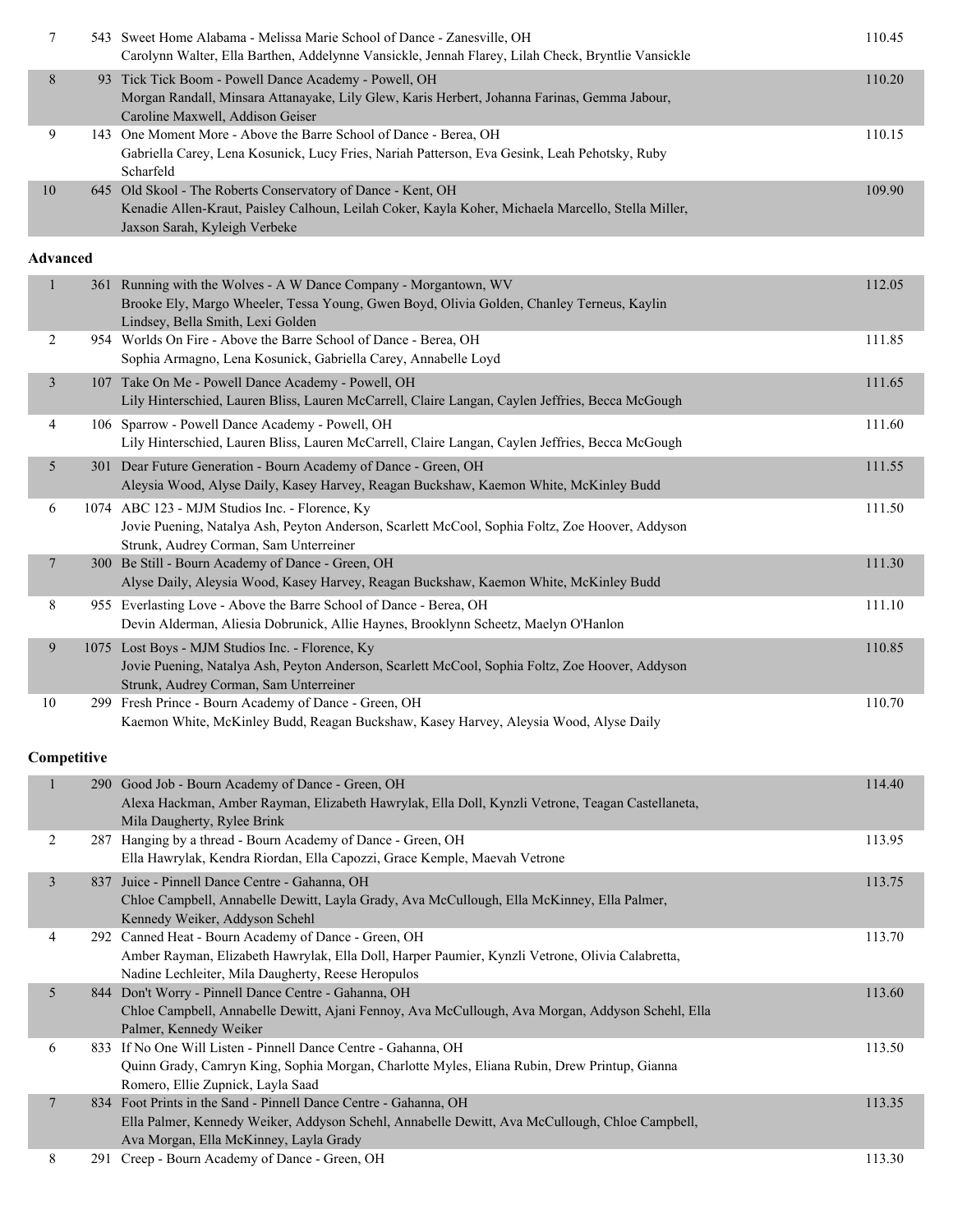|    | Elizabeth Hawrylak, Alexa Hackman, Amber Rayman, Harper Paumier, Madeline Marucci, Olivia           |        |
|----|-----------------------------------------------------------------------------------------------------|--------|
|    | Calabretta, Rylee Brink, Taylor France, Ella Doll                                                   |        |
| 8  | 796 Goodbye Yellow Brick Road - Above the Barre School of Dance - Berea, OH                         | 113.30 |
|    | Chazidy Coleman, Emma Lee, Maya Makhoul, Olivia Corbett, Paige Meyer, Sydney McCue                  |        |
| 9  | 165 River Deep - Above the Barre School of Dance - Berea, OH                                        | 113.20 |
|    | Chazidy Coleman, Olivia Corbett, Madelynn Fine, Siena Habian, Siannah Greene, Emma Lee, Sydney      |        |
|    | McCue, Paige Meyer, Maeye Walsh                                                                     |        |
| 9  | 289 It's Gonna Be Alright - Bourn Academy of Dance - Green, OH                                      | 113.20 |
|    | Olivia Calabretta, Izabella Crim, Kynzli Vetrone, Madeline Marucci, Madelynn Gansel, Olivia Mobley, |        |
|    | Reese Heropulos, Mila Daugherty, Taylor France                                                      |        |
| 10 | 953 Growing Pains - Above the Barre School of Dance - Berea, OH                                     | 113.15 |
|    | Miley Blatnica, Madelynn Fine, Siannah Greene, Siena Habian, Maeve Walsh, Zoey Peters               |        |
|    |                                                                                                     |        |

# **Junior (9 - 11 yrs.) Large**

| Performance     |                                                                                                                                                                                                                                                                                                                                                           |        |
|-----------------|-----------------------------------------------------------------------------------------------------------------------------------------------------------------------------------------------------------------------------------------------------------------------------------------------------------------------------------------------------------|--------|
| $\mathbf{1}$    | 94 Celebrate - Powell Dance Academy - Powell, OH<br>Nadia Bornemiss, Morgan Randall, Minsara Attanayake, Maren Liba, Lily Glew, Liam Thompson, Lauren<br>Slane, Karis Herbert, Johanna Farinas, Grace Rhodes, Gemma Jabour, Caroline Maxwell, Avery Cline,<br>Allison Silber, Addison Geiser                                                              | 110.75 |
| $\overline{2}$  | 646 Be Our Guest - The Roberts Conservatory of Dance - Kent, OH<br>Kenadie Allen-Kraut, Teigan Anderson, Braelyn Berg, Paisley Calhoun, Leilah Coker, Kayla Koher,<br>Michaela Marcello, Stella Miller, Hailey Roberts, Addysen Sarah, Kyleigh Verbeke                                                                                                    | 109.65 |
| 3               | 37 Permission To Dance - Tricia's Tappers & Twirlers - Liberty Twp, OH<br>Alyssa McCarty, Kinnley Hendricks, Abigail La Tulippe, Quinn Laurens, Alice Clements, Sophia Walters,<br>Emma Mortimer, Alayna Hendricks, Makayla Calardo, Raegan Helton                                                                                                        | 109.05 |
| <b>Advanced</b> |                                                                                                                                                                                                                                                                                                                                                           |        |
| $\mathbf{1}$    | 100 Sing, Sing, Sing - Powell Dance Academy - Powell, OH<br>Sofia Sanmartin, Ruchika Chaubal, Rachel Stuebe, Maya Ligas, Marin Holmes, Lily Hinterschied, Lauren<br>Bliss, Lauren McCarrell, Grace Long, Claire Langan, Caylen Jeffries, Becca McGough, Allie Housden,<br>Mia Butler, Leah Denlinger, Ava Harrington                                      | 111.55 |
| $\overline{c}$  | 1036 Hypnosis - Patty's Dance Center - Granville, OH<br>Kyndle Riggleman, Rylee Eveland, Madeline Stemm, Lacey McCullough, Jaxon Shepherd, Leighton<br>Augenstein, Ava Bowman, Olivia Finney, Sophia Hageman, Violet Shumate, Sophia Riggleman, Carley<br>Topy                                                                                            | 111.50 |
| $\mathfrak{Z}$  | 1034 Wistful Waltz - Patty's Dance Center - Granville, OH<br>Brynleigh Moss, Addison Purdy, Kyndle Riggleman, Kylin Biddle, Halle Dils, Devan Faller, Leighton<br>Augenstein, Ava Bowman, Jackson Brotherton, Brylee Carles, Olivia Finney, Sophia Hageman, Emma<br>Huber, Hadley Huggins, Violet Shumate, Taylor Staley, Whitney Taylor, Brooklin Thomas | 111.45 |
| 4               | 99 Where Are You Now? - Powell Dance Academy - Powell, OH<br>Ruchika Chaubal, Lily Hinterschied, Lauren McCarrell, Grace Long, Caylen Jeffries, Becca McGough,<br>Allie Housden, Mia Butler, Leah Denlinger, Ava Harrington                                                                                                                               | 111.35 |
| $\mathfrak{H}$  | 330 Country Roads - A W Dance Company - Morgantown, WV<br>Margo Wheeler, Alanah Jones, Karsyn Campbell, Aveny Nickell, Grace Murray, Addyson Stemple,<br>Madison Sims, Gwen Boyd, Tessa Young, Laurynn McDonald, Olivia Golden, Brooke Ely                                                                                                                | 111.20 |
| 6               | 343 Express Yourself - A W Dance Company - Morgantown, WV<br>Kaylee Stone, Karsyn Campbell, Olivia Golden, Kayden St. Peter, Lexi Golden, Madison Sims, Anya<br>Hibbert-Buchanan, Chanley Terneus, Piper Strauser, Zoey Workman                                                                                                                           | 111.15 |
| 7               | 1045 Move to the Rhythm - Patty's Dance Center - Granville, OH<br>Leighton Augenstein, Ava Bowman, Abigayle Brockman, Rachel Comer, Dylan Faller, Olivia Finney,<br>Tristan Householder, Lucille Johnston, Kenzley Lange, Lacey McCullough, Caroline Newell, Taylor<br>Reynolds, Paige Rickel, Violet Shumate, Taylor Staley, Whitney Taylor, Carley Topy | 111.10 |
| 8               | 105 I Love Me - Powell Dance Academy - Powell, OH<br>Sofia Sanmartin, Ruchika Chaubal, Rachel Stuebe, Maya Ligas, Marin Holmes, Grace Long, Allie<br>Housden, Mia Butler, Leah Denlinger, Ava Harrington                                                                                                                                                  | 111.00 |
| 9               | 1042 Little Runaway - Patty's Dance Center - Granville, OH<br>Kaelyn Bates, Emily Cook, Liam Grady, Anna McLain, Molly Bruce, Ava Chapin, Juliaunna Gano,<br>Petrova Head, Rylee Eveland, Evie Gibson, Geraldine Stone, True Murphy, Tory Reynolds, Bella Becker                                                                                          | 110.95 |
| 10              | 1032 Overture - Patty's Dance Center - Granville, OH                                                                                                                                                                                                                                                                                                      | 110.80 |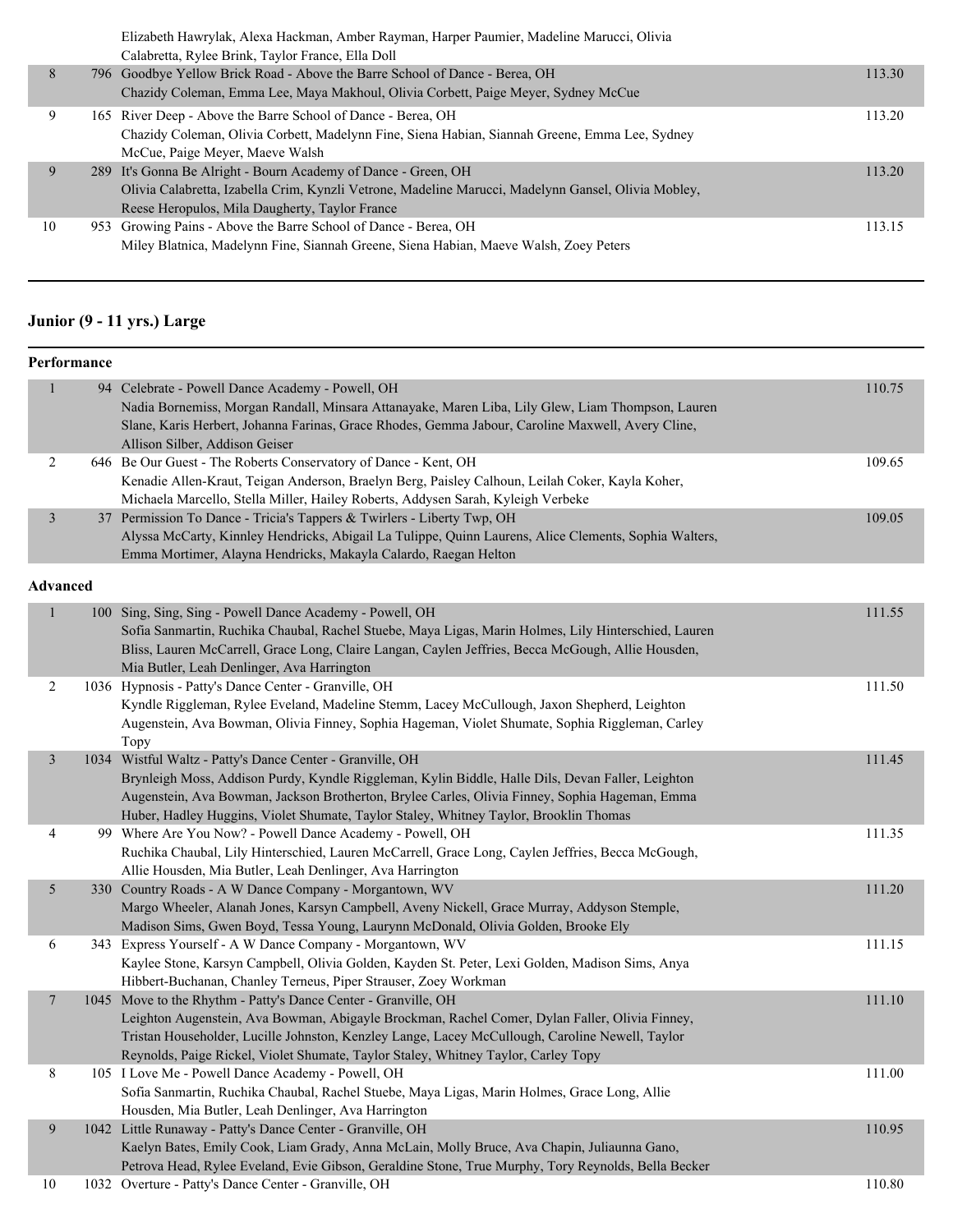Ava Chapin, Juliaunna Gano, Petrova Head, Salem Thomas, Kaelyn Bates, Hailey Brown, Emily Cook, Lacey McCullough, Anna McLain, Lylli Binckley, Geraldine Stone, Rachel Comer, True Murphy, Rylee Eveland, Evie Gibson

# **Competitive**

| $\mathbf{1}$     | 813 Breathe - Pinnell Dance Centre - Gahanna, OH<br>Ella McKinney, Annabelle Dewitt, Addyson Schehl, Layla Grady, Ava McCullough, Adrianna Williams, | 114.80 |
|------------------|------------------------------------------------------------------------------------------------------------------------------------------------------|--------|
|                  | Chloe Campbell, Ella Palmer, Kennedy Weiker, Ava Morgan, Ajani Fennoy, Mia Rowe                                                                      |        |
| $\overline{c}$   | 812 Into The Light - Pinnell Dance Centre - Gahanna, OH                                                                                              | 114.30 |
|                  | Mary Claire Thrush, Marissa Braskett, Lily Carlson, Layla Grady, Jade Schone, Ella McKinney, Chloe                                                   |        |
|                  | Campbell, Ava Morgan, Ava McCullough, Annabelle Dewitt, Adrianna Williams, Addyson Schehl,                                                           |        |
|                  | Kennedy Weiker, Ella Palmer                                                                                                                          |        |
| 3                | 272 You Will be Found - Bourn Academy of Dance - Green, OH                                                                                           | 114.10 |
|                  | Harper Paumier, Kynzli Vetrone, Olivia Calabretta, Ella Hawrylak, Kendra Riordan, Rylee Brink, Ella                                                  |        |
|                  | Capozzi, Taylor France, Grace Kemple, Amber Rayman, Elizabeth Hawrylak, Maevah Vetrone, Nadine                                                       |        |
|                  | Lechleiter, Ella Doll, Alexa Hackman, Mila Daugherty, Reese Heropulos                                                                                |        |
| $\overline{4}$   | 814 Bad - Pinnell Dance Centre - Gahanna, OH                                                                                                         | 113.75 |
|                  | Mary Claire Thrush, Marissa Braskett, Lily Carlson, Layla Grady, Jade Schone, Chloe Campbell, Ava                                                    |        |
|                  | Morgan, Ava McCullough, Annabelle Dewitt, Adrianna Williams, Addyson Schehl, Ella Palmer, Kennedy                                                    |        |
|                  | Weiker, Ella McKinney                                                                                                                                |        |
| 5                | 941 Rhythm Nation - Above the Barre School of Dance - Berea, OH                                                                                      | 113.65 |
|                  | Danaca McBride, Olivia Corbett, Siena Habian, Reese Vasquez, Chazidy Coleman, Ashley Eavenson,                                                       |        |
|                  | Siannah Greene, Olivia Handa, Maya Makhoul, Sydney McCue, Paige Meyer, Maeve Walsh, Carli                                                            |        |
|                  | Dailey, Kiara Hill, Ava Rose Guzik, Della Getts, Kristiana Recko                                                                                     |        |
| 6                | 271 Attention - Bourn Academy of Dance - Green, OH                                                                                                   | 112.85 |
|                  | Alexa Hackman, Amber Rayman, Elizabeth Hawrylak, Ella Doll, Harper Paumier, Izabella Crim, Kynzli                                                    |        |
|                  | Vetrone, Madeline Marucci, Madelynn Gansel, Nadine Lechleiter, Olivia Calabretta, Olivia Mobley,                                                     |        |
|                  | Reese Heropulos, Teagan Castellaneta, Mila Daugherty, Rylee Brink, Taylor France                                                                     |        |
| $7\phantom{.0}$  | 947 Ay Caramba! - Above the Barre School of Dance - Berea, OH                                                                                        | 112.70 |
|                  | Sophia Armagno, Sydney McCue, Siena Habian, Siannah Greene, Olivia Corbett, Madelynn Fine, Lucy                                                      |        |
|                  | Fries, Emma Lee, Annabelle Loyd, Gabriella Carey, Lena Kosunick                                                                                      |        |
| 8                | 819 My Girl - Pinnell Dance Centre - Gahanna, OH                                                                                                     | 112.45 |
|                  | Whitney Watkins, Isabel West, Temperance Welsh, Sophia Morgan, Riley Winters, Quinn Grady, Millie                                                    |        |
|                  | Braun, Kennedy Peelle, Katherine Maki, Karis McKibbin, Julianna Palermini, Jasmyn Hill, Grace                                                        |        |
|                  | Kitzmiller, Gianna Romero, Ellie Zupnick, Eliana Rubin, Drew Printup, Charlotte Myles                                                                |        |
| $\boldsymbol{9}$ | 820 Saturday Night Fish Fry - Pinnell Dance Centre - Gahanna, OH                                                                                     | 111.95 |
|                  | Temperance Welsh, Quinn Grady, London Griffin, Jasmyn Hill, Jaliyah Agnew, Grace Kitzmiller, Gianna                                                  |        |
|                  | Romero, Ella Rogers, Charlotte Myles, Caroline Smith, Alianna Williams, Aubrey Starns, Aubrey                                                        |        |
|                  | Hofmann, Kami Douse, Jacoby Hoehn, Isabel West, Adelaide Young                                                                                       |        |
| $10\,$           | 1021 Wayward Son - Patty's Dance Center - Granville, OH                                                                                              | 111.80 |
|                  | Kylin Biddle, Jackson Brotherton, Brylee Carles, Bella Cramer, Devan Faller, Sophia Hageman, Emma                                                    |        |
|                  | Huber, Hadley Huggins, Emerson Johnson, Brynleigh Moss, Addison Purdy, Kyndle Riggleman, Brooklin                                                    |        |
|                  | Thomas                                                                                                                                               |        |
| 10               | 1027 Get Dat - Patty's Dance Center - Granville, OH                                                                                                  | 111.80 |
|                  | Leighton Augenstein, Kylin Biddle, Ava Bowman, Brylee Carles, Bella Cramer, Halle Dils, Olivia Finney,                                               |        |
|                  | Sophia Hageman, Emma Huber, Hadley Huggins, Emerson Johnson, Brynleigh Moss, Addison Purdy,                                                          |        |
|                  | Kyndle Riggleman, Violet Shumate, Taylor Staley, Whitney Taylor, Brooklin Thomas                                                                     |        |
|                  |                                                                                                                                                      |        |

# **Junior (9 - 11 yrs.) Super**

| <b>Advanced</b> |                                                                                                     |        |  |  |
|-----------------|-----------------------------------------------------------------------------------------------------|--------|--|--|
|                 | 1026 Class Dismissed - Patty's Dance Center - Granville, OH                                         | 111.40 |  |  |
|                 | Khloe Priest, Cobe Ecleberry, Rylee Eveland, Dylan Faller, Evie Gibson, Tristan Householder, Liam   |        |  |  |
|                 | Stallard, Nalayah Black, Molly Bruce, Rachel Comer, True Murphy, Alyssa Persiani, Latoya Pletcher,  |        |  |  |
|                 | Aleyia Smith, Kaelyn Bates, Abigayle Brockman, Emily Cook, Anna McLain, Lylli Binckley, Kenzley     |        |  |  |
|                 | Lange, Geraldine Stone, Bella Becker                                                                |        |  |  |
|                 | 1040 How It's Done - Patty's Dance Center - Granville, OH                                           | 110.65 |  |  |
|                 | Ava Bowman, Ava Chapin, Olivia Finney, Juliaunna Gano, Sophia Hageman, Petrova Head, Violet         |        |  |  |
|                 | Shumate, Whitney Taylor, Salem Thomas, Kyndle Riggleman, Kylin Biddle, Hailey Brown, Emily Cook,    |        |  |  |
|                 | Anna McLain, Maura Brownlee, Lylli Binckley, True Murphy, Alyssa Persiani, Sophia Riggleman, Aleyia |        |  |  |
|                 | Smith, Vera McGee, Rylee Eveland, Madeline Stemm                                                    |        |  |  |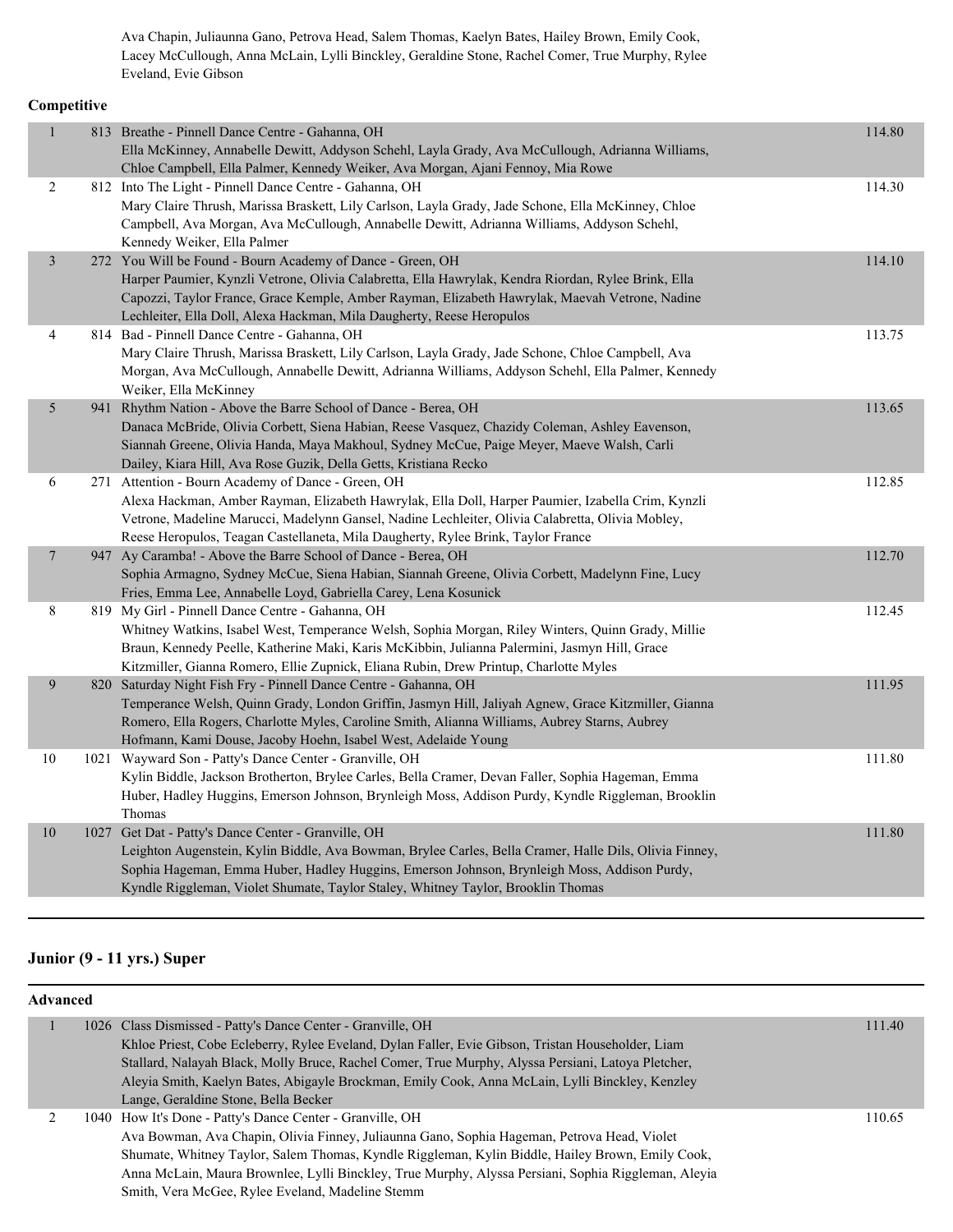#### **Competitive**

| $\mathbf{1}$     | 943 Welcome To The Party - Above the Barre School of Dance - Berea, OH<br>Sophia Armagno, Miley Blatnica, Timmy Candow, Gabriella Carey, Olivia Corbett, Madelynn Fine, Lucy<br>Fries, Mackenzie Gebbie, Della Getts, Siannah Greene, Ava Rose Guzik, Siena Habian, Lena Kosunick,<br>Emma Lee, Annabelle Loyd, Sydney McCue, Paige Meyer, Zoey Peters, Michaela Siegel, Lily Yoakam,<br>Maeve Walsh                                                                                                                                                                                                                                        | 114.10 |
|------------------|---------------------------------------------------------------------------------------------------------------------------------------------------------------------------------------------------------------------------------------------------------------------------------------------------------------------------------------------------------------------------------------------------------------------------------------------------------------------------------------------------------------------------------------------------------------------------------------------------------------------------------------------|--------|
| $\boldsymbol{2}$ | 265 Beautiful People - Bourn Academy of Dance - Green, OH<br>Aurora Ayers, Eliyah Rex, Emersyn Long, Emmerson Jackson, Kennedy Diehl, Klaira McCallister,<br>London Beard, Natalia Riordan, Alexa Hackman, Aleysia Wood, Alyse Daily, Amber Rayman, Elizabeth<br>Hawrylak, Ella Doll, Harper Paumier, Izabella Crim, Izabella McCallister, Kasey Harvey, Kynzli Vetrone,<br>Madeline Marucci, Madelynn Gansel, Nadine Lechleiter, Mirabella Herncane, Olivia Calabretta, Olivia<br>Mobley, Reagan Buckshaw, Reese Heropulos, Sophia France, Teagan Castellaneta, Kaemon White, Mila<br>Daugherty, Rylee Brink, Taylor France, McKinley Budd | 113.60 |
| $\overline{3}$   | 940 Bodywork - Above the Barre School of Dance - Berea, OH<br>Zoe Zubal-Slaby, Reese Vasquez, Paige Bielozer, Paige Meyer, Maya Makhoul, Madelyn Blatnica, Lily<br>Norris, Carli Dailey, Alyson Harhay, Sydney McCue, Siena Habian, Siannah Greene, Olivia Corbett,<br>Miley Blatnica, Maeve Walsh, Madelynn Fine, Lyla Allen, Lydia Rodriguez, Emma Lee, Chazidy<br>Coleman, Carys Adkins                                                                                                                                                                                                                                                  | 113.30 |
| $\overline{4}$   | 816 Knock On Wood - Pinnell Dance Centre - Gahanna, OH<br>Aubrey Hofman, Charlotte Myles, Sophia Salter, Whitney Watkins, Riley Winters, Eliana Rubin, Caroline<br>Smith, Jacoby Hoehn, Millie Braun, Temperance Welsh, Lucy Harr, Ella Rogers, Layla Saad, Gianna<br>Romero, Grace Kitzmiller, Drew Printup, Quinn Grady, Camryn King, Leah Hunyadi, Ellie Zupnick,<br>Sophia Morgan, Harper Morris, Kennedy Peelle, Sophie Oliveri, isabella West                                                                                                                                                                                         | 113.05 |
| 5                | 823 The Voice Within - Pinnell Dance Centre - Gahanna, OH<br>Camryn King, Alaina Braskett, Eliana Rubin, Drew Printup, Charlotte Myles, Harper Morris, Grace<br>Kitzmiller, Gianna Romero, Ellie Zupnick, Kennedy Peelle, Layla Saad, Leah Hunyadi, London Griffin,<br>Riley Winters, Quinn Grady, Millie Braun, Lucy Harr, Sophia Morgan, Whitney Watkins, Aubrey<br>Hofmann                                                                                                                                                                                                                                                               | 112.85 |
| 6                | 831 Old Tymers - Pinnell Dance Centre - Gahanna, OH<br>Marlee Schulman, Annabelle Dewitt, Gracin Ferguson, Aubrey Starns, Grace Bolsen, Ava McCullough,<br>Charlotte Myles, Sophia Salter, Whitney Watkins, Riley Winters, Eliana Rubin, Lucy Harr, Gianna<br>Romero, Grace Kitzmiller, Drew Printup, Quinn Grady, Jacoby Hoehn, Kennedy Weiker, Sophia Morgan,<br>Evan Boren, Sophie Oliveri, Elizabeth Wester, Camryn King, isabella West, Ella McKinney, Rachel<br>Yavari                                                                                                                                                                | 112.65 |
| $\overline{7}$   | 1029 Make the World a Better Place - Patty's Dance Center - Granville, OH<br>Brynleigh Moss, Addison Purdy, Kyndle Riggleman, Leighton Augenstein, Ava Bowman, Jackson<br>Brotherton, Brylee Carles, Ava Chapin, Bella Cramer, Olivia Finney, Sophia Hageman, Petrova Head,<br>Emma Huber, Hadley Huggins, Emerson Johnson, Violet Shumate, Taylor Staley, Whitney Taylor, Paxton<br>Thagard, Brooklin Thomas, Kylin Biddle, Jaxon Shepherd                                                                                                                                                                                                 | 111.90 |
| 8                | 273 Classic - Bourn Academy of Dance - Green, OH<br>Aleysia Wood, Amber Rayman, Ella Doll, Harper Paumier, Izabella Crim, Kasey Harvey, Kynzli Vetrone,<br>Madeline Marucci, Madelynn Gansel, Nadine Lechleiter, Olivia Calabretta, Olivia Mobley, Reagan<br>Buckshaw, Reese Heropulos, Teagan Castellaneta, Kaemon White, McKinley Budd, Mila Daugherty,<br>Taylor France, Rylee Brink                                                                                                                                                                                                                                                     | 111.25 |

# **Teen (12 - 14 yrs.) Solo**

| Performance |                                                                                       |       |  |  |
|-------------|---------------------------------------------------------------------------------------|-------|--|--|
|             | 1096 Cell Block Tango - Reflections Dance Center - Grove City, OH<br>Lainey Wotring   | 85.45 |  |  |
|             | 980 Feel it - P.S. I Love Dance Artistic Dance Academy - Waverly, OH<br>Kiera Lansing | 84.80 |  |  |
|             | 555 Dem Beats - Melissa Marie School of Dance - Zanesville, OH<br>Jenna Smith         | 84.65 |  |  |
|             | 785 Just Watch Me Now - Above the Barre School of Dance - Berea, OH<br>Isla Lehmann   | 84.55 |  |  |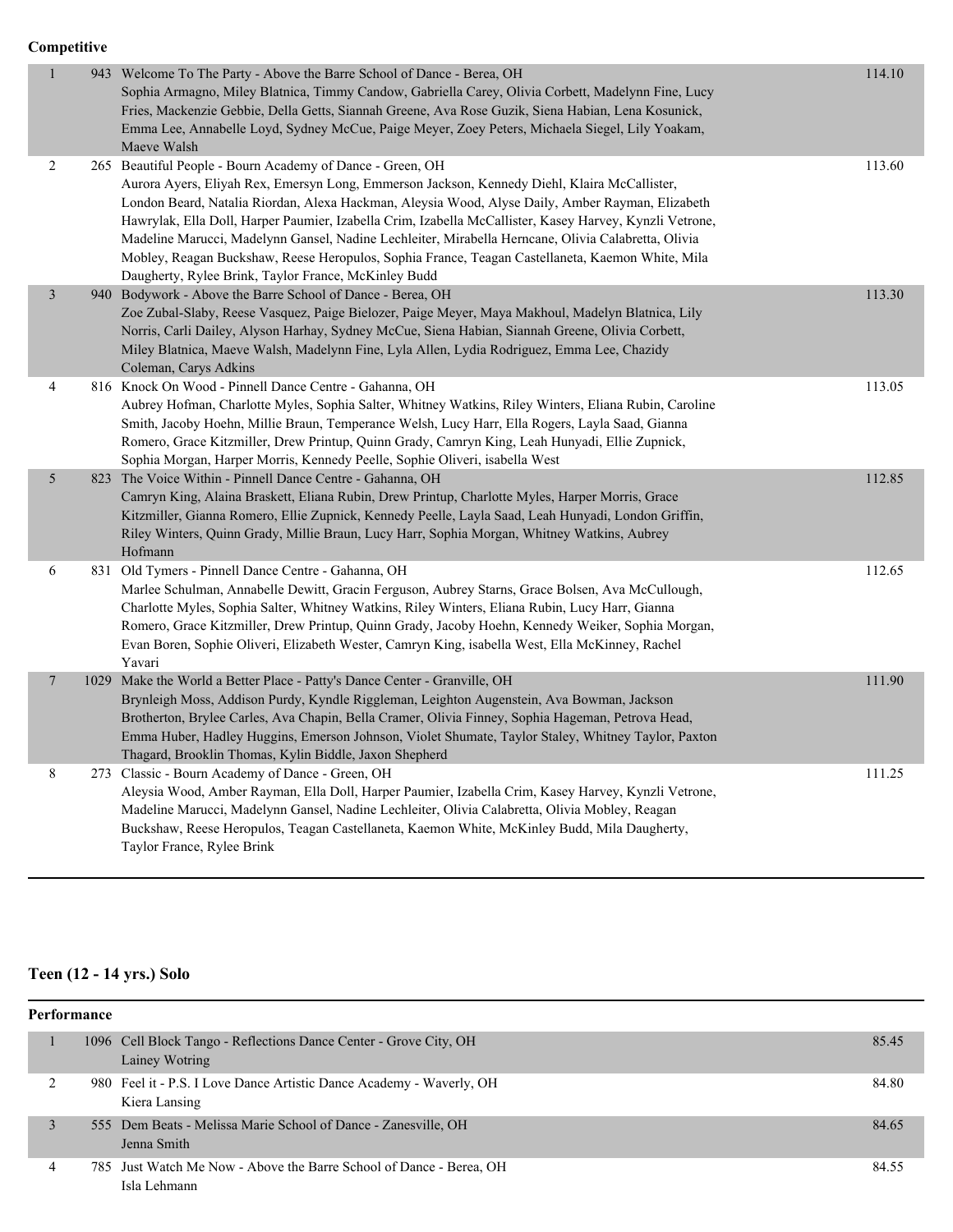| 5              | 227  | Better Than Today - Bourn Academy of Dance - Green, OH<br><b>Taylor France</b>               | 84.50 |
|----------------|------|----------------------------------------------------------------------------------------------|-------|
| 5              |      | 640 Heart Burn - Above the Barre School of Dance - Berea, OH<br>Della Getts                  | 84.50 |
| 6              |      | 554 Lil Bit - Melissa Marie School of Dance - Zanesville, OH<br>Marley Seekatz               | 84.20 |
| 6              |      | 761 A Moment Like This - Above the Barre School of Dance - Berea, OH<br>Emma Rivera          | 84.20 |
| 7              | 749. | Confident - The Roberts Conservatory of Dance - Kent, OH<br>Kora Scalia                      | 84.15 |
| 7              |      | 1104 Yesterday - Cutting Edge Dance Center - Powell, OH<br>Brigid McNamara                   | 84.15 |
| $\overline{7}$ |      | 1145 Jealous - Melissa Marie School of Dance - Zanesville, OH<br>Lydia Huy                   | 84.15 |
| 8              |      | 556 Hands to Yourself - Melissa Marie School of Dance - Zanesville, OH<br>Addison Lyons      | 83.95 |
| 8              | 659  | Wildest Dreams - Above the Barre School of Dance - Berea, OH<br>Lily Yoakam                  | 83.95 |
| 9              |      | 712 Give Me Some Lovin - The Roberts Conservatory of Dance - Kent, OH<br><b>Braelyn Berg</b> | 83.80 |
| 10             |      | 1138 Feel So Good - A W Dance Company - Morgantown, WV<br>Cammy Rounds                       | 83.70 |
|                |      |                                                                                              |       |

### **Advanced**

| $\mathbf{1}$ | 595 Half The Man - Fusion Studio of Dance - Carroll, OH<br><b>Riley Fraunfelter</b>                | 86.35 |
|--------------|----------------------------------------------------------------------------------------------------|-------|
| 2            | 719 Better When I'm Dancing - Above the Barre School of Dance - Berea, OH<br>Isabelle Kelley       | 86.25 |
| 3            | 203 Steady Now - Bourn Academy of Dance - Green, OH<br>Maevah Vetrone                              | 86.05 |
| 3            | 208 Yours - Bourn Academy of Dance - Green, OH<br>Zohie Rayl                                       | 86.05 |
| 3            | 617 Remember - Above the Barre School of Dance - Berea, OH<br><b>Emersyn Fleming</b>               | 86.05 |
| 3            | 748 Move - Above the Barre School of Dance - Berea, OH<br>Jada Hauff                               | 86.05 |
| 4            | 967 Help is On the Way - P.S. I Love Dance Artistic Dance Academy - Waverly, OH<br>Nevaeh Stiltner | 86.00 |
| 5            | 205 Hurt - Bourn Academy of Dance - Green, OH<br>Kendra Riordan                                    | 85.95 |
| 5            | 699 FUN - Above the Barre School of Dance - Berea, OH<br>Alyn Trotter                              | 85.95 |
| 6            | 209 We Were Born for This - Bourn Academy of Dance - Green, OH<br>Josephine Kotuce                 | 85.90 |
| 6            | 336 Colourway - A W Dance Company - Morgantown, WV<br><b>Katy Galusky</b>                          | 85.90 |
| 7            | 775 Sweet Dreams - Above the Barre School of Dance - Berea, OH<br>Ashley Eavenson                  | 85.75 |
| 8            | 202 Got it in You - Bourn Academy of Dance - Green, OH<br>Ella Capozzi                             | 85.70 |
| 9            | 589 Lay All Your Love On Me - Fusion Studio of Dance - Carroll, OH<br>Lilah Bell                   | 85.55 |
| 9            | 780 Sky Full Of Song - Above the Barre School of Dance - Berea, OH<br>Avery Ignazio                | 85.55 |
| 9            | 1053 Evermore - Patty's Dance Center - Granville, OH<br>Liam Householder                           | 85.55 |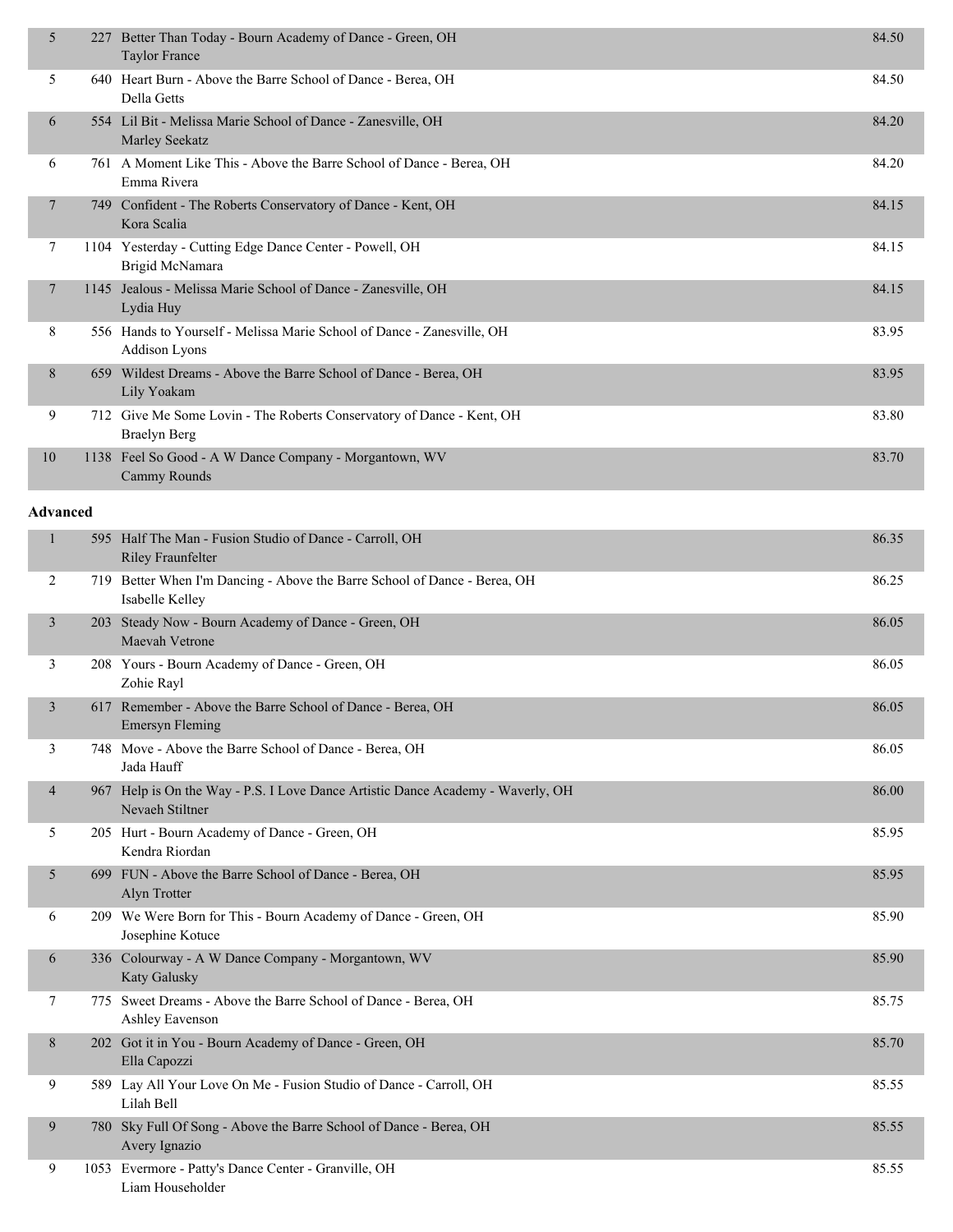| 10          |     | 592 Time Machine - Fusion Studio of Dance - Carroll, OH<br>Lynden Bennett                | 85.50 |
|-------------|-----|------------------------------------------------------------------------------------------|-------|
| 10          |     | 683 Forest Fires - Above the Barre School of Dance - Berea, OH<br>Arden Fujimura         | 85.50 |
| Competitive |     |                                                                                          |       |
|             |     | 872 Malaguena - Pinnell Dance Centre - Gahanna, OH<br>Keilani Vongsavath                 | 88.05 |
| 2           |     | 920 Padam - Pinnell Dance Centre - Gahanna, OH<br>Eliza Mercer                           | 87.90 |
| 3           | 893 | Soils Daughter - Pinnell Dance Centre - Gahanna, OH<br>Mae Baumann                       | 87.70 |
| 4           |     | 901 Feeling Good - Pinnell Dance Centre - Gahanna, OH<br>Elizabeth Bratt                 | 87.65 |
| 5           |     | 869 Hurt - Pinnell Dance Centre - Gahanna, OH<br>Claire Wise                             | 87.60 |
| 6           |     | 889 I Didn't Know My Own Strength - Pinnell Dance Centre - Gahanna, OH<br>Chloe Campbell | 87.25 |
| 7           |     | 623 Eye Of The Tiger - Above the Barre School of Dance - Berea, OH<br>Riley Zahorchak    | 87.05 |
| 8           |     | 921 My Immortal - Pinnell Dance Centre - Gahanna, OH<br>Kassidy Mishler                  | 86.95 |
| 9           |     | 190 Je Suis Malade - Bourn Academy of Dance - Green, OH<br>Arabella Stratton             | 86.85 |
| 9           |     | 196 Love in the Dark - Bourn Academy of Dance - Green, OH<br>Gabrielle Bolanz            | 86.85 |
| 10          |     | 924 Black Out - Pinnell Dance Centre - Gahanna, OH<br>Clara Coyle                        | 86.80 |
|             |     |                                                                                          |       |

# **Teen (12 - 14 yrs.) Duet/Trio**

|   | Performance |                                                                                                                   |       |
|---|-------------|-------------------------------------------------------------------------------------------------------------------|-------|
|   |             | 779 There's Nothing Holding Me Back - Above the Barre School of Dance - Berea, OH<br>Della Getts, Timmy Candow    | 83.75 |
|   |             | 331 Better Half of Me - A W Dance Company - Morgantown, WV<br>Kayden St. Peter, Piper Strauser                    | 83.60 |
| 3 |             | 672 Mr. Pinstripe Suit - The Roberts Conservatory of Dance - Kent, OH<br>Addysen Sarah, Hailey Roberts            | 83.35 |
| 4 |             | 1137 So Much More Than This - A W Dance Company - Morgantown, WV<br>Cammy Rounds, Isabella Gregg, Mackenzie Johns | 83.30 |
|   |             | 1136 Heaven From Here - A W Dance Company - Morgantown, WV<br>Cammy Rounds, Maya Slider                           | 83.20 |

#### **Advanced**

|   | 638 Disco Pop - Above the Barre School of Dance - Berea, OH                        | 86.30 |
|---|------------------------------------------------------------------------------------|-------|
|   | Alyn Trotter, Kaitlyn Williams                                                     |       |
|   |                                                                                    |       |
|   | 340 Days Like This - A W Dance Company - Morgantown, WV                            | 86.25 |
|   |                                                                                    |       |
|   | Katy Galusky, Rylee McDonald                                                       |       |
|   |                                                                                    |       |
|   | 369 To This Day - A W Dance Company - Morgantown, WV                               | 86.10 |
|   | Addisyn Nickell, Katy Galusky, Gillian Maholic                                     |       |
|   |                                                                                    |       |
|   | 605 Reign - Fusion Studio of Dance - Carroll, OH                                   | 86.10 |
|   |                                                                                    |       |
|   | Lilah Bell, Riley Fraunfelter                                                      |       |
|   |                                                                                    |       |
| 4 | 993 If I Only Had a Brain - P.S. I Love Dance Artistic Dance Academy - Waverly, OH | 85.70 |
|   | KK Elliott, Nevaeh Stiltner                                                        |       |
|   |                                                                                    |       |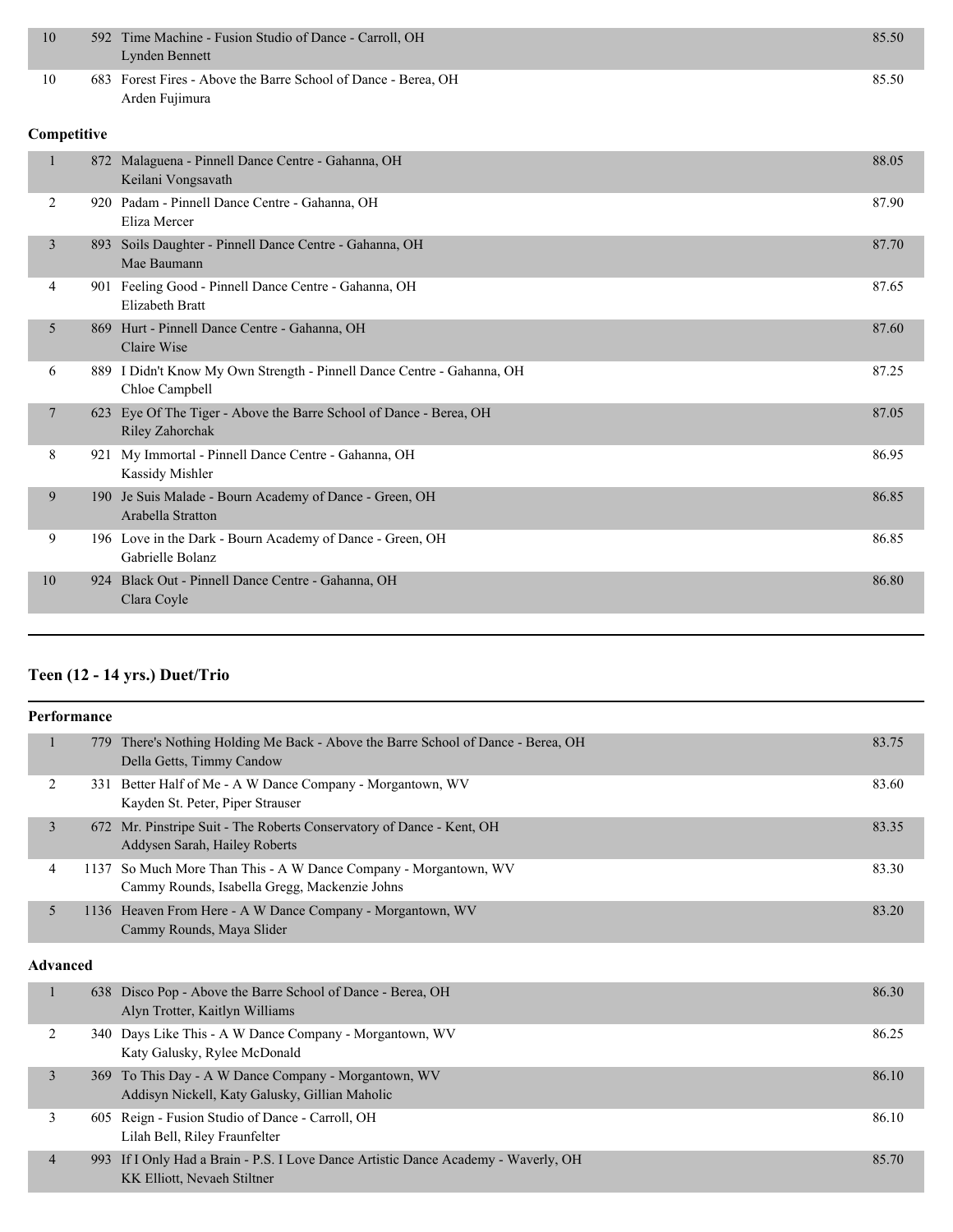| 5                        |     | 700 Moments Past - The Roberts Conservatory of Dance - Kent, OH<br>Kharma Mey, Lyla Carter                              | 85.50 |
|--------------------------|-----|-------------------------------------------------------------------------------------------------------------------------|-------|
| 6                        |     | 992 That man - P.S. I Love Dance Artistic Dance Academy - Waverly, OH<br>Lily Farmer, Nevaeh Stiltner                   | 85.40 |
| 7                        |     | 260 Ashes Fall - Bourn Academy of Dance - Green, OH<br>Maggie McKee, Riley Jordan                                       | 85.25 |
| $\overline{\phantom{a}}$ |     | 684 Ce Soir - The Roberts Conservatory of Dance - Kent, OH<br>Lyla Carter, Logan Nichols, Lainey Schuck                 | 85.25 |
| 8                        |     | 363 Soldiers - A W Dance Company - Morgantown, WV<br>Chanley Terneus, Zoey Workman                                      | 85.10 |
| 9                        |     | 677 What You Don't Know About Women - Above the Barre School of Dance - Berea, OH<br>Olivia Handa, Danaca McBride       | 85.05 |
| 9                        |     | 680 Shake Ya Body - The Roberts Conservatory of Dance - Kent, OH<br>Lillyanna Edwards, Kylie Stump                      | 85.05 |
| 10                       |     | 54 Fabulous - Rage Academy of Dance - Massillon, OH<br>Lauren Fulton, Kyra Hershberger, Sayge Arner                     | 85.00 |
| 10                       |     | 88 Skinny Love - Powell Dance Academy - Powell, OH<br>Meghan Linn, Elanie Lamancusa, Danielle Torson                    | 85.00 |
| 10                       |     | 994 No One - P.S. I Love Dance Artistic Dance Academy - Waverly, OH<br>Lily Farmer, Veronica McFarland, Nevaeh Stiltner | 85.00 |
| Competitive              |     |                                                                                                                         |       |
| 1                        | 773 | Ooh La La - Above the Barre School of Dance - Berea, OH<br>Riley Zahorchak, Kristiana Recko                             | 87.80 |
| 2                        |     | 867 Stand Up - Pinnell Dance Centre - Gahanna, OH<br>Chloe Campbell, Peyton Gaillard                                    | 87.70 |
| 3                        |     | 1121 Medicine - Pinnell Dance Centre - Gahanna, OH<br>Clara Coyle, Addison Suriano, Contessa Lombardi                   | 87.35 |
| 4                        |     | 259 Trying - Bourn Academy of Dance - Green, OH<br>Arabella Stratton, Reese Stertzbach, Alona Litsey                    | 87.30 |
| 5                        |     | 864 Without You - Pinnell Dance Centre - Gahanna, OH<br>Mae Baumann, Kassidy Mishler                                    | 87.00 |
| 6                        |     | 890 Ain't No Sunshine - Pinnell Dance Centre - Gahanna, OH<br>Tyler Doorley, Juliet Balog                               | 86.50 |
| 7                        | 892 | Not About Angels - Pinnell Dance Centre - Gahanna, OH<br>Kate Hofmann, Arden Fry                                        | 86.40 |
| 8                        |     | 697 How It Ends - Above the Barre School of Dance - Berea, OH<br>Madelyn Blatnica, Madison Buie                         | 86.15 |
| 9                        |     | 353 Landslide - A W Dance Company - Morgantown, WV<br>Rainbow Cottrell, Addisyn Nickell                                 | 85.85 |
| 9                        |     | 991 Rattle - P.S. I Love Dance Artistic Dance Academy - Waverly, OH<br>Nevaeh Stiltner, KK Elliott                      | 85.85 |
| 10                       |     | 1056 Anxious - Patty's Dance Center - Granville, OH<br>Addison Moss, Kolbie Fenneman                                    | 85.25 |
|                          |     |                                                                                                                         |       |

# **Teen (12 - 14 yrs.) Small**

| Performance |  |                                                                                                                                                                               |        |
|-------------|--|-------------------------------------------------------------------------------------------------------------------------------------------------------------------------------|--------|
|             |  | 935 Where Is My Love - Above the Barre School of Dance - Berea, OH<br>Timmy Candow, Kate Errington, Lucy Fries, Lily Yoakam, Aryonna Adamczyk, Kiara Hill, Lourdes<br>Latimer | 112.60 |
|             |  | 144 Hey Pachuco! - Above the Barre School of Dance - Berea, OH<br>Timmy Candow, Kate Errington, Aryonna Adamczyk, Abigail Hall, Kiara Hill, Lourdes Latimer                   | 112.55 |
|             |  | 145 I'm Still Standing - Above the Barre School of Dance - Berea, OH<br>Timmy Candow, Aryonna Adamczyk, Abigail Hall, Kiara Hill, Lourdes Latimer, Kate Errington             | 112.40 |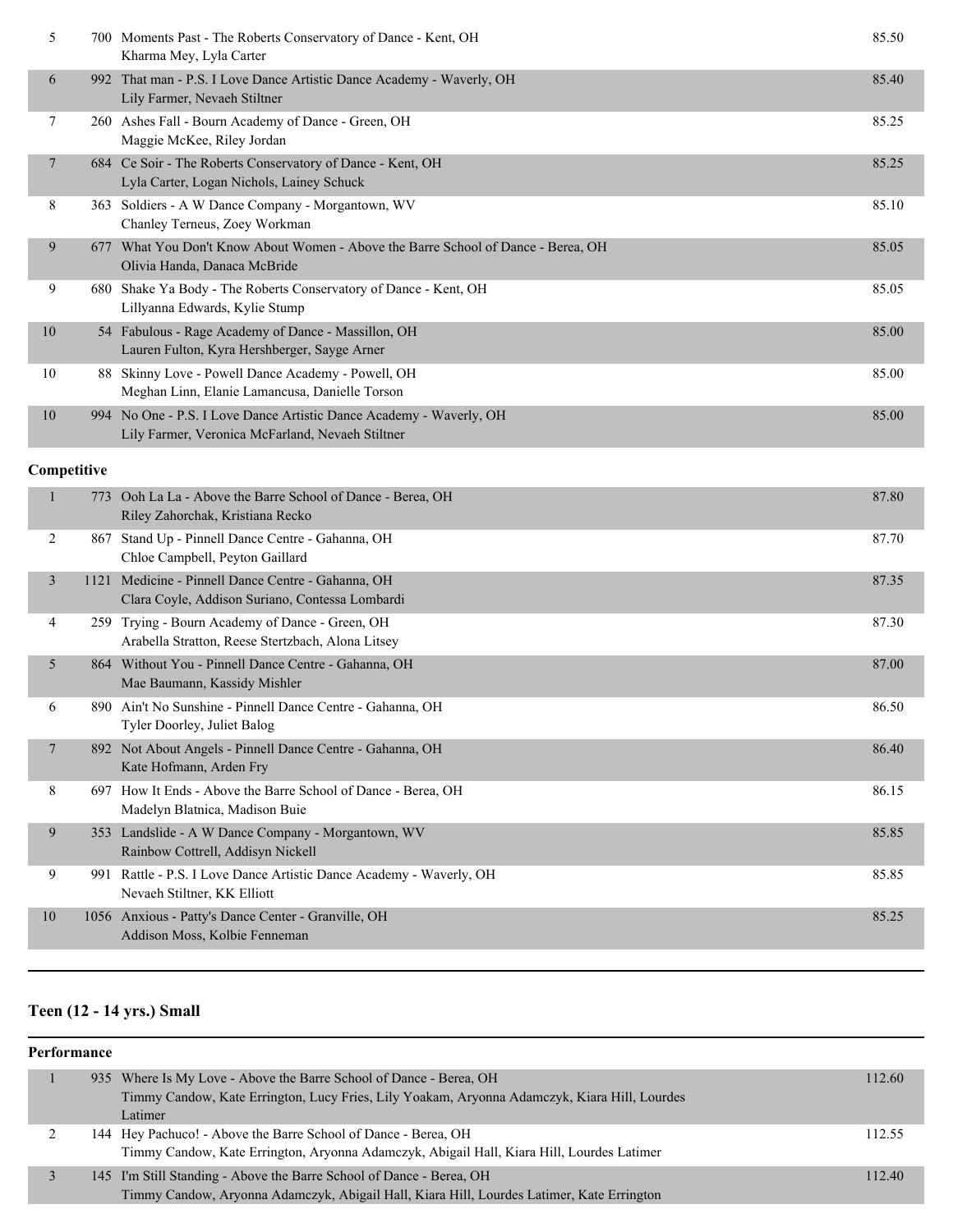| 4               | 59 A Little Party - Vitality Dance Academy - Grove City, OH<br>Hamilton Danielle, McCormick Kaylin, Patrick Ava, Davis Maddie, Garman Isabel, Hanlon Emma, Zoie<br>Cleary, Coughlan Ryann                                 | 112.15 |
|-----------------|---------------------------------------------------------------------------------------------------------------------------------------------------------------------------------------------------------------------------|--------|
| 5               | 55 The Internet is Down - Rage Academy of Dance - Massillon, OH<br>Amara Mayle, Bryon Cook, Alaina Ady, Elisabeth Daugintis, Olivia Greer, Sara Bennett, Sydney Johnson                                                   | 112.10 |
| 6               | 146 Don't Go Without Me - Above the Barre School of Dance - Berea, OH<br>Timmy Candow, Aryonna Adamczyk, Abigail Hall, Kiara Hill, Lourdes Latimer, Kate Errington                                                        | 112.05 |
| $\overline{7}$  | 43 Mambo No. 5 - Reflections Dance Center - Grove City, OH<br>Olivia Cacchio, Claire Cacchio, Faye Hendricks, Campbell Radcliff, Grace Moore                                                                              | 111.95 |
| 8               | 1005 Candlelight - CLC Dance - Galloway, OH<br>Bella Byrum, Berklee Rowland, Faelynn Nilsson, Kenna Fifolt                                                                                                                | 111.90 |
| 9               | 60 Panic Room - Vitality Dance Academy - Grove City, OH<br>Coughlan Ryann, Hamilton Danielle, McCormick Kaylin, Patrick Ava, Davis Maddie, Garman Isabel,<br>Hanlon Emma, Zoie Cleary                                     | 111.80 |
| 10              | 52 Ballroom Blitz - Rage Academy of Dance - Massillon, OH<br>Amelia Daugintis, Kayli Holcomb, Elise Gardner, Sarah Malka                                                                                                  | 111.35 |
| <b>Advanced</b> |                                                                                                                                                                                                                           |        |
| $\mathbf{1}$    | 986 Sticks & Stones - P.S. I Love Dance Artistic Dance Academy - Waverly, OH<br>Lily Farmer, KK Elliott, Veronica McFarland, Nevaeh Stiltner                                                                              | 114.65 |
| 2               | 1012 Bellhop Boogie - Nancy's School of Dance - Proctorville, Oh<br>Maili Pitts, Rachel Terry, Ava Coburn, Kadi Davidson, Elle Caldwell, Holly Marcum, Zara O'Donoghue,<br><b>Emalee Pennington</b>                       | 114.20 |
| $\mathfrak{Z}$  | 802 Seller Of Flowers - Above the Barre School of Dance - Berea, OH<br>Ava Rose Guzik, Arden Fujimura, Ashley Eavenson, Olivia Handa, Jada Hauff, Isla Lehmann, Mikayla<br>Leahy, Isabelle Kelley                         | 114.15 |
| 4               | 153 Backstage Romance - Above the Barre School of Dance - Berea, OH<br>Ashley Eavenson, Arden Fujimura, Ava Rose Guzik, Olivia Handa, Isabelle Kelley, Adriana Kosunick,<br>Emma Rivera, Danaca McBride, Kaitlyn Williams | 114.10 |
| $\overline{4}$  | 801 White Lie - Above the Barre School of Dance - Berea, OH<br>Emma Rivera, Miley Blatnica, Zoe Zubal-Slaby, Zoey Peters, Adriana Kosunick, Danaca McBride,<br>Kaitlyn Williams, Della Getts                              | 114.10 |
| 5               | 155 Dream On - Above the Barre School of Dance - Berea, OH<br>Adriana Kosunick, Arden Fujimura, Ashley Eavenson, Ava Rose Guzik, Danaca McBride, Emma Rivera,<br>Isabelle Kelley, Kaitlyn Williams, Olivia Handa          | 114.00 |
| 5               | 608 Be Your Love - Fusion Studio of Dance - Carroll, OH<br>Jada May, Abigail Crabtree, Lilah Bell, Riley Fraunfelter, Mary Grace Crabtree, Naomi Rowan, Layla<br>Williams, Lynden Bennett                                 | 114.00 |
| 6               | 612 I See Red - Fusion Studio of Dance - Carroll, OH<br>Jada May, Abigail Crabtree, Lilah Bell, Lynden Bennett, Riley Fraunfelter, Addyson Williams, Avery<br>Hullinger, Sophie Thimmes                                   | 113.95 |
| 7               | 952 Fall On Me - Above the Barre School of Dance - Berea, OH<br>Caitlin Culler, Emersyn Fleming, Morgan Berger, Jada Hauff, Aubrey Errington, Alyn Trotter                                                                | 113.85 |
| 8               | 951 Breathe Again - Above the Barre School of Dance - Berea, OH<br>Adriana Kosunick, Emma Rivera, Mikayla Leahy, Isabelle Kelley, Kaitlyn Williams                                                                        | 113.70 |
| 9               | 298 Glamorous Life - Bourn Academy of Dance - Green, OH<br>Riley Jordan, Myra Siegfried, Addison Haupt, Madeline Byer, Maggie McKee                                                                                       | 113.65 |
| 9               | 609 Tomorrow We Fight - Fusion Studio of Dance - Carroll, OH<br>Madison Holt, Jada May, Lynden Bennett, Mary Grace Crabtree, Addyson Williams, Avery Hullinger                                                            | 113.65 |
| 10              | 148 Straighten Up - Above the Barre School of Dance - Berea, OH<br>Isla Lehmann, Mackenzie Gebbie, Miley Blatnica, Zoe Zubal-Slaby, Zoey Peters, Della Getts, Lily<br>Yoakam                                              | 113.60 |
| Competitive     |                                                                                                                                                                                                                           |        |

|  | 845 Gypsy Moth - Pinnell Dance Centre - Gahanna, OH                                                    | 87.90 |
|--|--------------------------------------------------------------------------------------------------------|-------|
|  | Addison Suriano, Kassidy Mishler, Elizabeth Bratt, Keilani Vongsavath, Claire Wise, Contessa Lombardi, |       |
|  | Clara Coyle, Eliza Mercer, Mae Baumann                                                                 |       |
|  | 171 How It All Works Out - Above the Barre School of Dance - Berea, OH                                 | 87.85 |
|  | Meghan Hicks, Madison Buie, Riley Zahorchak, Peyton Kaufhold, Aubrey Kocsis, Ella Smith, Keely         |       |
|  | Vasquez                                                                                                |       |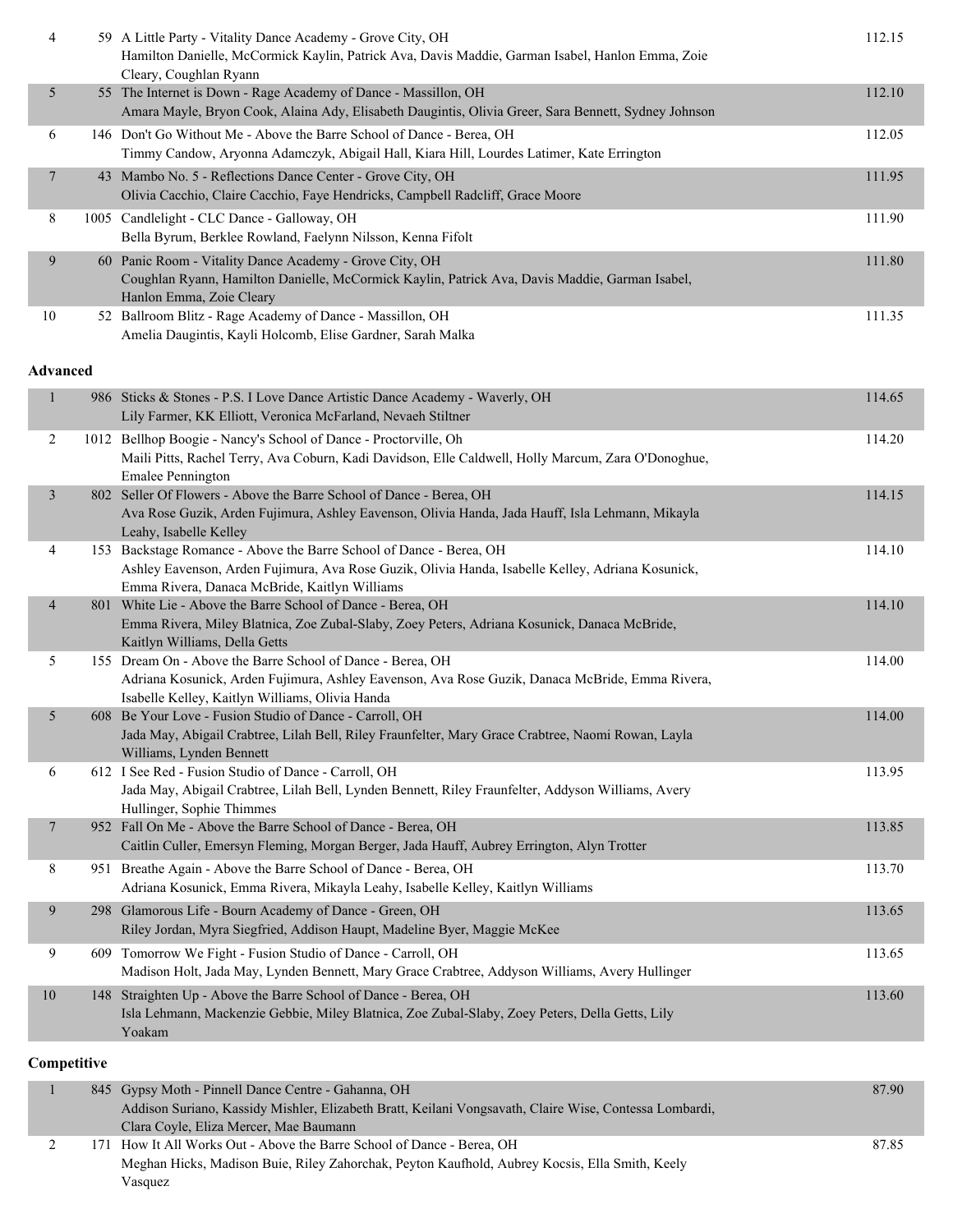| 2              | 283 Writer in the Dark - Bourn Academy of Dance - Green, OH<br>Ava Hackman, Isabella Iero, Kiera Kemple, Lilly Caldwell, Natalie Norden, Reese Stertzbach, Olivia<br>Abrams, Peyton Kolasky, Emily Hawrylak           | 87.85 |
|----------------|-----------------------------------------------------------------------------------------------------------------------------------------------------------------------------------------------------------------------|-------|
| 3              | 282 Something Like This - Bourn Academy of Dance - Green, OH<br>Ella Hawrylak, Isabella Iero, Hunter Loar, Lilly Caldwell, Alona Litsey, Casey Cestary, Hannah Justice,<br>Olivia Abrams, Peyton Kolasky              | 87.80 |
| $\overline{4}$ | 170 Wanna Be Startin' Somethin' - Above the Barre School of Dance - Berea, OH<br>Riley Zahorchak, Peyton Kaufhold, Aubrey Kocsis, Madison Buie, Keely Vasquez, Ella Smith, Meghan<br>Hicks                            | 87.70 |
| 5              | 848 She Moves - Pinnell Dance Centre - Gahanna, OH<br>Claire Wise, Elizabeth Bratt, Graison Wright, Gabrielle Donaldson, Mia Rowe, Annabelle Mugler, Logan<br>Remy, Julia Schone, Kassidy Mishler                     | 87.65 |
| 5              | 956 Worth It - Above the Barre School of Dance - Berea, OH<br>Paige Bielozer, Madison Buie, Alyson Harhay, Ella Smith, Loghan Maye, Izabella Puskar, Madelyn<br>Blatnica                                              | 87.65 |
| 6              | 838 Sunday Kind of Love - Pinnell Dance Centre - Gahanna, OH<br>Peyton Gaillard, Kassidy Mishler, Juliet Balog, Graison Wright, Gabrielle Donaldson, Elizabeth Bratt,<br>Eliza Mercer, Claire Wise, Mia Rowe          | 87.55 |
| 7              | 169 Human - Above the Barre School of Dance - Berea, OH<br>Carli Dailey, Paige Bielozer, Madelyn Blatnica, Kristiana Recko, Lily Norris, Alyson Harhay, Reese<br>Vasquez, Maya Makhoul, Izabella Puskar               | 87.45 |
| 8              | 963 If You Went Away - Above the Barre School of Dance - Berea, OH<br>Avery Caudill, Ella Smith, Izabella Puskar, Keely Vasquez, Madelyn Blatnica, Paige Bielozer, Riley<br>Zahorchak, Kylie Rump                     | 87.35 |
| 9              | 335 Cloud - A W Dance Company - Morgantown, WV<br>Addisyn Nickell, Katy Galusky, Aniyah Jones, Gillian Maholic, Grace Gutermuth, Lillian Mercer,<br>Rainbow Cottrell, Rylee McDonald                                  | 87.10 |
| 10             | 285 Another One Bites the Dust - Bourn Academy of Dance - Green, OH<br>Arabella Stratton, Grace Kemple, Hunter Loar, Isabella Iero, Kendra Riordan, Kiera Kemple, Natalie<br>Norden, Reese Stertzbach, Emily Hawrylak | 87.05 |

# **Teen (12 - 14 yrs.) Large**

|                | Performance     |                                                                                                                                                                                                                                                                                                          |        |
|----------------|-----------------|----------------------------------------------------------------------------------------------------------------------------------------------------------------------------------------------------------------------------------------------------------------------------------------------------------|--------|
| $\mathbf{1}$   |                 | 532 Shorty - Melissa Marie School of Dance - Zanesville, OH<br>Lily Gensor, Addison Lyons, Marley Seekatz, Madison Heskett, Jennah Flarey, Lydia Huy, Noelle Flarey,<br>Carolynn Walter, Addisyn Majoy, Chloe Suttles, Kimberly Suttles, Ella Barthen, Lilah Check, Addelynne<br>Vansickle, Kylah Miller | 112.70 |
| 2              |                 | 541 It's Ok - Melissa Marie School of Dance - Zanesville, OH<br>Faith Wood, Madison Heskett, Addison Lyons, Landyn Prouty, Chloe Suttles, Kimberly Suttles, Lilah<br>Check, Addelynne Vansickle, Kylah Miller, Addisyn Majoy                                                                             | 112.50 |
| $\overline{2}$ |                 | 542 Love Your Children - Melissa Marie School of Dance - Zanesville, OH<br>Addison Lyons, Landyn Prouty, Madison Heskett, Chloe Suttles, Kimberly Suttles, Ella Barthen, Lilah<br>Check, Addelynne Vansickle, Kylah Miller, Addisyn Majoy                                                                | 112.50 |
| 3              |                 | 528 Sax - Melissa Marie School of Dance - Zanesville, OH<br>Ella Barthen, Lilah Check, Alivia Dille, Jennah Flarey, Braylee Flowers, Addison Lyons, Addisyn Majoy,<br>Claire Melvin, Kylah Miller, Landyn Prouty, Chloe Suttles, Kimberly Suttles, Addelynne Vansickle, Faith<br>Wood                    | 112.30 |
| $\overline{4}$ |                 | 526 Roots - Melissa Marie School of Dance - Zanesville, OH<br>Ella Barthen, Jennah Flarey, Lilah Check, Marley Seekatz, Addison Lyons, Chloe Suttles, Faith Wood,<br>Carolynn Walter, Addelynne Vansickle, Addisyn Majoy, Madison Heskett, Kylah Miller, Kimberly<br>Suttles, Landyn Prouty              | 112.25 |
| 5              |                 | 41 Show Me - Reflections Dance Center - Grove City, OH<br>Sofia West, Natalie French, Madison Cleary, Madison Kelley, Lainey Wotring, Jordan Mahaney, Isabella<br>Hershey, Isabella Talley, Elizabeth Bullock, Elizabeth Bullock, Charleigh Powers, Brianna Medors                                       | 112.15 |
|                | <b>Advanced</b> |                                                                                                                                                                                                                                                                                                          |        |
| $\mathbf{1}$   |                 | 157 Coffee - Above the Barre School of Dance - Berea, OH<br>Caitlin Culler, Emersyn Fleming, Jada Hauff, Loghan Maye, Charlotte Roche, Aubrey Errington, Morgan<br>Berger, Aubrey Cindia, Avery Ignazio, Alyn Trotter                                                                                    | 114.70 |
| 2              |                 | 156 All Night - Above the Barre School of Dance - Berea, OH                                                                                                                                                                                                                                              | 114.55 |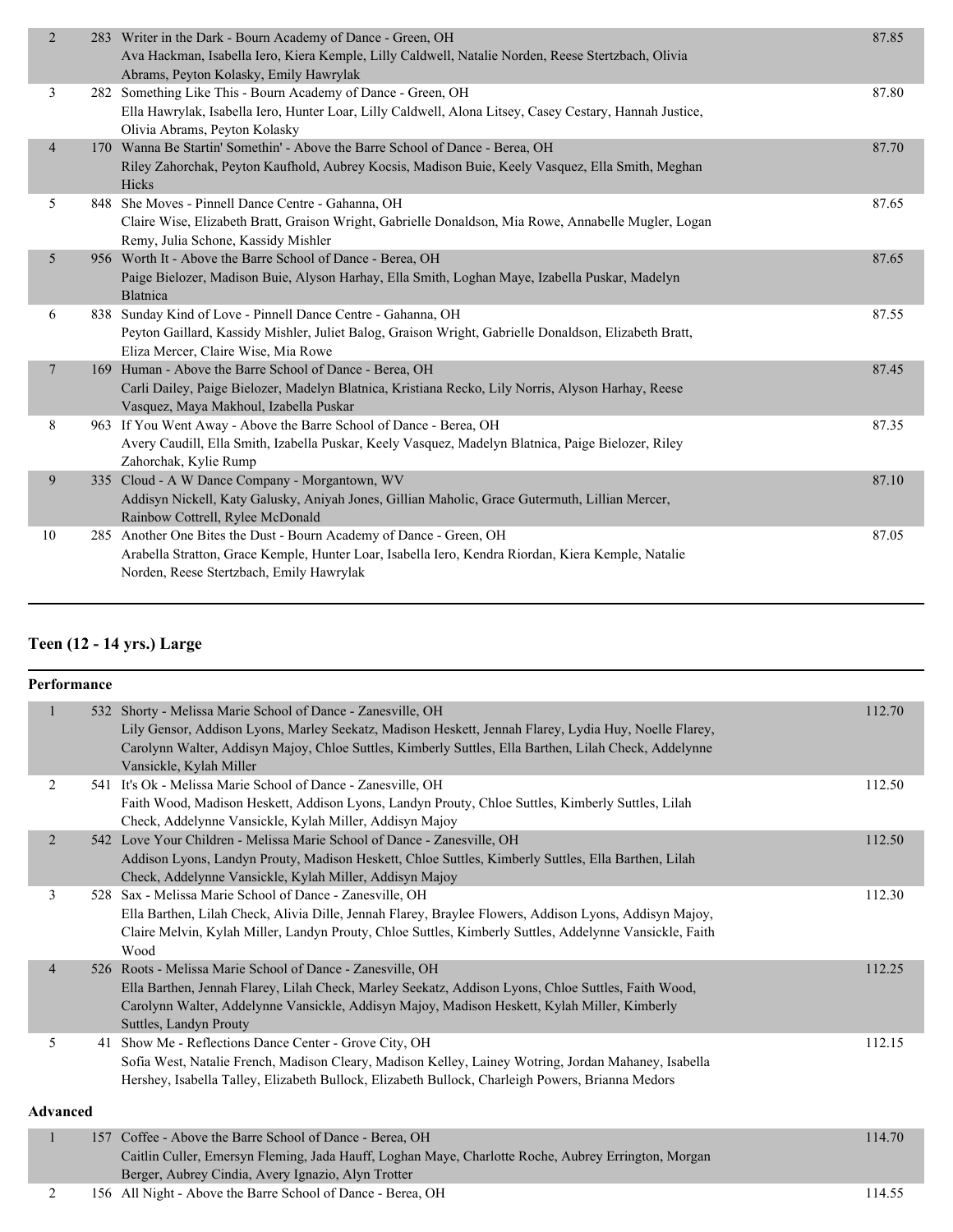|                         | Caitlin Culler, Emersyn Fleming, Aubrey Cindia, Morgan Berger, Jada Hauff, Loghan Maye, Charlotte<br>Roche, Aubrey Errington, Avery Ignazio, Alyn Trotter, Leilah Mizer |        |
|-------------------------|-------------------------------------------------------------------------------------------------------------------------------------------------------------------------|--------|
| $\overline{\mathbf{3}}$ | 530 Moves Like Jagger - Melissa Marie School of Dance - Zanesville, OH                                                                                                  | 114.50 |
|                         | Lily Gensor, Madison Heskett, Peyton Brown, Caitlyn Drake, Jenna Smith, Marley Seekatz, Ella Barthen,                                                                   |        |
|                         | Noelle Flarey, Lily Grudier, Natalie Berga, Jenna Grudier, Hannah Doyle, Dru Daniels                                                                                    |        |
| 4                       | 610 Shopping Spree - Fusion Studio of Dance - Carroll, OH                                                                                                               | 114.40 |
|                         | Sarah Burk, Madison Holt, Jada May, Sophie Thimmes, Lilah Bell, Lynden Bennett, Riley Fraunfelter,                                                                      |        |
|                         | Makayla Morin, Avery Hullinger, Layla Williams                                                                                                                          |        |
| 5                       | 154 Kiss The Sky - Above the Barre School of Dance - Berea, OH                                                                                                          | 114.05 |
|                         | Ashley Eavenson, Arden Fujimura, Adriana Kosunick, Ava Rose Guzik, Danaca McBride, Emma Rivera,                                                                         |        |
|                         | Isabelle Kelley, Kaitlyn Williams, Olivia Handa, Zoey Peters                                                                                                            |        |
| 5                       | 529 Bottoms Up - Melissa Marie School of Dance - Zanesville, OH                                                                                                         | 114.05 |
|                         | Claire Melvin, Ella Barthen, Slade Berga, Jenna Grudier, Jenna Smith, Natalie Berga, Alivia Dille, Dru                                                                  |        |
|                         | Daniels, Hannah Doyle, Madison Burtnett                                                                                                                                 |        |
| 6                       | 270 Skate - Bourn Academy of Dance - Green, OH                                                                                                                          | 113.90 |
|                         | Madeline Byer, Maggie McKee, Myra Siegfried, Zohie Rayl, Riley Jordan, Alyssa Georgiou, Josephine                                                                       |        |
|                         | Kotuce, Kyle Fitzpatrick, Mikayla Hairston, Lucy Howell, Piper Kolasky                                                                                                  |        |
| $\tau$                  | 40 Time Warp - Reflections Dance Center - Grove City, OH                                                                                                                | 113.85 |
|                         | AnnaGrace Paur, Caroline Fahy, Rylee Wells, Olivia Cacchio, Madison Cleary, Lainey Wotring, Jaelyn                                                                      |        |
|                         | Pounds, Isabella Talley, Gwynn Robinson, Claire Cacchio                                                                                                                 |        |
| $8\,$                   | 83 I Feel Good - Powell Dance Academy - Powell, OH                                                                                                                      | 113.75 |
|                         | Juhi Athavale, Sarina Schaal, Samantha Baumann, Natalie Vittorini, Madalyn Kelly, Juliana Theodore,                                                                     |        |
|                         | Daniela Pepchuk, Colette Mountcastle, Claire Nardella, Caroline Oswald, Ava Knight                                                                                      |        |
| 9                       | 582 Michael - Melissa Marie School of Dance - Zanesville, OH                                                                                                            | 113.70 |
|                         | Noelle Flarey, Madison Heskett, Lydia Huy, Jenna Smith, Marley Seekatz, Lily Gensor, Addison Lyons,                                                                     |        |
|                         | Hannah Doyle, Dru Daniels, Addisyn Majoy                                                                                                                                |        |
| $10\,$                  | 534 Burlesque - Melissa Marie School of Dance - Zanesville, OH                                                                                                          | 113.55 |
|                         | Claire Melvin, Jenna Grudier, Jenna Smith, Lily Gensor, Lily Grudier, Lydia Huy, Natalie Berga, Alivia                                                                  |        |
|                         | Dille, Caitlyn Drake, Dru Daniels, Hannah Doyle, Madison Burtnett, Noelle Flarey                                                                                        |        |
|                         |                                                                                                                                                                         |        |
|                         |                                                                                                                                                                         |        |
| Competitive             |                                                                                                                                                                         |        |
| $\mathbf{1}$            | 268 Boys in the Street - Bourn Academy of Dance - Green, OH                                                                                                             | 117.65 |
|                         | Arabella Stratton, Ava Hackman, Ella Hawrylak, Gabrielle Bolanz, Kiera Kemple, Lilly Caldwell, Natalie                                                                  |        |
|                         | Norden, Natalie Burnett, Reese Stertzbach, Alona Litsey, Alyssa Georgiou, Alyssa Bender, Casey Cestary,                                                                 |        |
|                         | Emily Hawrylak, Hannah Justice, Olivia Abrams, Peyton Kolasky, Isabella Iero, Hunter Loar                                                                               |        |
| 2                       | 818 Grow - Pinnell Dance Centre - Gahanna, OH                                                                                                                           | 117.15 |
|                         | Logan Remy, Keilani Vongsavath, Contessa Lombardi, Clara Coyle, Annabelle Mugler, Addison Suriano,                                                                      |        |
|                         | Peyton Gaillard, Mia Rowe, Layla Grady, Kassidy Mishler, Gabrielle Donaldson, Elizabeth Bratt, Eliza                                                                    |        |
|                         | Mercer, Claire Wise, Chloe Campbell, Grace Bozic, Mae Baumann, Juliet Balog                                                                                             |        |
| $\overline{2}$          | 948 Welcome To The Moulin Rouge! - Above the Barre School of Dance - Berea, OH                                                                                          | 117.15 |
|                         | Caitlin Culler, Paige Bielozer, Madelyn Blatnica, Lily Norris, Madison Buie, Kylie Rump, Peyton                                                                         |        |
|                         | Kaufhold, Aubrey Kocsis, Loghan Maye, Izabella Puskar, Charlotte Roche, Aubrey Errington, Avery                                                                         |        |
|                         | Ignazio, Ella Smith, Avery Caudill, Meghan Hicks, Kristiana Recko                                                                                                       |        |
| 3                       | 267 Sasha Fierce - Bourn Academy of Dance - Green, OH                                                                                                                   | 116.90 |
|                         | Arabella Stratton, Ava Hackman, Gabrielle Bolanz, Kendra Riordan, Kiera Kemple, Lilly Caldwell,                                                                         |        |
|                         | Hunter Loar, Isabella Iero, Natalie Burnett, Natalie Norden, Reese Stertzbach, Alona Litsey, Alyssa                                                                     |        |
|                         | Georgiou, Alyssa Bender, Casey Cestary, Emily Hawrylak, Hannah Justice, Olivia Abrams, Peyton                                                                           |        |
|                         | Kolasky                                                                                                                                                                 |        |
| $\mathfrak{Z}$          | 815 Gonna be a Good Day - Pinnell Dance Centre - Gahanna, OH                                                                                                            | 116.90 |
|                         | Peyton Gaillard, Sierra Ellis, Nyla Crumwell, Mia Rowe, Lily Carlson, Kate Hofmann, Kassidy Mishler,                                                                    |        |
|                         | Hayden Harpe, Graison Wright, Gracin Ferguson, Gabrielle Donaldson, Elizabeth Bratt, Eliza Mercer,                                                                      |        |
| 4                       | Claire Wise, Chloe Campbell, Ajani Fennoy, Addyson Schehl<br>1037 Eye of the Tiger - Patty's Dance Center - Granville, OH                                               | 116.00 |
|                         | Lia Priest, Jackson Brotherton, Abigail Butler, Bella Cramer, Jaelyn Diaz, Olivia Duston, Liam                                                                          |        |
|                         | Householder, Lexi Spurrier, Landon Thagard, Anna Perkins, Devan Faller, Maura Brownlee, Keanan                                                                          |        |
|                         | Wetzel, Abygail Neely, Anjelica Lanza                                                                                                                                   |        |
| 5                       | 269 Addicted - Bourn Academy of Dance - Green, OH                                                                                                                       | 115.95 |
|                         | Arabella Stratton, Ella Capozzi, Ella Hawrylak, Gabrielle Bolanz, Grace Kemple, Hunter Loar, Isabella                                                                   |        |
|                         | Iero, Kendra Riordan, Kiera Kemple, Lilly Caldwell, Maevah Vetrone, Natalie Burnett, Natalie Norden,                                                                    |        |
|                         | Reese Stertzbach, Emily Hawrylak, Josephine Kotuce, Zohie Rayl<br>87 I Have Nothing - Powell Dance Academy - Powell, OH                                                 |        |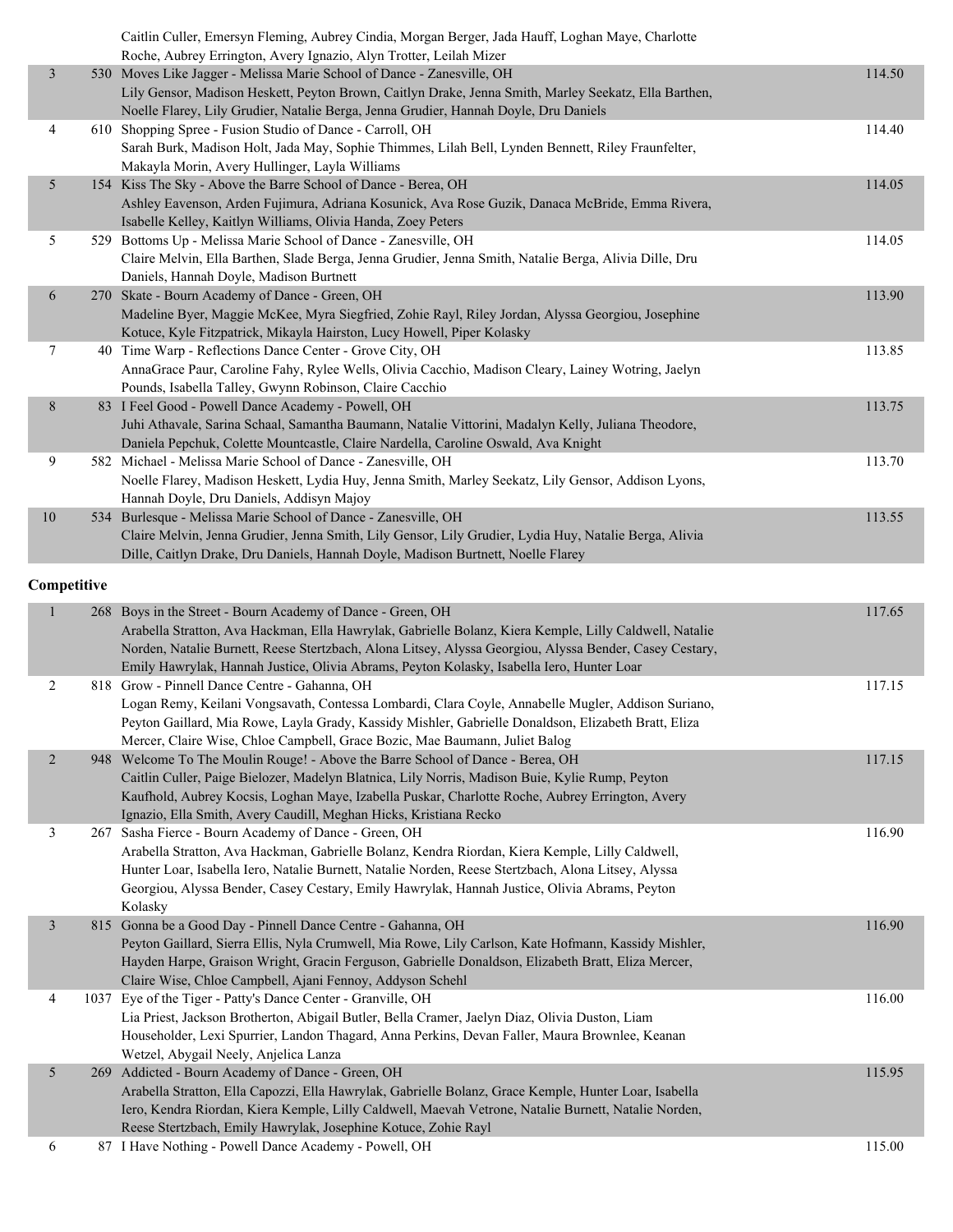|    |     | Olivia Blessing, Nora Ishmael, Morgan Kiner, Mackenzie Troutman, Kendall McGraw, Ella Link,          |        |
|----|-----|------------------------------------------------------------------------------------------------------|--------|
|    |     | Delaney Constancio, Danielle Torson, Clare Mountcastle, Charlotte Aston, Allison Ayers, Addi Zorn,   |        |
|    |     | Samantha Baumann, Natalie Vittorini, Caroline Heft, Ava Liedtke, Alexandra Burich                    |        |
|    |     | 1031 Pinky Promise - Patty's Dance Center - Granville, OH                                            | 114.65 |
|    |     | Ashur Augenstein, Cooper Bowman, Jackson Brotherton, Ian Cannon, Carson Gano, Cory Hammond,          |        |
|    |     | Liam Householder, Jaxon Kieffer, Carter Lee, Austin Staley, Landon Thagard, Liam Grady, Keanan       |        |
|    |     | Wetzel                                                                                               |        |
| 8  |     | 168 Miss Kiss Kiss Bang - Above the Barre School of Dance - Berea, OH                                | 114.45 |
|    |     | Emersyn Fleming, Keely Vasquez, Kristiana Recko, Izabella Puskar, Lily Norris, Reese Vasquez, Maya   |        |
|    |     | Makhoul, Paige Bielozer, Carli Dailey, Alyson Harhay, Madelyn Blatnica                               |        |
| 9  |     | 1033 Ascends - Patty's Dance Center - Granville, OH                                                  | 114.40 |
|    |     | Addison Moss, Addisyn Adkins, Lily Brown, Abigail Butler, Jenna Cowan, Bella Cramer, Jaelyn Diaz,    |        |
|    |     | Olivia Duston, Kolbie Fenneman, Liam Householder, Emerson Johnson, Ashlyn Lust, Lexi Spurrier, Ellie |        |
|    |     | Staley, Gracie McDonald                                                                              |        |
| 10 | 89. | Raise You Up - Powell Dance Academy - Powell, OH                                                     | 113.80 |
|    |     | Meghan Linn, Danielle Torson, Samantha Baumann, Elanie Lamancusa, Ava Liedtke, Natalie Vittorini,    |        |
|    |     | Alexandra Burich, Avery Dones, Isabella Treboni, Caroline Heft, Ava Shurte                           |        |
|    |     |                                                                                                      |        |

#### **Teen (12 - 14 yrs.) Super**

#### **Advanced**

| 1              |     | 535 Wild West - Melissa Marie School of Dance - Zanesville, OH<br>Faith Wood, Madison Heskett, Jennah Flarey, Kamryn Merce, Lily Gensor, Addison Lyons, Bryntlie<br>Vansickle, Jenna Smith, Marley Seekatz, Landyn Prouty, Carolynn Walter, Chloe Suttles, Ella Barthen,<br>Lilah Check, Addelynne Vansickle, Kylah Miller, Addisyn Majoy, Claire Melvin, Zoey Zimmerman,<br>Hannah Doyle, Dru Daniels, Madison Burtnett, Noelle Flarey                               | 114.45 |
|----------------|-----|-----------------------------------------------------------------------------------------------------------------------------------------------------------------------------------------------------------------------------------------------------------------------------------------------------------------------------------------------------------------------------------------------------------------------------------------------------------------------|--------|
| 2              |     | 939 Word Up - Above the Barre School of Dance - Berea, OH<br>Isabelle Kelley, Isla Lehmann, Ashley Eavenson, Arden Fujimura, Mackenzie Gebbie, Olivia Handa,<br>Adriana Kosunick, Emma Rivera, Kaitlyn Williams, Michaela Siegel, Danaca McBride, Sophia Armagno,<br>Zoe Zubal-Slaby, Annabelle Loyd, Gabriella Carey, Lena Kosunick, Zoey Peters, Alyn Trotter, Ava Rose<br>Guzik, Kate Errington, Della Getts, Lucy Fries, Lily Yoakam, Kiara Hill, Lourdes Latimer | 113.95 |
| 2              |     | 1017 Ear Drumz - Patty's Dance Center - Granville, OH<br>Brynleigh Moss, Lia Priest, Addison Purdy, Kyndle Riggleman, Brylee Carles, Ava Chapin, Bella Cramer,<br>Sophia Hageman, Petrova Head, Kylie Holman, Liam Householder, Emma Huber, Hadley Huggins,<br>Emerson Johnson, Brooklin Thomas, Alyssa Persiani, Sydney Gunton, Hailey Brown, Emily Cook, Liam<br>Grady, Alexis Hager, Alliyah Brooks, Rylee Eveland, Sophia Wingrove                                | 113.95 |
| 3              |     | 81 I Wish - Powell Dance Academy - Powell, OH<br>Meredith Swanson, Meghan Linn, Isabella Treboni, Danielle Torson, Natalie Vittorini, Madalyn Kelly,<br>Leighton Stuebe, Juliana Theodore, Juhi Athavale, Daniela Pepchuk, Colette Mountcastle, Claire<br>Nardella, Caroline Oswald, Camryn Britton, Avery Dones, Ava Liedtke, Ava Knight, Alexandra Burich,<br>Sarina Schaal, Samantha Baumann                                                                       | 113.55 |
| Competitive    |     |                                                                                                                                                                                                                                                                                                                                                                                                                                                                       |        |
| 1              |     | 936 People's Faces - Above the Barre School of Dance - Berea, OH<br>Sarah Andrews, Paige Bielozer, Madelyn Blatnica, Madison Buie, Avery Caudill, Carli Dailey, Alyson<br>Harhay, Meghan Hicks, Peyton Kaufhold, Aubrey Kocsis, Rylie Kuhn, Maya Makhoul, Lily Norris,<br>Izabella Puskar, Kristiana Recko, Kylie Rump, Hailey Smith, Ella Smith, Lucy Smith, Keely Vasquez,<br>Reese Vasquez, Riley Zahorchak, Cassidy Yesko                                         | 117.10 |
| $\overline{2}$ | 811 | Ashes - Pinnell Dance Centre - Gahanna, OH<br>Gracie Bozic, Ajani Fennoy, Mae Baumann, Madelyn Athey, Logan Remy, Keilani Vongsavath, Julia<br>Schone, Contessa Lombardi, Clara Coyle, Annabelle Mugler, Addison Suriano, Peyton Gaillard, Mia                                                                                                                                                                                                                        | 117.05 |

#### Rowe, Kate Hofmann, Kassidy Mishler, Juliet Balog, Graison Wright, Gabrielle Donaldson, Elizabeth Bratt, Eliza Mercer, Claire Wise, Arden Fry 3 829 Overnight Celebrity - Pinnell Dance Centre - Gahanna, OH 116.90 Jayanna Haag, Sydney Patterson, Sophia Peck, Mia Diffley, Reagan Thunberg, Mae Baumann, Lauren Patterson, Kaitlynn Keomanivong, Jadyn Cohee, Harika Sunkara, Hailey Waara, Giana Hernandez, Ella Wise, Corrine Anderson, Contessa Lombardi, Chloe Kolar, Emma Simmons, Charley Grace Grady, Brooke Vehorn, Annabelle Mugler, Alicia Cook, Alexandra Rowe, Adaria Fennoy, Tara Henderson, Nyla Crumwell, Marissa Braskett, Juliet Balog, Hayden Harpe, Graison Wright, Gabrielle Donaldson, Claire Wise, Chloe Campbell, Ava Morgan, Addyson Schehl, Ajani Fennoy, Kassidy Mishler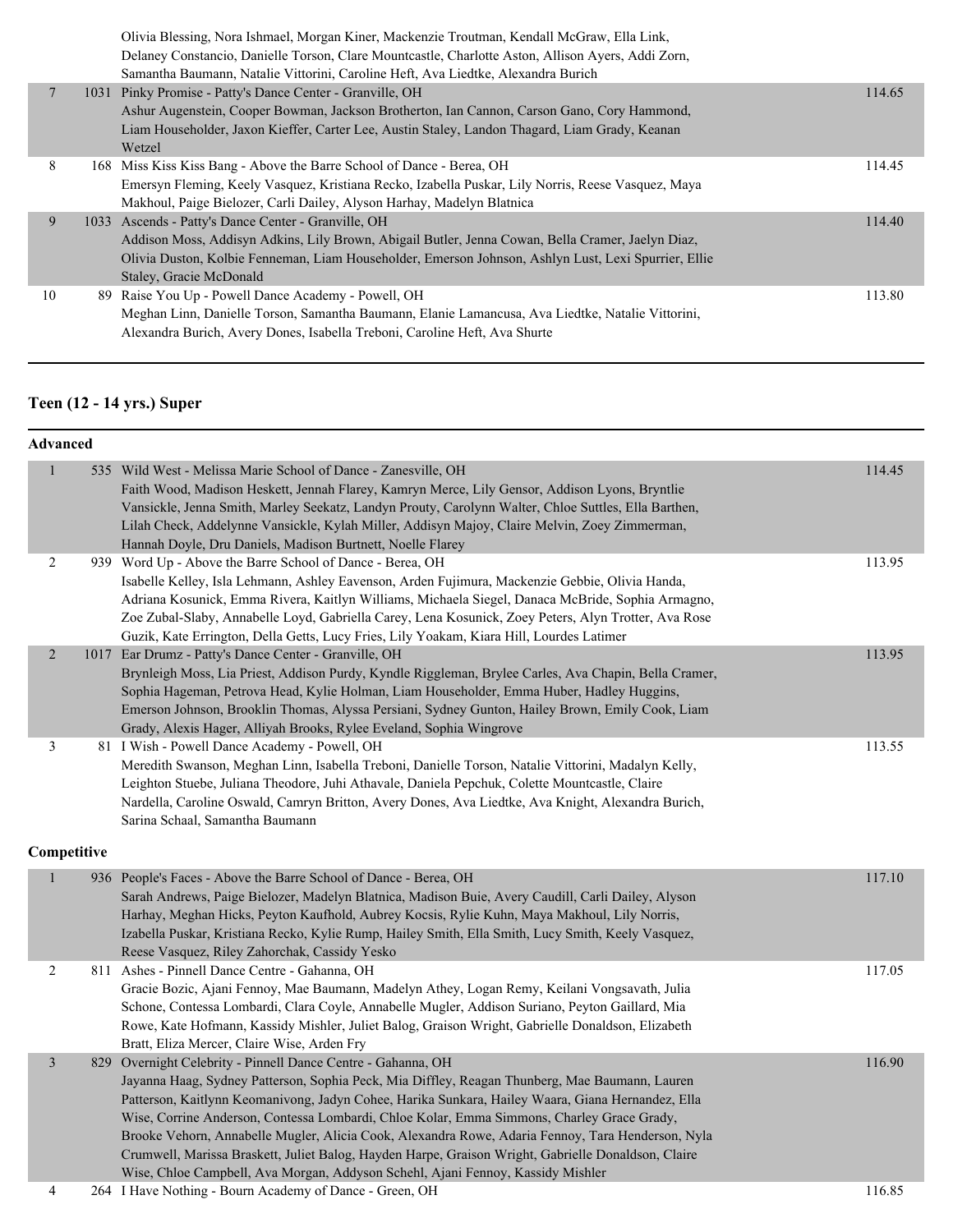|                 | Ava Hackman, Riley Jordan, Addison Haupt, Ella Hawrylak, Emily Hawrylak, Josephine Kotuce, Kendra<br>Riordan, Myra Siegfried, Ella Capozzi, Grace Kemple, Reese Stertzbach, Arabella Stratton, Natalie<br>Burnett, Madeline Byer, Lilly Caldwell, Isabella Iero, Zohie Rayl, Olivia Abrams, Casey Cestary, Hannah<br>Justice, Peyton Kolasky, Piper Kolasky, Alyssa Bender, Alyssa Georgiou, Alona Litsey, Gabrielle Bolanz,<br>Hunter Loar, Maggie McKee, Maevah Vetrone, Kiera Kemple, Lucy Howell, Mikayla Hairston, Natalie<br>Norden                                                                                                                                                                                                                                                                                                                                                                                                        |        |
|-----------------|--------------------------------------------------------------------------------------------------------------------------------------------------------------------------------------------------------------------------------------------------------------------------------------------------------------------------------------------------------------------------------------------------------------------------------------------------------------------------------------------------------------------------------------------------------------------------------------------------------------------------------------------------------------------------------------------------------------------------------------------------------------------------------------------------------------------------------------------------------------------------------------------------------------------------------------------------|--------|
| $\overline{5}$  | 817 Rich Mans Frug - Pinnell Dance Centre - Gahanna, OH<br>Addison Suriano, Annabelle Mugler, Kassidy Mishler, Logan Remy, Kate Hofmann, Mia Rowe, Gabrielle<br>Donaldson, Hayden Harpe, Contessa Lombardi, Madelyn Athey, Juliet Balog, Clara Coyle, Eliza Mercer,<br>Graison Wright, Peyton Gaillard, Grace Bozic, Mae Baumann, Elizabeth Bratt, Julia Schone, Keilani<br>Vongsavath, Claire Wise                                                                                                                                                                                                                                                                                                                                                                                                                                                                                                                                              | 116.80 |
| 6               | 1015 Tightrope - Patty's Dance Center - Granville, OH<br>Addison Moss, Brecca Rollison, Siarah Bush, Gracie McDonald, Addisyn Adkins, Lily Brown, Abigail<br>Butler, Ian Cannon, Brylee Carles, Bella Cramer, Jaelyn Diaz, Olivia Duston, Kolbie Fenneman, Cory<br>Hammond, Liam Householder, Emerson Johnson, Ashlyn Lust, Lexi Spurrier, Ellie Staley, Addison<br>Woistman, Eryn McLain                                                                                                                                                                                                                                                                                                                                                                                                                                                                                                                                                        | 115.25 |
| $7\phantom{.0}$ | 1018 Boomshakalaka - Patty's Dance Center - Granville, OH<br>Brynleigh Moss, Khloe Priest, Addison Purdy, Kyndle Riggleman, Addison Moss, Addisyn Adkins,<br>Leighton Augenstein, Ava Bowman, Jackson Brotherton, Abigail Butler, Brylee Carles, Ava Chapin, Bella<br>Cramer, Jaelyn Diaz, Kolbie Fenneman, Olivia Finney, Juliaunna Gano, Sophia Hageman, Cory<br>Hammond, Petrova Head, Liam Householder, Emma Huber, Hadley Huggins, Emerson Johnson, Violet<br>Shumate, Lexi Spurrier, Taylor Staley, Whitney Taylor, Brooklin Thomas, Salem Thomas, Rachel Comer,<br>Tatum Himes, True Murphy, Latoya Pletcher, Paige Rickel, Geraldine Stone, Kaelyn Bates, Kylin Biddle,<br>Abigayle Brockman, Hailey Brown, Emily Cook, Halle Dils, Liam Grady, Lacey McCullough, Eryn<br>McLain, Anna McLain, Jaxon Shepherd, Maura Brownlee, Megan Reimer, Lylli Binckley, Kenzley<br>Lange, Rylee Eveland, Dylan Faller, Evie Gibson, Sophia Wingrove | 115.00 |

# **Teen (12 - 14 yrs.) Production**

|                | <b>Advanced</b> |                                                                                                                                                                                                                                                                                                                                                                                                                                                                                                                                                                                                                                                                                         |        |  |
|----------------|-----------------|-----------------------------------------------------------------------------------------------------------------------------------------------------------------------------------------------------------------------------------------------------------------------------------------------------------------------------------------------------------------------------------------------------------------------------------------------------------------------------------------------------------------------------------------------------------------------------------------------------------------------------------------------------------------------------------------|--------|--|
|                |                 | 662 Tim Burton - The Roberts Conservatory of Dance - Kent, OH<br>Belle Calhoun, Sarah Straw, Lillyanna Edwards, Kylie Stump, Hailey Roberts, Audrey Fusillo, Olivia<br>Hall, Elizabeth Edwards, Emma Campbell, Sydnie Hillis, Kharma Mey, Ava Carter, Lyla Carter, Logan<br>Nichols, Braelyn Berg, Jorja Metcalf, Ashley Roberts                                                                                                                                                                                                                                                                                                                                                        | 114.40 |  |
| Competitive    |                 |                                                                                                                                                                                                                                                                                                                                                                                                                                                                                                                                                                                                                                                                                         |        |  |
|                |                 | 942 Rihanna - Above the Barre School of Dance - Berea, OH<br>Caitlin Culler, Emersyn Fleming, Riley Zahorchak, Paige Bielozer, Sarah Andrews, Jada Hauff, Peyton<br>Kaufhold, Aubrey Kocsis, Loghan Maye, Izabella Puskar, Charlotte Roche, Danaca McBride, Keely<br>Vasquez, Reese Vasquez, Isla Lehmann, Madelyn Blatnica, Lily Norris, Kaitlyn Williams, Carli Dailey,<br>Madison Buie, Ashley Eavenson, Arden Fujimura, Olivia Handa, Alyson Harhay, Adriana Kosunick,<br>Emma Rivera, Kylie Rump, Mikayla Leahy, Kristiana Recko, Avery Ignazio, Ella Smith, Alyn Trotter,<br>Cassidy Yesko, Kate Errington, Avery Caudill, Rylie Kuhn, Hailey Smith, Masyn Naegele, Sophia Torres | 117.20 |  |
| $\mathfrak{D}$ | 1095            | Newsies - MJM Studios Inc. - Florence, Ky<br>Aubrey Bolte, Naomi Ash, Emma Foltz, Jewel Curtsinger, Jovie Puening, Kinley Reynolds, Natalya Ash,<br>Paige Isaacs, Peyton Anderson, Scarlett McCool, Sophia Foltz, Zoe Hoover, Addyson Strunk, Audrey<br>Corman, Maggie McCool, Sam Unterreiner, Ava-Kate Henage, Hailey McNeal, Hannah Bailey, Lehner<br>Price, Savana Collett                                                                                                                                                                                                                                                                                                          | 114.20 |  |

# **Senior (15 - 19 yrs.) Solo**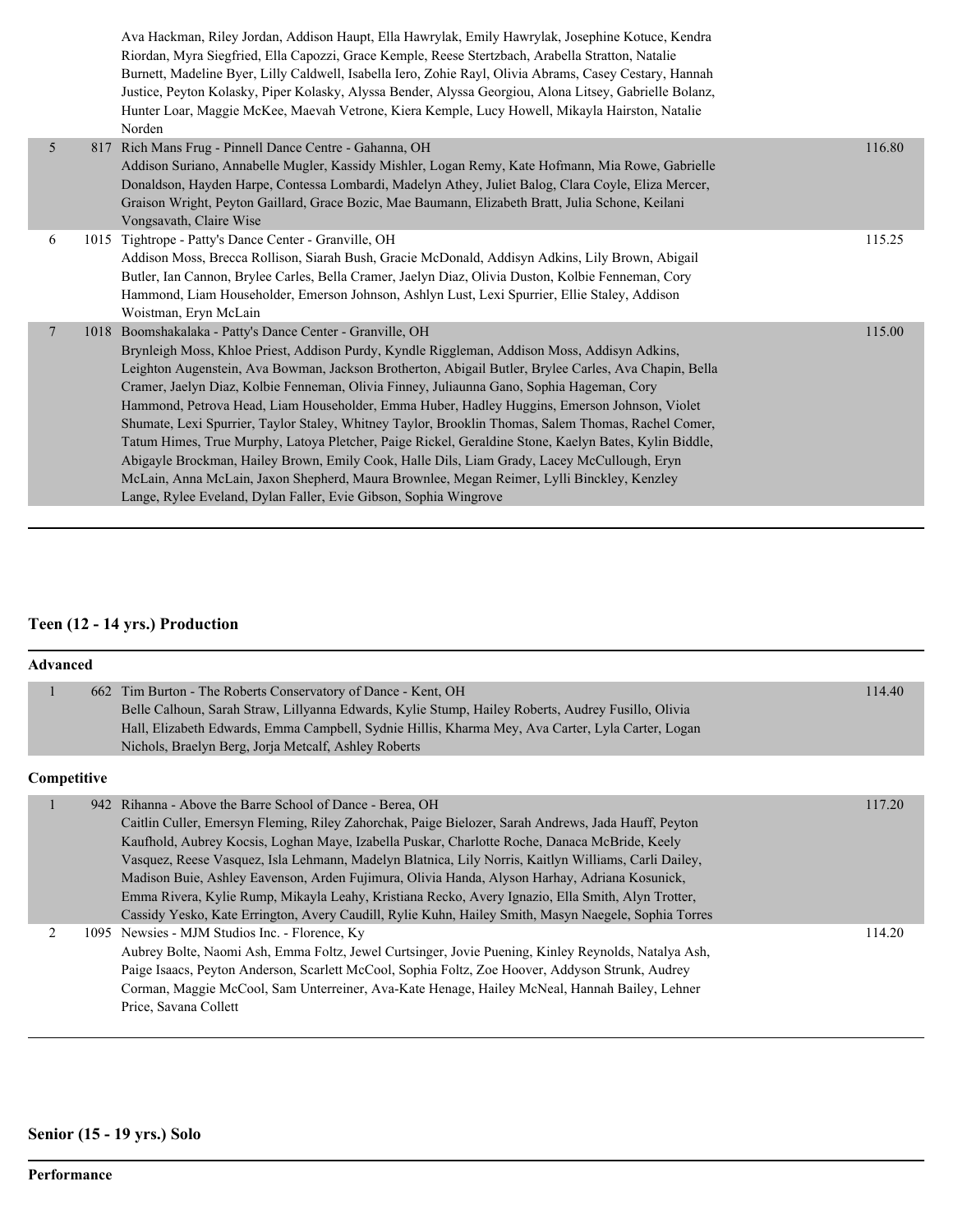| $\mathbf{1}$    | 559 Silhoutte - Melissa Marie School of Dance - Zanesville, OH<br>Alivia Dille                | 85.85 |
|-----------------|-----------------------------------------------------------------------------------------------|-------|
| 2               | 760 The Voice Within - Above the Barre School of Dance - Berea, OH<br>Aubrey Errington        | 84.85 |
| 3               | 553 Ain't No Other Man - Melissa Marie School of Dance - Zanesville, OH<br>Lily Gensor        | 84.70 |
| 4               | 671 The Best Thing - Above the Barre School of Dance - Berea, OH<br>Morgan Berger             | 84.55 |
| 5               | 572 Crazy Train - Melissa Marie School of Dance - Zanesville, OH<br><b>Madison Heskett</b>    | 84.25 |
| 5               | 725 Chainsmoking - The Roberts Conservatory of Dance - Kent, OH<br>Sarah Straw                | 84.25 |
| 6               | 561 Leave A Light On - Melissa Marie School of Dance - Zanesville, OH<br>Kylah Miller         | 84.15 |
| 7               | 728 Youth - The Roberts Conservatory of Dance - Kent, OH<br>Ava Carter                        | 84.10 |
| 8               | 562 Control - Melissa Marie School of Dance - Zanesville, OH<br>Kimberly Suttles              | 84.05 |
| 8               | 777 Let's Here It For The Boy - Above the Barre School of Dance - Berea, OH<br>Kate Errington | 84.05 |
| 9               | 717 Crazy In Love - The Roberts Conservatory of Dance - Kent, OH<br>Olivia Hall               | 83.70 |
| 10              | 563 Stuck in My Head - Melissa Marie School of Dance - Zanesville, OH<br><b>Chloe Suttles</b> | 83.60 |
| <b>Advanced</b> |                                                                                               |       |
| $\mathbf{1}$    | 690 Is That Alright - The Roberts Conservatory of Dance - Kent, OH<br>Sydnie Hillis           | 87.05 |
| 2               | 602 Always On My Mind - Fusion Studio of Dance - Carroll, OH<br>Addyson Williams              | 87.00 |
| 3               | 637 My Faith - Above the Barre School of Dance - Berea, OH<br>Sophia Torres                   | 86.80 |
| 4               | 184 Maps - Bourn Academy of Dance - Green, OH<br>Alyssa Georgiou                              | 86.70 |
| 5               | 627 Gamble - Above the Barre School of Dance - Berea, OH<br>Adriana Merdita                   | 86.60 |
| 6               | 185 I Got You - Bourn Academy of Dance - Green, OH<br>Mikayla Hairston                        | 86.50 |
| $\tau$          | 324 Lay Down - Bourn Academy of Dance - Green, OH<br>Alyssa Bender                            | 86.45 |
| 7               | 367 This Bitter Earth - A W Dance Company - Morgantown, WV<br>Aniyah Jones                    | 86.45 |
| 8               | 182 Pain - Bourn Academy of Dance - Green, OH<br>Piper Kolasky                                | 86.40 |
| 8               | 781 Break It To Me Gently - Above the Barre School of Dance - Berea, OH<br>Loghan Maye        | 86.40 |
| 9               | 742 All Again - Above the Barre School of Dance - Berea, OH<br><b>Charlotte Roche</b>         | 86.30 |
| 10              | 601 Pray - Fusion Studio of Dance - Carroll, OH<br>Sophie Thimmes                             | 86.05 |

# **Competitive**

|  | 176 Ne Me Quitte Pas - Bourn Academy of Dance - Green, OH<br>Peyton Kolasky | 88.50 |
|--|-----------------------------------------------------------------------------|-------|
|  | 1099 Tenderly - Pinnell Dance Centre - Gahanna, OH<br>Chloe Kolar           | 88.35 |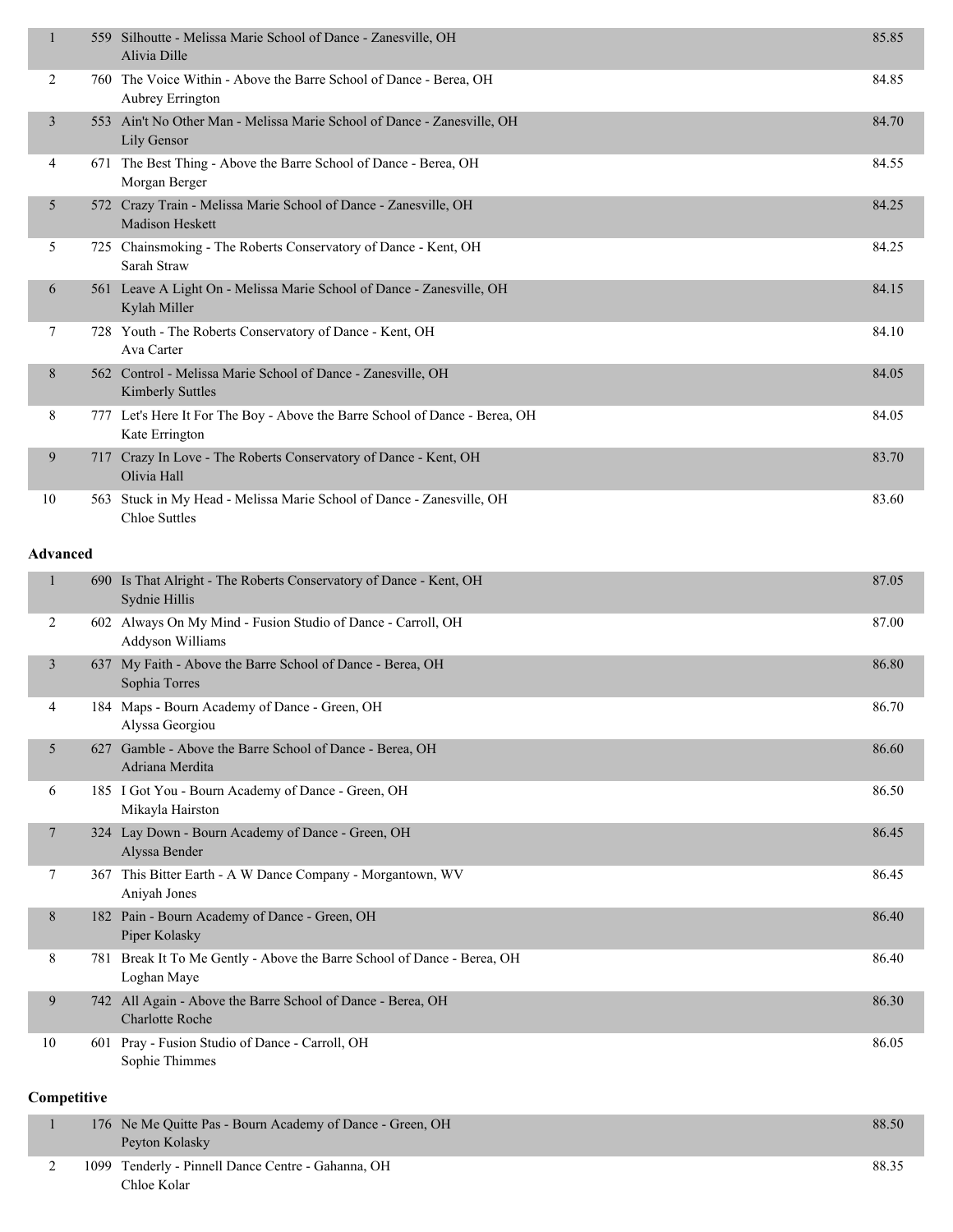| 3  | 183 Silhouette - Bourn Academy of Dance - Green, OH<br>Alona Litsey               | 88.15 |
|----|-----------------------------------------------------------------------------------|-------|
| 4  | 179 Is That Alright - Bourn Academy of Dance - Green, OH<br>Hannah Justice        | 88.10 |
| 5  | 914 Seven Birds - Pinnell Dance Centre - Gahanna, OH<br>Contessa Lombardi         | 88.05 |
| 5  | 919 I Was Here - Pinnell Dance Centre - Gahanna, OH<br>Adaria Fennoy              | 88.05 |
| 5  | 922 Je Suis Malade - Pinnell Dance Centre - Gahanna, OH<br>Corrine Anderson       | 88.05 |
| 6  | 177 Falling - Bourn Academy of Dance - Green, OH<br>Casey Cestary                 | 88.00 |
| 6  | 791 Ain't No Sunshine - Above the Barre School of Dance - Berea, OH<br>Rylie Kuhn | 88.00 |
| 7  | 692 ME, Museum - Above the Barre School of Dance - Berea, OH<br>Madison Buie      | 87.85 |
| 7  | 1117 End Of Love - Pinnell Dance Centre - Gahanna, OH<br>Hailey Waara             | 87.85 |
| 8  | 1116 Blank Page - Pinnell Dance Centre - Gahanna, OH<br>Alexandra Rowe            | 87.80 |
| 9  | 790 Cellophane - Above the Barre School of Dance - Berea, OH<br>Avery Caudill     | 87.75 |
| 10 | 631 Sara'svati - Above the Barre School of Dance - Berea, OH<br>Hailey Smith      | 87.50 |
|    |                                                                                   |       |

# **Senior (15 - 19 yrs.) Duet/Trio**

| Performance    |                                                                                                              |       |
|----------------|--------------------------------------------------------------------------------------------------------------|-------|
| $\mathbf{1}$   | 577 We On Top - Melissa Marie School of Dance - Zanesville, OH<br>Kimberly Suttles, Chloe Suttles            | 84.90 |
| 2              | 682 Ain't No Other Man - The Roberts Conservatory of Dance - Kent, OH<br>Olivia Hall, Sarah Straw            | 83.90 |
| 3              | 765 Water - Above the Barre School of Dance - Berea, OH<br>Kate Errington, Aubrey Errington                  | 83.85 |
| Advanced       |                                                                                                              |       |
| $\mathbf{1}$   | 262 The Otherside - Bourn Academy of Dance - Green, OH<br>Alyssa Georgiou, Alyssa Bender                     | 86.95 |
| 2              | 689 This Woman's Work - The Roberts Conservatory of Dance - Kent, OH<br>Elizabeth Edwards, Sydnie Hillis     | 86.30 |
| 3              | 374 Water - A W Dance Company - Morgantown, WV<br>Aniyah Jones, Lillian Mercer                               | 86.25 |
| $\overline{4}$ | 569 Rump Shaker - Melissa Marie School of Dance - Zanesville, OH<br>Hannah Doyle, Dru Daniels                | 86.20 |
| 5              | 344 Fear of the Water - A W Dance Company - Morgantown, WV<br>Aniyah Jones, Grace Gutermuth, Lillian Mercer  | 86.15 |
| 6              | 44 Down - Reflections Dance Center - Grove City, OH<br>Natalie French, Isabella Hershey, Elizabeth Bullock   | 85.65 |
| 7              | 1009 I Need You - Nancy's School of Dance - Proctorville, Oh<br>Emalee Pennington, Maili Pitts, Rachel Terry | 85.50 |
| 8              | 686 Lost It To Trying - The Roberts Conservatory of Dance - Kent, OH<br>Kharma Mey, Elizabeth Edwards        | 85.45 |
| 9              | 560 Eiley - Melissa Marie School of Dance - Zanesville, OH<br>Caitlyn Drake, Alivia Dille                    | 85.05 |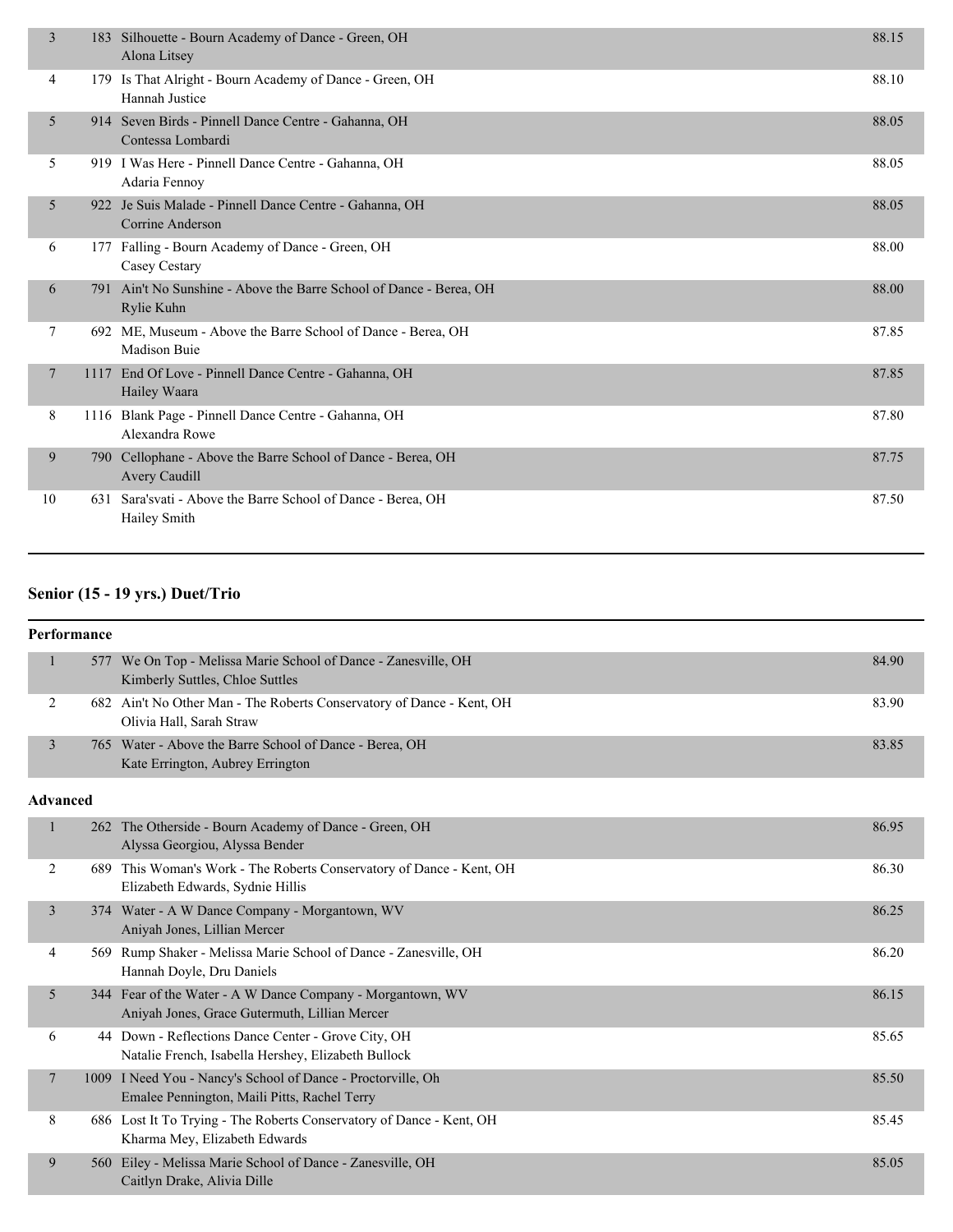| 10             |             | 961 Today Again - Above the Barre School of Dance - Berea, OH<br>Nicole Schultheis, Kadence Fleming         | 85.00 |  |  |  |  |
|----------------|-------------|-------------------------------------------------------------------------------------------------------------|-------|--|--|--|--|
|                | Competitive |                                                                                                             |       |  |  |  |  |
|                | 261         | Turning Tables - Bourn Academy of Dance - Green, OH<br>Casey Cestary, Hannah Justice                        | 88.15 |  |  |  |  |
| 2              |             | 884 Somebody That I Used To Know - Pinnell Dance Centre - Gahanna, OH<br>Hailey Waara, Alicia Cook          | 87.60 |  |  |  |  |
| $\overline{2}$ | 923         | Hold On - Pinnell Dance Centre - Gahanna, OH<br>Charley Grace Grady, Corrine Anderson, Kaitlynn Keomanivong | 87.60 |  |  |  |  |
| 3              | 1122        | Otto - Pinnell Dance Centre - Gahanna, OH<br>Adaria Fennoy, Alexandra Rowe                                  | 87.30 |  |  |  |  |
| $\overline{4}$ | 696         | Swimming Pools - Above the Barre School of Dance - Berea, OH<br>Ella Smith, Hailey Smith                    | 87.20 |  |  |  |  |
| 5              | 263         | Shape of You - Bourn Academy of Dance - Green, OH<br>Casey Cestary, Kyle Fitzpatrick                        | 87.00 |  |  |  |  |
| 6              | 675         | The Story Of Lucy & Jessie - Above the Barre School of Dance - Berea, OH<br>Aubrey Kocsis, Meghan Hicks     | 86.85 |  |  |  |  |
| 7              |             | 854 Teach Me How to be Loved - Pinnell Dance Centre - Gahanna, OH<br>Reagan Thunberg, Mia Diffley           | 86.80 |  |  |  |  |
| 8              | 783         | I Remember Her - Above the Barre School of Dance - Berea, OH<br>Peyton Kaufhold, Charlotte Roche            | 86.65 |  |  |  |  |
| 9              | 1081        | Ramalama - MJM Studios Inc. - Florence, Ky<br>Savana Collett, Lehner Price                                  | 86.25 |  |  |  |  |

# **Senior (15 - 19 yrs.) Small**

|                 | <b>Advanced</b> |                                                                                                                                                                                                            |        |
|-----------------|-----------------|------------------------------------------------------------------------------------------------------------------------------------------------------------------------------------------------------------|--------|
| $\mathbf{1}$    |                 | 294 Lonely - Bourn Academy of Dance - Green, OH<br>Alyssa Georgiou, Alyssa Bender, Lucy Howell, Mikayla Hairston, Piper Kolasky, Josephine Kotuce                                                          | 115.65 |
| 1               |                 | 295 Britney - Bourn Academy of Dance - Green, OH<br>Zohie Rayl, Alyssa Georgiou, Alyssa Bender, Josephine Kotuce, Mikayla Hairston, Piper Kolasky                                                          | 115.65 |
| 2               |                 | 539 Secrets - Melissa Marie School of Dance - Zanesville, OH<br>Jenna Grudier, Jenna Smith, Natalie Berga, Alivia Dille, Dru Daniels, Hannah Doyle, Madison Burtnett                                       | 114.90 |
| 3               |                 | 1006 Turkish March - CLC Dance - Galloway, OH<br>Isabella Stabile, Catrina Jaglowski, Hope Sanchez, Alma Weisberg                                                                                          | 114.75 |
| $\overline{4}$  |                 | 537 When Doves Cry - Melissa Marie School of Dance - Zanesville, OH<br>Jenna Smith, Natalie Berga, Alivia Dille, Hannah Doyle, Madison Burtnett, Peyton Brown, Dru Daniels                                 | 114.20 |
| 4               |                 | 611 Unchained Melody - Fusion Studio of Dance - Carroll, OH<br>Sophie Thimmes, Abigail Crabtree, Lilah Bell, Lynden Bennett, Sarah Burk, Jada May, Addyson<br>Williams, Riley Fraunfelter, Avery Hullinger | 114.20 |
| 5               |                 | 160 Everywhere I Go - Above the Barre School of Dance - Berea, OH<br>Kadence Fleming, Alyssa Hexter, Masyn Naegele, Megan Moore, Nicole Schultheis, Sophia Torres                                          | 114.15 |
| 5               |                 | 337 Dangerous - A W Dance Company - Morgantown, WV<br>Aniyah Jones, Gillian Maholic, Grace Gutermuth, Lillian Mercer                                                                                       | 114.15 |
| $5\overline{)}$ |                 | 657 I Have Nothing - The Roberts Conservatory of Dance - Kent, OH<br>Lainey Schuck, Kharma Mey, Emma Campbell, Elizabeth Edwards, Sydnie Hillis                                                            | 114.15 |
| 6               |                 | 656 Hot Like Wow - The Roberts Conservatory of Dance - Kent, OH<br>Mia Walton, Elizabeth Edwards, Emma Campbell, Sydnie Hillis, Kharma Mey                                                                 | 114.10 |
| $7\phantom{.0}$ |                 | 652 Cheek To Cheek - The Roberts Conservatory of Dance - Kent, OH<br>Sarah Straw, Lainey Schuck, Elizabeth Edwards, Logan Nichols, Emma Campbell, Sydnie Hillis, Kharma<br>Mey                             | 113.90 |
| 8               |                 | 39 Stuff Like that there - Reflections Dance Center - Grove City, OH<br>Elizabeth Bullock, Isabella Hershey, Lainey Wotring, Jordan Mahaney, Madison Cleary, Natalie French,<br>Reagan Davis               | 113.85 |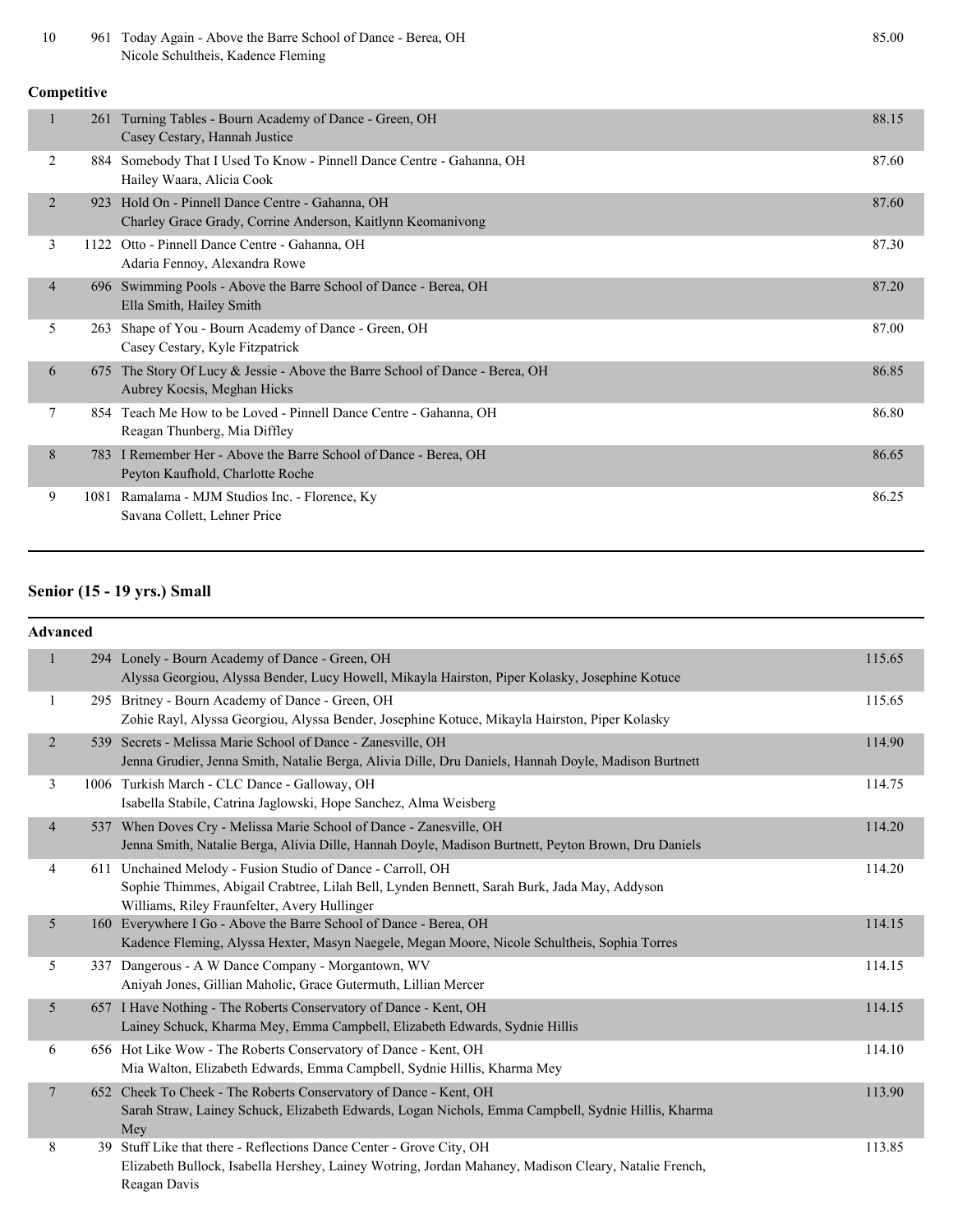| 9              | 581 Perfect - Melissa Marie School of Dance - Zanesville, OH                                          | 113.80 |
|----------------|-------------------------------------------------------------------------------------------------------|--------|
|                | Marley Seekatz, Dru Daniels, Hannah Doyle, Madison Burtnett, Noelle Flarey, Peyton Brown, Lily        |        |
|                | Gensor                                                                                                |        |
| 10             | 159 So Emotional - Above the Barre School of Dance - Berea, OH                                        | 113.75 |
|                | Nicole Schultheis, Megan Moore, Masyn Naegele, Alyssa Hexter, Kadence Fleming, Sophia Torres          |        |
|                |                                                                                                       |        |
| Competitive    |                                                                                                       |        |
| $\mathbf{1}$   | 277 I Hope You Burn - Bourn Academy of Dance - Green, OH                                              | 117.80 |
|                | Natalie Norden, Reese Stertzbach, Alona Litsey, Casey Cestary, Emily Hawrylak, Hannah Justice, Olivia |        |
|                | Abrams, Peyton Kolasky, Arabella Stratton                                                             |        |
| 2              | 276 Knife - Bourn Academy of Dance - Green, OH                                                        | 117.70 |
|                | Ava Hackman, Gabrielle Bolanz, Alona Litsey, Alyssa Georgiou, Alyssa Bender, Casey Cestary, Hannah    |        |
|                | Justice, Olivia Abrams, Peyton Kolasky                                                                |        |
| $\overline{3}$ | 174 A Violent Noise - Above the Barre School of Dance - Berea, OH                                     | 117.65 |
|                | Sarah Andrews, Hailey Smith, Cassidy Yesko, Kylie Rump, Lucy Smith, Rylie Kuhn, Avery Caudill         |        |
| 4              | 137 Debut - Above the Barre School of Dance - Berea, OH                                               | 117.45 |
|                | Lucy Smith, Kylie Rump, Rylie Kuhn, Avery Caudill, Riley Zahorchak                                    |        |
| 5              | 275 I Don't Think about You - Bourn Academy of Dance - Green, OH                                      | 117.40 |
|                | Alona Litsey, Casey Cestary, Hannah Justice, Peyton Kolasky                                           |        |
| 6              | 278 Clean - Bourn Academy of Dance - Green, OH                                                        | 117.15 |
|                | Arabella Stratton, Ava Hackman, Kiera Kemple, Reese Stertzbach, Alona Litsey, Casey Cestary, Hannah   |        |
|                | Justice, Mikayla Hairston, Peyton Kolasky                                                             |        |
| $\overline{7}$ | 65 Eight - Pinnell Dance Centre - Gahanna, OH                                                         | 117.05 |
|                | Mia Diffley, Charley Grace Grady, Corrine Anderson, Lauren Patterson, Kaitlynn Keomanivong, Adaria    |        |
|                | Fennoy, Chloe Dickson, Alicia Cook, Hailey Waara                                                      |        |
| 7              | 798 Lost - Above the Barre School of Dance - Berea, OH                                                | 117.05 |
|                | Keely Vasquez, Sarah Andrews, Cassidy Yesko, Aubrey Kocsis, Hailey Smith, Megan Moore, Sophia         |        |
|                | Torres                                                                                                |        |
| 8              | 851 When the Party's Over - Pinnell Dance Centre - Gahanna, OH                                        | 116.95 |
|                | Grace Bozic, Abigail Miller, Mia Salopek, Natalie Wilbur, Hailey Gore, Chloe Kolar                    |        |
| 9              | 840 Red - Pinnell Dance Centre - Gahanna, OH                                                          | 116.85 |
|                | Sophia Peck, Mia Diffley, Chloe Dickson, Kaitlynn Keomanivong, Adaria Fennoy, Reagan Thunberg,        |        |
|                | Alexa-Belle Phomthirath, Alicia Cook, Hailey Waara                                                    |        |
| $10\,$         | 173 Don't You Pretend - Above the Barre School of Dance - Berea, OH                                   | 116.80 |
|                | Kylie Rump, Sarah Andrews, Cassidy Yesko, Avery Caudill, Rylie Kuhn, Hailey Smith, Sarah Andrews      |        |
|                |                                                                                                       |        |

# **Senior (15 - 19 yrs.) Large**

| <b>Advanced</b> |                                                                                                        |        |
|-----------------|--------------------------------------------------------------------------------------------------------|--------|
| ٠               | 158 Bites The Dust - Above the Barre School of Dance - Berea, OH                                       | 114.15 |
|                 | Caitlin Culler, Kaitlyn Williams, Aubrey Cindia, Masyn Naegele, Jada Hauff, Loghan Maye, Charlotte     |        |
|                 | Roche, Aubrey Errington, Morgan Berger, Avery Ignazio, Alyn Trotter, Nicole Schultheis, Leilah Mizer   |        |
| $\mathfrak{D}$  | 653 Dennis Rodman - The Roberts Conservatory of Dance - Kent, OH                                       | 113.70 |
|                 | Sarah Straw, Lainey Schuck, Mia Walton, Audrey Fusillo, Elizabeth Edwards, Olivia Hall, Sydnie Hillis, |        |
|                 | Kharma Mey, Ava Carter, Lyla Carter, Jorja Metcalf                                                     |        |
| 3               | 651 Sing, Sing, Sing - The Roberts Conservatory of Dance - Kent, OH                                    | 113.30 |
|                 | Audrey Fusillo, Belle Calhoun, Sarah Straw, Lillyanna Edwards, Kylie Stump, Elizabeth Edwards, Olivia  |        |
|                 | Hall, Emma Campbell, Sydnie Hillis, Kharma Mey, Ava Carter, Lyla Carter, Kora Scalia, Jorja Metcalf    |        |
| 4               | 1038 In the Air Tonight - Patty's Dance Center - Granville, OH                                         | 112.90 |
|                 | Mady Neely, Lia Priest, Anjelica Lanza, Rylee Dittoe, Sadie Holman, Hannah Huggins, Miyanni Smith,     |        |
|                 | Anna Perkins, Emma Allen, Alexis Hager, Megan Reimer, Chayse Topy, Sophia Wingrove                     |        |
| 5               | 1035 La Source - Patty's Dance Center - Granville, OH                                                  | 112.75 |
|                 | Mady Neely, Brecca Rollison, Siarah Bush, Alexis Hager, Eryn McLain, Chayse Topy, Rylee Dittoe,        |        |
|                 | Hannah Huggins, Miyanni Smith, Anna Perkins, Sophia Wingrove                                           |        |
|                 |                                                                                                        |        |

# **Competitive**

1 962 Hold On Tight - Above the Barre School of Dance - Berea, OH 117.45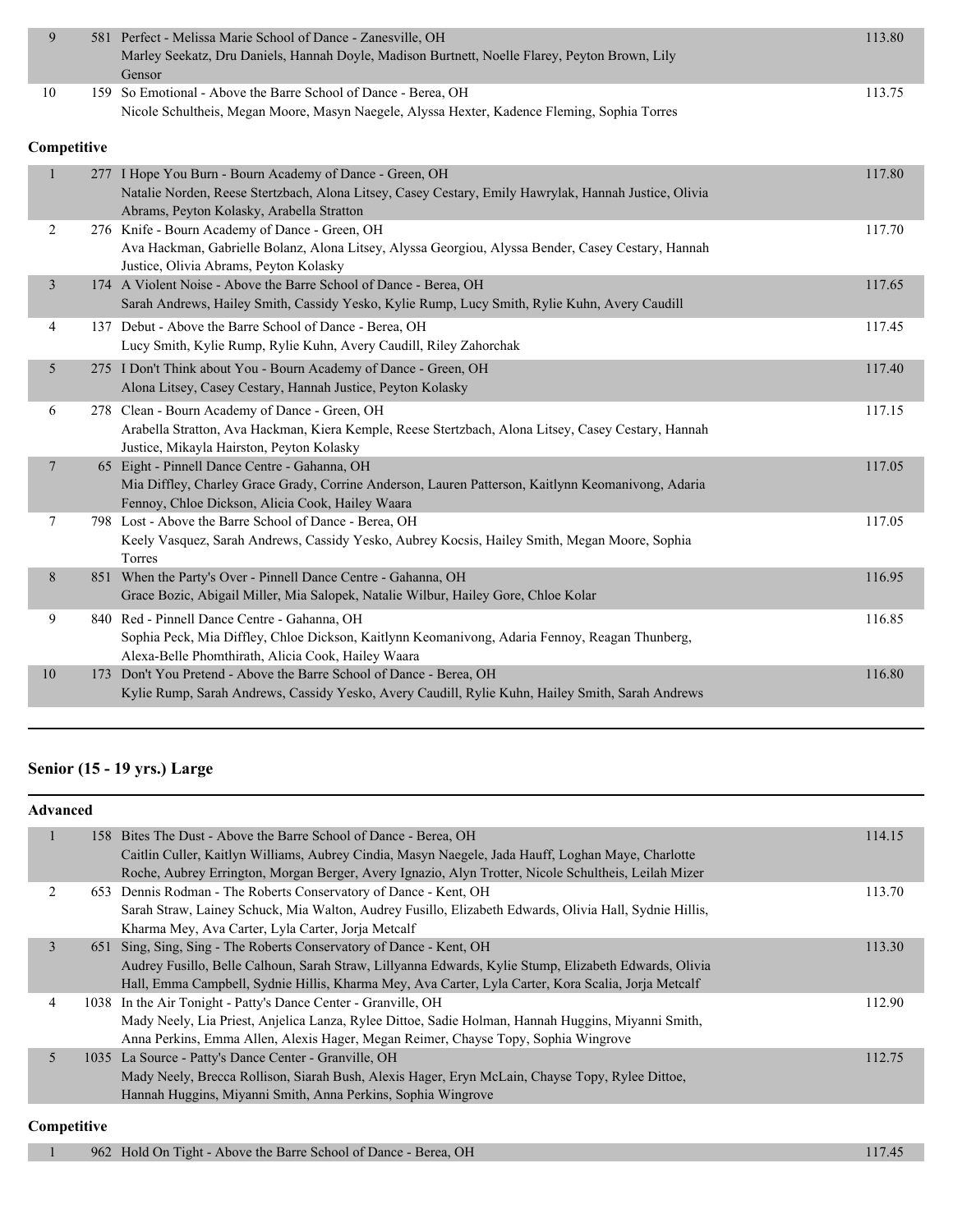| Sarah Andrews, Kristiana Recko, Kylie Rump, Lucy Smith, Peyton Kaufhold, Aubrey Kocsis, Charlotte<br>Roche, Cassidy Yesko, Avery Caudill, Meghan Hicks, Rylie Kuhn, Hailey Smith, Megan Moore, Sophia<br>Torres<br>2<br>266 She Gets the Flowers - Bourn Academy of Dance - Green, OH                                                                    | 117.20 |
|----------------------------------------------------------------------------------------------------------------------------------------------------------------------------------------------------------------------------------------------------------------------------------------------------------------------------------------------------------|--------|
|                                                                                                                                                                                                                                                                                                                                                          |        |
| Arabella Stratton, Ava Hackman, Gabrielle Bolanz, Kiera Kemple, Natalie Burnett, Natalie Norden, Reese<br>Stertzbach, Alona Litsey, Alyssa Georgiou, Alyssa Bender, Casey Cestary, Emily Hawrylak, Hannah<br>Justice, Mikayla Hairston, Olivia Abrams, Peyton Kolasky, Piper Kolasky                                                                     |        |
| $\overline{3}$<br>807 Circus - Pinnell Dance Centre - Gahanna, OH<br>Taylor Patterson, Reagan Thunberg, Mia Diffley, Mia Salopek, Madison Ausbrooks, Madison Griffin,<br>Hailey Waara, Gabriella See, Emma Simmons, Contessa Lombardi, Clara Coyle, Avah Fetzer, Alicia<br>Cook, Addison Suriano, Adaria Fennoy, Abigail Miller                          | 116.95 |
| 932 Rock This Party - Above the Barre School of Dance - Berea, OH<br>4<br>Sarah Andrews, Madelyn Blatnica, Madison Buie, Kylie Rump, Peyton Kaufhold, Aubrey Kocsis, Izabella<br>Puskar, Lucy Smith, Keely Vasquez, Ella Smith, Cassidy Yesko, Kristiana Recko, Megan Moore, Avery<br>Caudill, Meghan Hicks, Rylie Kuhn, Hailey Smith                    | 116.90 |
| 5<br>810 Lady Marmalade - Pinnell Dance Centre - Gahanna, OH<br>Taylor Patterson, Sophia Peck, Reagan Thunberg, Natalie Wilbur, Mia Diffley, Mia Salopek, Mae<br>Baumann, Logan Dowlen, Jadyn Cohee, Hailey Waara, Contessa Lombardi, Chloe Dickson, Brooke<br>Vehorn, Avah Fetzer, Annabelle Mugler, Mia Rowe, Hayden Harpe, Elizabeth Bratt            | 116.25 |
| 6<br>172 End of the Road - Above the Barre School of Dance - Berea, OH<br>Sarah Andrews, Madison Buie, Avery Caudill, Kadence Fleming, Alyssa Hexter, Meghan Hicks, Peyton<br>Kaufhold, Aubrey Kocsis, Rylie Kuhn, Megan Moore, Kylie Rump, Ella Smith, Hailey Smith, Lucy<br>Smith, Sophia Torres, Cassidy Yesko, Riley Zahorchak                       | 116.10 |
| $\overline{7}$<br>1025 Sticky - Patty's Dance Center - Granville, OH<br>Addisyn Adkins, Lily Brown, Abigail Butler, Jaelyn Diaz, Olivia Duston, Kolbie Fenneman, Cory<br>Hammond, Ashlyn Lust, Gracie McDonald, Addison Moss, Lexi Spurrier, Ellie Staley, Addison<br>Woistman                                                                           | 115.75 |
| 8<br>929 What the World Needs Now - Pinnell Dance Centre - Gahanna, OH<br>Avah Fetzer, Madelyn Athey, Grace Bozic, Ellie Bridge, Tyler Doorley, Arden Fry, Annabelle Mugler,<br>Ainsley O'Brien, Sydney Patterson, Charlotte Phillips, Mia Salopek, Julia Schone, Brooke Vehorn, Natalie<br>Wilbur, Logan Dowlen                                         | 115.20 |
| 9<br>1041 Tern It Up - Patty's Dance Center - Granville, OH<br>Lia Priest, Brecca Rollison, Jillian Brownlee, Abigail Butler, Rylee Dittoe, Olivia Duston, Sadie Holman,<br>Liam Householder, Ashlyn Lust, Miyanni Smith, Lexi Spurrier, Anna Perkins, Amery Kvintus, Eryn<br>McLain, Abygail Neely                                                      | 114.85 |
| 111 River Deep, Mountain High - Powell Dance Academy - Powell, OH<br>10<br>Paige Higgins, Olivia Blessing, Nora Ishmael, Morgan Kiner, Mackenzie Troutman, Kendall McGraw,<br>Kaydance Hager, Ella Link, Elanie Lamancusa, Delaney Constancio, Danielle Lapp, Clare Mountcastle,<br>Charlotte Aston, Ava Shurte, Allison Ayers, Addi Zorn, Caroline Heft | 114.80 |

# **Senior (15 - 19 yrs.) Super**

# **Competitive**

|               | 64 I Have Nothing - Pinnell Dance Centre - Gahanna, OH                                              | 117.45 |
|---------------|-----------------------------------------------------------------------------------------------------|--------|
|               | Charley Grace Grady, Giana Hernandez, Mia Diffley, Alexandra Rowe, Chloe Kolar, Sophia Peck,        |        |
|               | Corrine Anderson, Chloe Dickson, Alexa-Belle Phomthirath, Reagan Thunberg, Hailey Gore, Gabriella   |        |
|               | See, Alicia Cook, Hailey Waara, Emma Simmons, Lauren Patterson, Kaitlynn Keomanivong, Adaria        |        |
|               | Fennoy, Madison Ausbrooks, Abigail Miller                                                           |        |
| 2             | 1019 C.R.E.A.M. - Patty's Dance Center - Granville, OH                                              | 117.20 |
|               | Brecca Rollison, Addisyn Adkins, Cooper Bowman, Abigail Butler, Ian Cannon, Jaelyn Diaz, Rylee      |        |
|               | Dittoe, Olivia Duston, Kolbie Fenneman, Carson Gano, Cory Hammond, Hannah Huggins, Delaynie         |        |
|               | Lintz, Ashlyn Lust, Miyanni Smith, Lexi Spurrier, Ellie Staley, Addison Woistman, Anna Perkins,     |        |
|               | Addison Moss, Siarah Bush, Gracie McDonald                                                          |        |
| $\mathcal{E}$ | 809 Be My - Pinnell Dance Centre - Gahanna, OH                                                      | 116.95 |
|               | Lauren Patterson, Taylor Patterson, Sydney Patterson, Sophia Peck, Reagan Thunberg, Natalie Wilbur, |        |
|               | Mia Diffley, Mia Salopek, Madison Ausbrooks, Madison Griffin, Kaitlynn Keomanivong, Hailey Waara,   |        |
|               | Hailey Gore, Giana Hernandez, Gabriella See, Emma Simmons, Corrine Anderson, Chloe Dickson, Chloe   |        |
|               | Kolar, Charley Grace Grady, Brooke Vehorn, Alicia Cook, Alexandra Rowe, Alexa-Belle Phomthirath,    |        |
|               | Adaria Fennoy, Abigail Miller                                                                       |        |